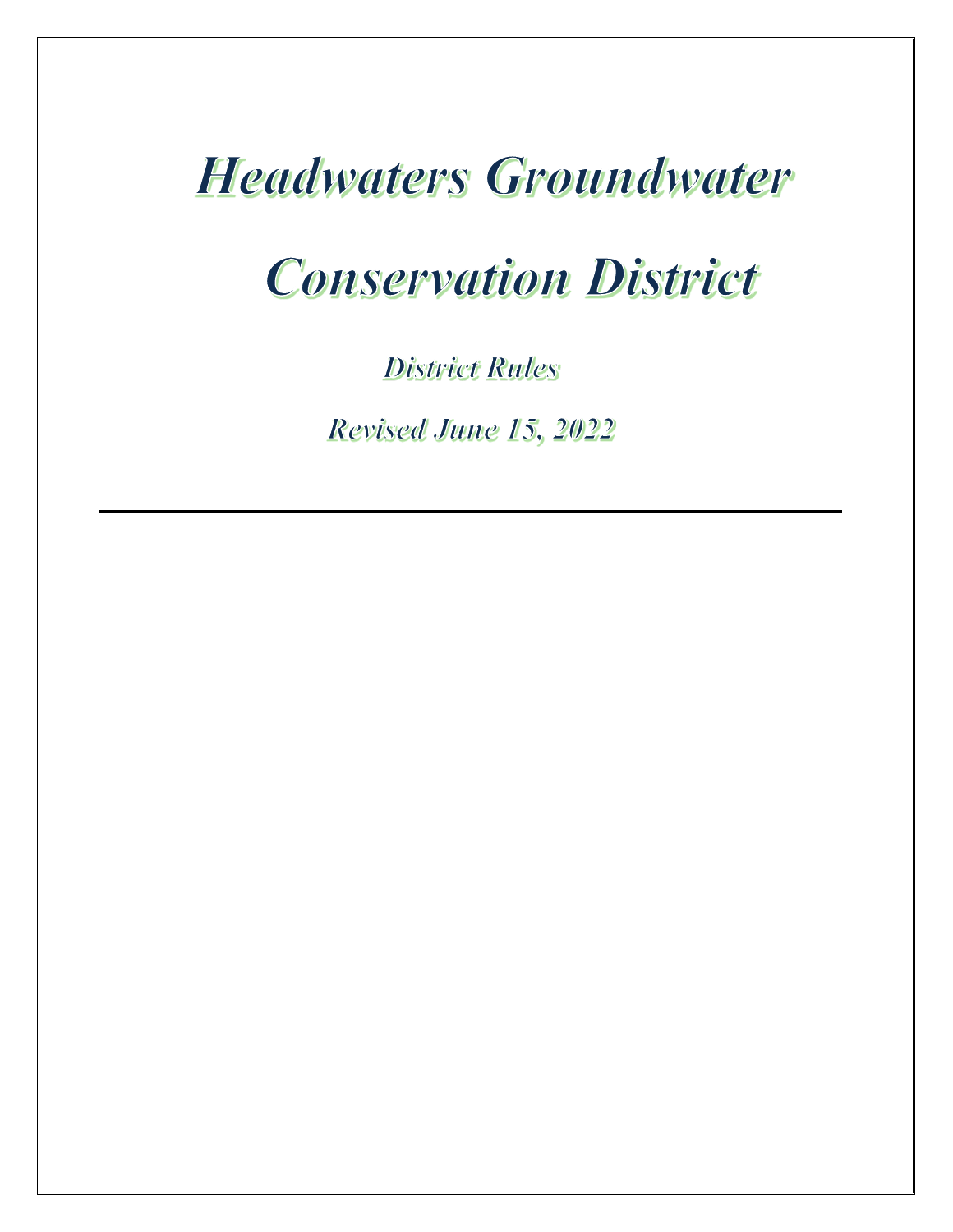**Headwaters Groundwater Conservation District is a groundwater conservation district in Kerr County Texas created under and essential to accomplish the purposes of Section 59, Article XVI, Texas Constitution. The District is created to serve a public use and benefit. The District's powers and duties are detailed primarily under Chapter 36 of the Texas Water Code and under the District's enabling legislation, which is codified at:**

SPECIAL DISTRICT LOCAL LAWS CODE TITLE 6. WATER AND WASTEWATER SUBTITLE H. DISTRICTS GOVERNING GROUNDWATER CHAPTER 8842. HEADWATERS GROUNDWATER CONSERVATION DISTRICT

**These Rules are promulgated in accordance with the Texas Water Code, Chapter 36. The District makes no representations and shall have no responsibility with respect to the availability or quality of Groundwater.**

#### **Preamble**

**The purpose of this District is to provide for the conservation, preservation, protection, recharging and prevention of Waste of the Groundwater within its jurisdiction, and of Groundwater reservoirs or their subdivisions within the defined boundary of the District. To carry out this purpose, these Rules and regulations are passed, adopted and will be enforced to: (1) minimize, as far as practicable, depletion of the Groundwater reservoirs and aquifers; (2) prevent Waste of Groundwater, Pollution of Groundwater or harmful alteration of the character of the Groundwater; (3) promote conservation to extend the longevity of Groundwater resources; and (4) manage the Groundwater effectively based upon factors unique to the aquifers within the Headwaters Groundwater Conservation District.**

#### **Ownership of Groundwater**

*These Rules recognize the ownership of and rights associated with Groundwater as described in Texas Water Code Section 36.002.*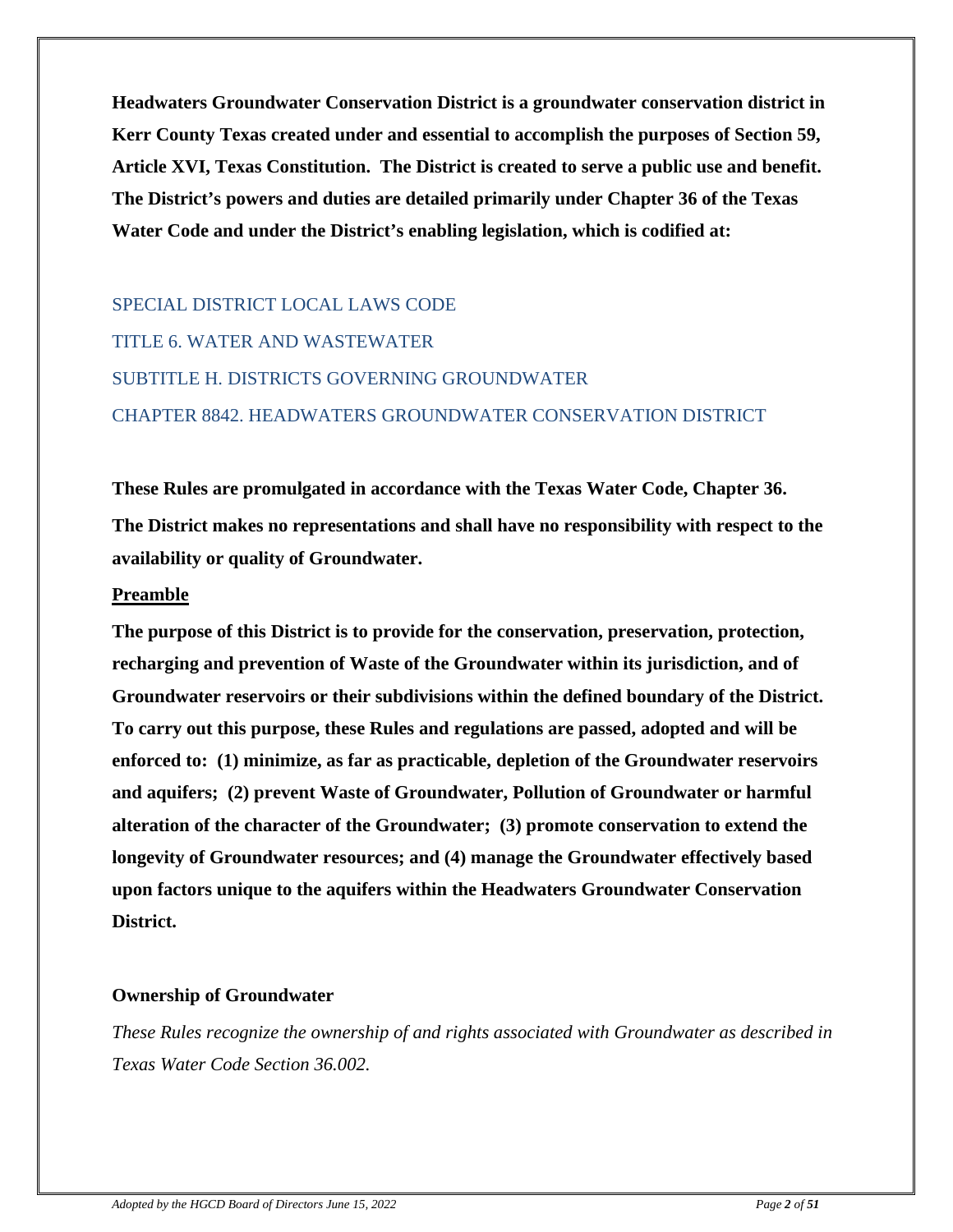# **Appendices**

*Appendix A – District Policies Appendix B – East Kerr Management Zone Map*

#### **Acronyms**

*ASR-Aquifer Storage and Recovery Well CCN-Certificate of Convenience and Necessity GMA-Groundwater Management Area DFC-Desired Future Condition GPS-Global Positioning System MAG-Modeled Available Groundwater OSSF-On Site Sewage Facility PUD-Planned Unit Development PWPG-Plateau Water Planning Group (Region J) TAC-Texas Administrative Code TCEQ-Texas Commission on Environmental Quality TDLR-Texas Department of Licensing and Regulation TDS-Total Dissolved Solids TWDB-Texas Water Development Board*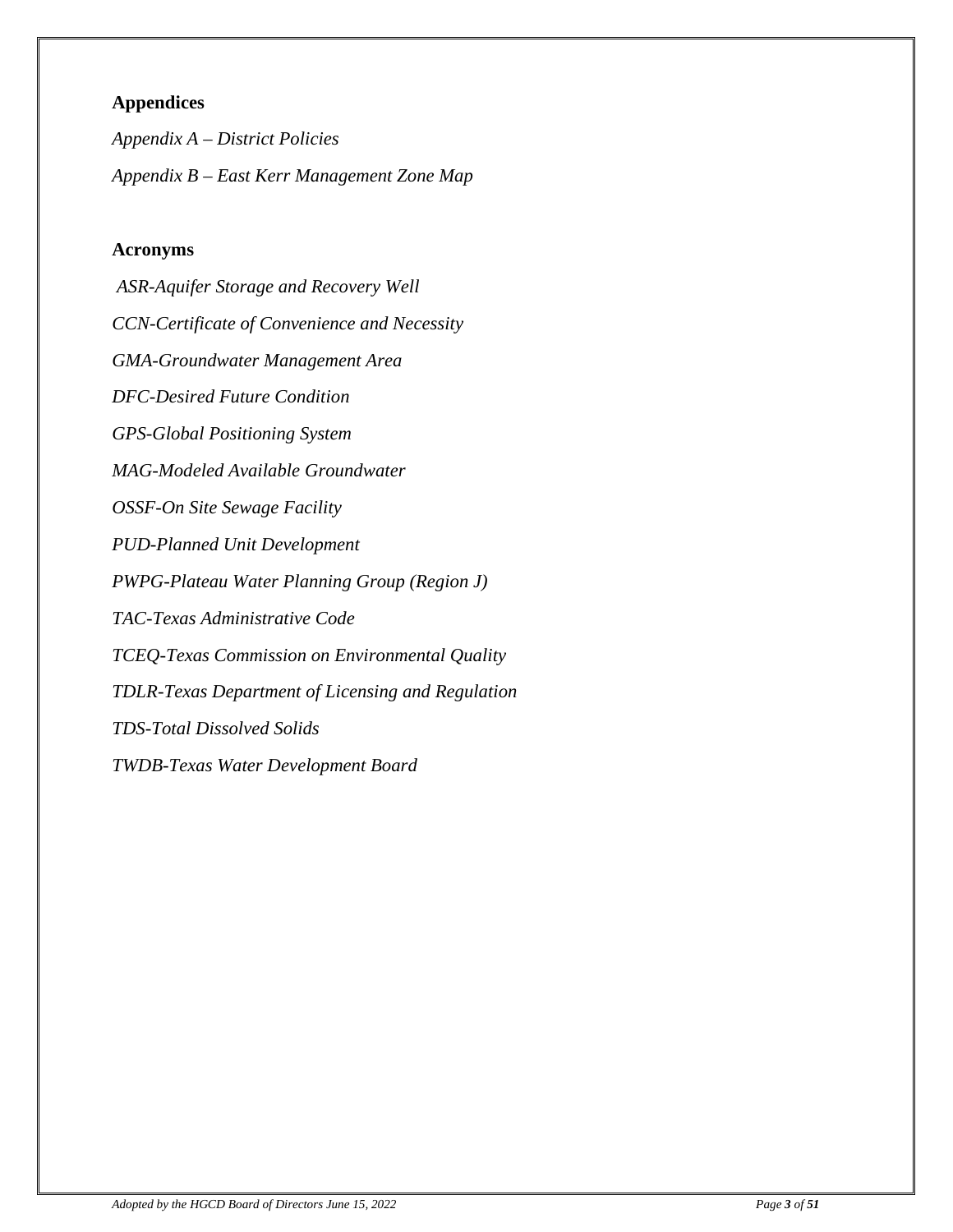|                   | <b>PAGE</b>                                         |    |
|-------------------|-----------------------------------------------------|----|
| <b>Rule 1</b>     | <b>Definitions</b>                                  | 5  |
| <b>Rule 2</b>     | <b>Waste</b>                                        | 12 |
| <b>Rule 3</b>     | <b>Administrative Fees</b>                          | 12 |
| <b>Rule 4</b>     | <b>Exempt Wells</b>                                 | 13 |
| <b>Rule 5</b>     | <b>Permitted Wells</b>                              | 18 |
| <b>Rule 6</b>     | <b>Drilling Permits and Production/Operating</b>    | 20 |
| <b>Rule 7</b>     | <b>Requirements for Administrative Completeness</b> | 22 |
| <b>Rule 8</b>     | <b>Production Caps</b>                              | 24 |
| <b>Rule 9</b>     | <b>Permit Amendments</b>                            | 26 |
| Rule 10           | <b>Public Water Supply Wells</b>                    | 27 |
| Rule 11           | <b>Transport of Groundwater out of District</b>     | 28 |
| Rule 12           | <b>Transfer of Groundwater Production Rights</b>    | 29 |
| Rule 13           | <b>Well Construction</b>                            | 30 |
| Rule 14           | <b>Capping and Plugging of Wells</b>                | 33 |
| Rule 15           | <b>Right to Inspect and Test Wells</b>              | 34 |
| Rule 16           | <b>Drought Management</b>                           | 35 |
| Rule 17           | <b>Alluvial Wells</b>                               | 35 |
| <b>Rule 18</b>    | <b>Aquifer Storage and Recovery (ASR) Wells.</b>    | 35 |
| Rule 19           | <b>Geothermal Well Permits.</b>                     | 35 |
| <b>Rule 20</b>    | <b>Hearings</b>                                     | 37 |
| Rule 21           | <b>Miscellaneous</b>                                | 48 |
| <b>Appendix A</b> | <b>HGCD Policy 2010-2</b>                           | 49 |
| <b>Appendix B</b> | <b>East Kerr Management Zone Map</b>                | 51 |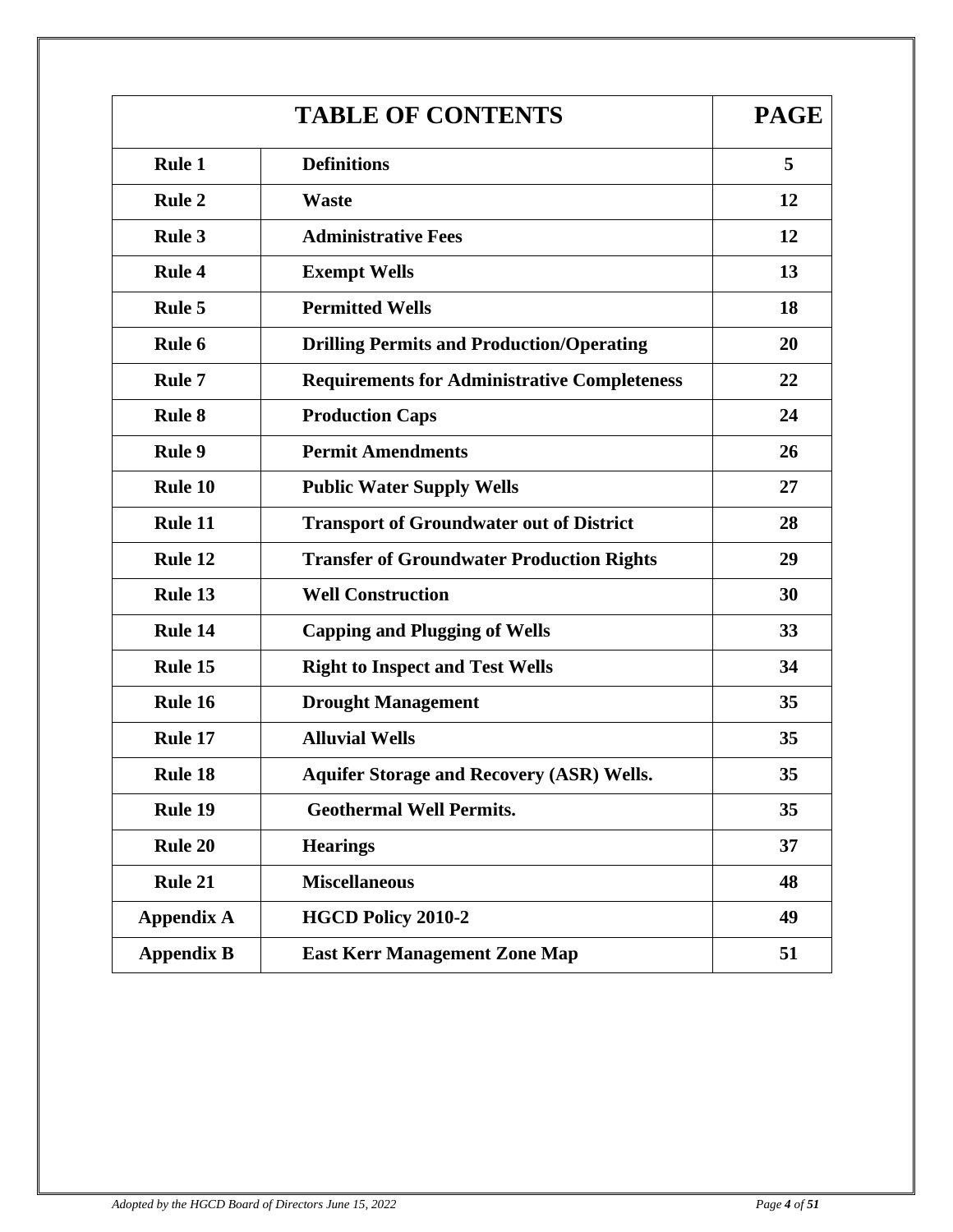# **Rule 1: Definitions**

The following terms shall have the meanings defined in Rule 1 below when used in these Rules. Note that when used as defined below, defined terms are capitalized within these Rules.

- **A. "Abandoned Well"** shall mean a Well that is not in use. A Well is considered to be in use if it is a non-Deteriorated Well, which contains the casing, pump, and pump column in good condition, or a non-Deteriorated Well that has been capped.
- **B. "Agent"** shall mean any Person that has provided the District with a power of attorney or similar proof of authorization to act on behalf of an Owner or Operator.
- **C. "Aggregate of Wells"** shall mean multiple Groundwater Wells in the same Permit System.
- **D. "Agriculture"** shall mean irrigation or any of the activities described in Texas Water Code Section 36.001(19).
- **E. "Agricultural Use"** shall mean any use or activity involving Agriculture, including irrigation, but does not include irrigation usage that falls within the category of Domestic Use.
- **F. "Alluvial Well"** shall mean a Well that is supplied or charged by Surface Water.
- **G. "Alter"** or **"Altering"** or **"Altered"** shall mean to increase a Well's production capability to more than its authorized permitted production level.
- **H. "Annular Space"** shall mean the space between the casing and the Borehole wall.
- **I. "Applicant"** shall mean a Person who is an Owner, Operator or Agent registering an Exempt Well or who is applying for a Permit or Permit Amendment.
- **J. "Application"** shall mean;
	- 1) Application to drill, Alter, and equip a Permitted Well.
	- 2) Application for a Production/Operating Permit.
	- 3) Application for a conditional Permit.
	- 4) Application for renewal of a Permit.
	- 5) Application for a Permit Amendment.
	- 6) Application to transport Groundwater.
	- 7) Application for a closed loop geothermal Well.
- **K. "Aquifer"** shall mean a formation or group of geologic formations capable of storing and yielding Groundwater in usable quantities.
- **L. "Beneficial Purpose"** shall mean use of Groundwater for:
	- 1) Agriculture, gardening, Domestic Use, stock raising, municipal use, mining, manufacturing, industrial use, commercial use, recreational use, or pleasure purpose;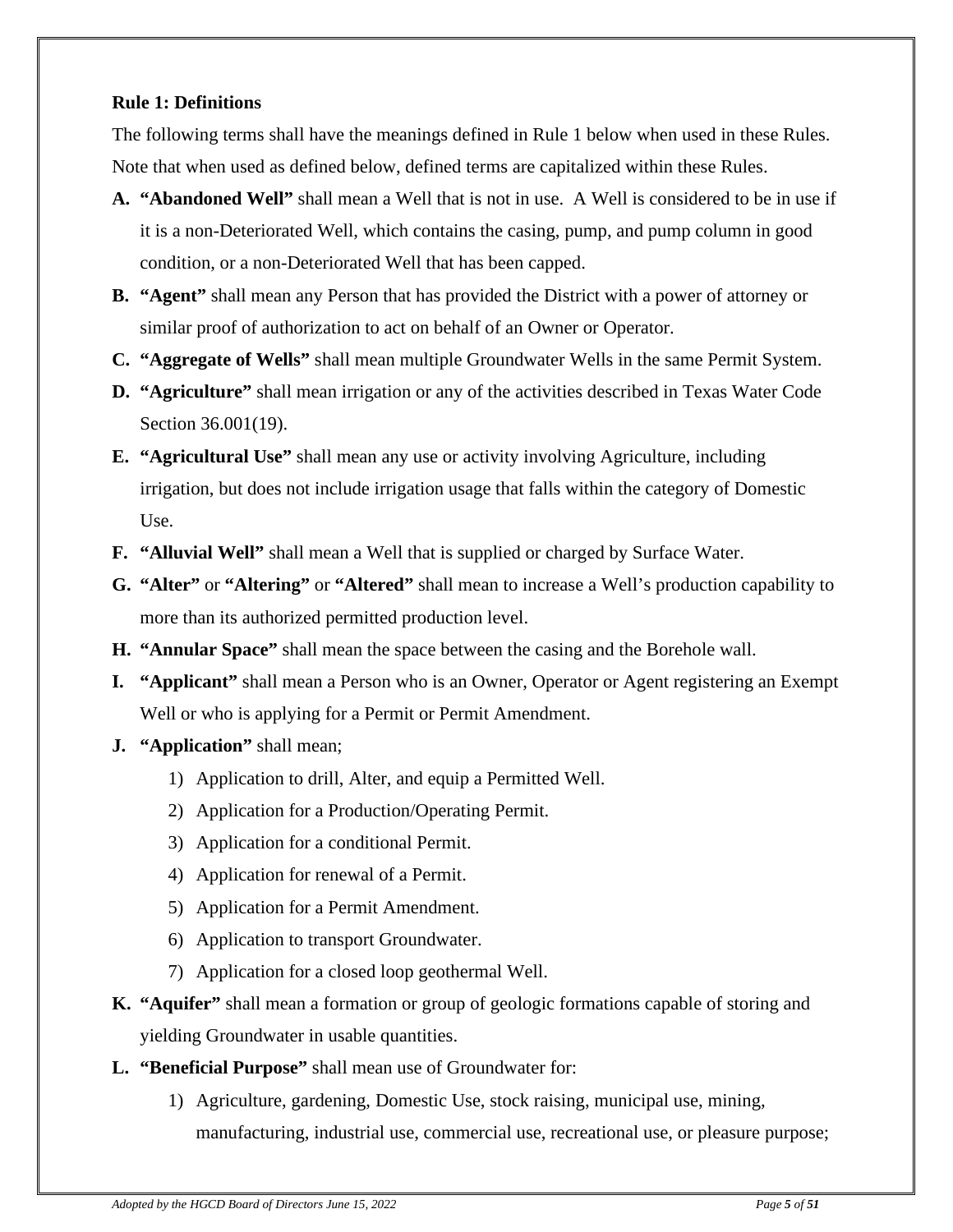- 2) Exploring for, producing, handling, or treating oil, gas, Sulphur, or other minerals; or
- 3) Any other purpose that is useful and beneficial to the user. Tex. Water Code Sec. 36.001(9), except when such use or purpose falls under the definition of Waste as defined in these Rules.
- **M. "Best Available Science"** means conclusions that are logically and reasonably derived using statistical or quantitative data, techniques, analyses, and studies that are publicly available to reviewing scientists and can be employed to address a specific scientific question. See Texas Water Code Section 36.0015(a). Best Available Science includes the TWDB Groundwater Availability Models.
- **N. "Board"** shall mean the District Board of Directors.
- **O. "Borehole"** shall mean an artificial excavation of earth drilled to a depth sufficient to penetrate an Aquifer.
- **P. "CCN"** shall mean a "Certificate of Convenience and Necessity," a permit issued by the Public Utility Commission of Texas, which authorizes and obligates a retail public utility to furnish, make available, render, or extend continuous and adequate retail water or sewer utility service to a specified geographic area. 16 Tex. Admin. Code Chapter 24.
- **Q. "Commingling"** shall mean to blend Groundwater from more than one Aquifer in the same borehole or Well.
- **R. "Conjunctive Use"** shall mean the combined use of Groundwater and Surface Water sources that optimizes the beneficial characteristics of each source, such as water banking, aquifer storage and recovery, enhanced recharge, and joint management.
- **S. "Contiguous Acreage"** shall mean adjacent tracts of land within the District that are owned or legally controlled for the purpose of Groundwater withdrawal by the Owner or Operator. Tracts of land that are owned or legally controlled by the Owner or Operator must meet the following requirements to be classified as Contiguous Acreage:
	- 1) Tracts that are separated only by a road, highway, or watercourse;
	- 2) Tracts that are no more than 1320 feet from other land owned or controlled by the same Owner or Operator.
- **T. "Days"** shall mean, for the purposes of these Rules unless otherwise stated, calendar days not excepting holidays and weekends unless the period ends on one. In computing any period of time prescribed or allowed by these Rules, the day of the act, event, or default after which the designated period of time begins to run is not to be included. The last day of the period so computed is to be included, unless it is a Saturday, Sunday or legal holiday, in which event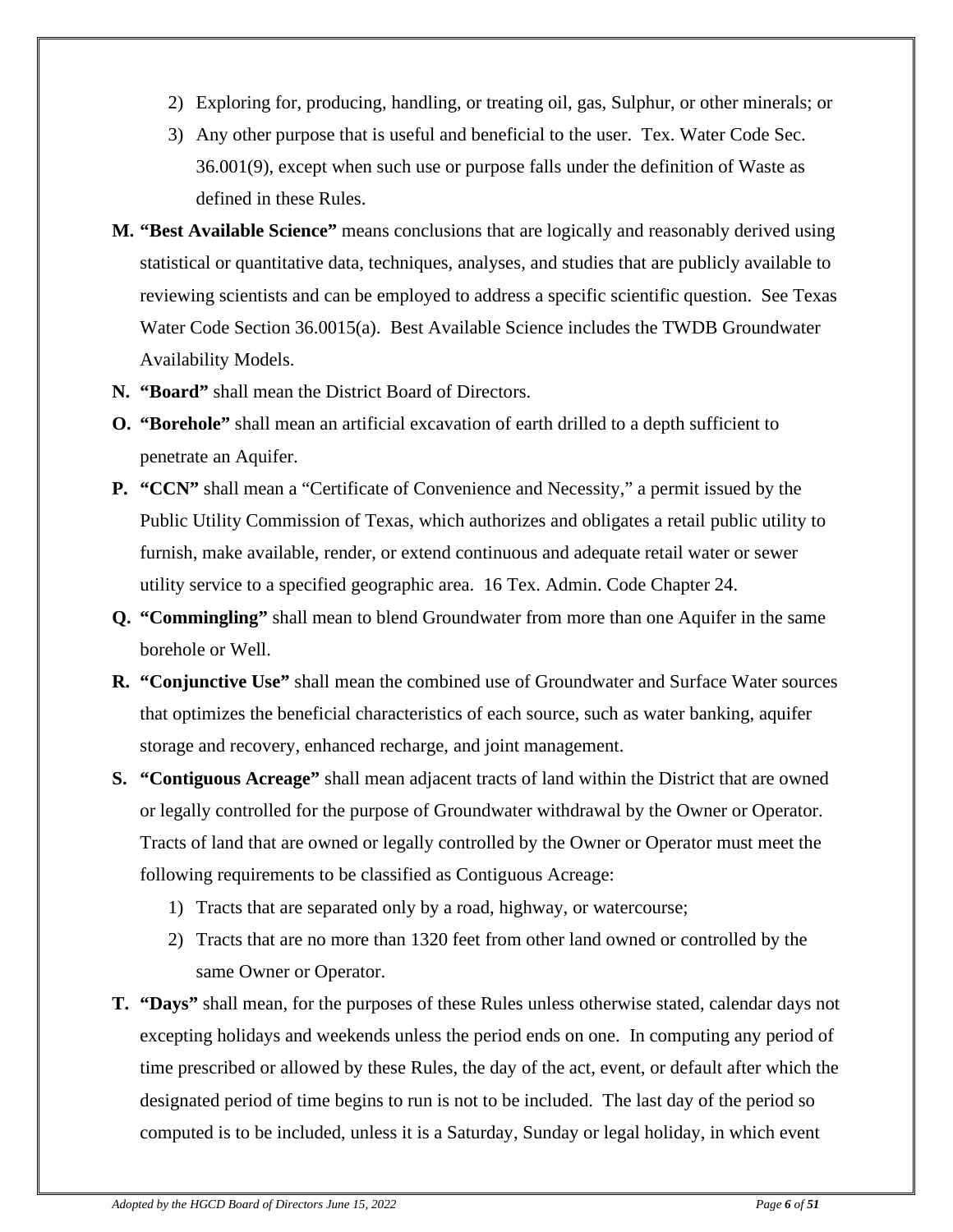the period runs until the end of the next day that is not a weekend day or holiday.

- **U. "Deteriorated Well"** shall mean a Well or Borehole, the condition of which is causing or is likely to cause Pollution of Groundwater.
- **V. "District"** shall mean the Headwaters Groundwater Conservation District.
- **W. "Domestic Use"** shall mean the use of Groundwater for personal household use, including Groundwater for: use inside the home; irrigation of lawns and trees; irrigation of family gardens/orchards; watering domestic animals; filling swimming pools.
- **X. "Domestic Exemption"** is extended to certain commercial operations; shall mean an Exempt Well serving only one tract of land that qualifies under Rule 4, Section 1.A.(1) and does not meet the definition of a Public Water System.
- **Y. "East Kerr Management Zone"** as shown in Appendix "B", shall mean a designated area where the District's long term monitoring program and East Kerr Trinity Aquifer Groundwater Availability Assessment has demonstrated a historic and consistent declining trend of aquifer levels.
- **Z. "Exempt Well"** is any Groundwater Well that meets the criteria identified in Rule 4 and for which a Production/Operation Permit is not required.
- **AA. "General Manager"** shall mean the general manager of the Headwaters Groundwater Conservation District.
- **BB. "Groundwater"** shall mean water percolating below the surface of the earth.
- **CC. "Groundwater Well"** shall mean a man-made excavation constructed to produce Groundwater. A Spring is not a Groundwater Well.
- **DD. "Groundwater Rights"** as applied to these Rules shall mean;
	- 1) as stated in Texas Water Code Chapter 36.002, that "a landowner owns the Groundwater below the surface of the landowner's land as real property"; and/or
	- 2) any rights to control the Groundwater that is associated with a piece of land acquired through lease/purchase or other agreement with the landowner of such land, which are documented and recorded in the real property records of Kerr County.
- **EE. "Historic Use"** shall ordinarily mean the recorded annual gallons pumped per year in the five years immediately preceding the Application for renewal of a Production/Operating Permit. But, at the discretion of the General Manager, other evidence may be considered when the record for the previous consecutive five years is incomplete or other relevant circumstances exist. Relevant circumstances shall include, but not be limited to, use for a Beneficial Purpose without Waste, or intentional reduction in Groundwater pumping such as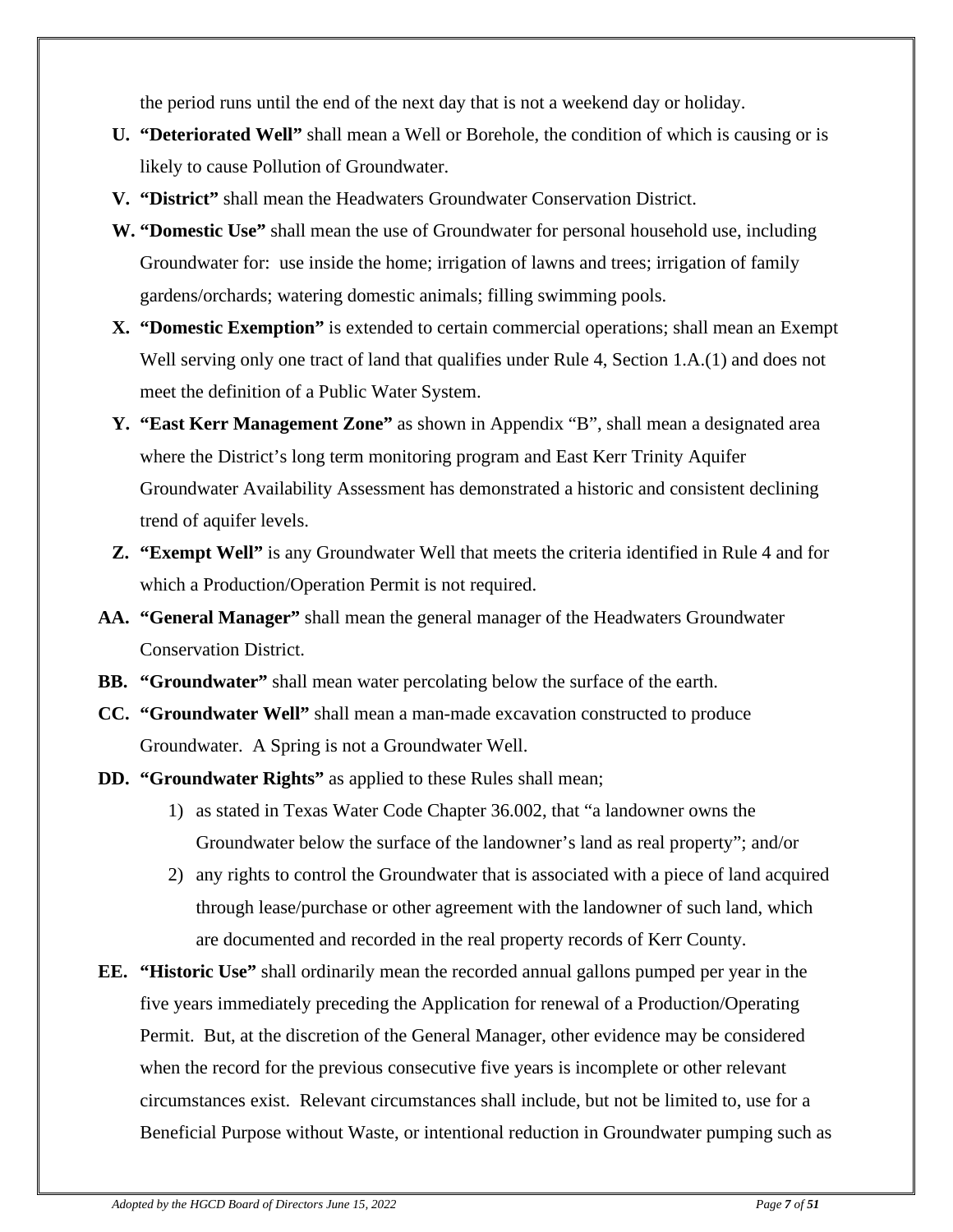conservation measures during periods of higher-than-normal rainfall, or compliance with drought stages issued by the District.

- **FF. "Livable Minimum Standard"** shall mean the minimum number of gallons per day that are necessary to meet basic needs, recognize ownership of Groundwater, and provide for the general welfare of a single domestic connection that is supplied by a Public Water System.
- **GG. "Metered Use"** shall mean Groundwater usage measured by a calibrated, commercial meter installed on a Permitted Well.
- **HH. "Mobile Home Park"** shall mean an area for people to live in mobile homes.
- **II. "Monitoring Device"** shall mean an approved meter installed on a Permitted Well.
- **JJ. "Monitoring Well"** shall mean an artificial excavation constructed to measure or monitor the quality and/or quantity or movement of water, substances, elements, chemicals, or fluids, beneath the surface of the ground.
- **KK. "Multi-Unit Attached Dwellings"** shall mean apartments, healthcare living facilities, duplexes, condominiums, PUDs.
- **LL. "Non-Exempt Well"** all Groundwater Wells that do not qualify for an exemption as provided by Water Code Chapter 36.117 and pursuant to these Rules.
- **MM."Operator"** shall mean a Person, who is not an Owner, but who has the legal rights or responsibilities of an Owner with respect to drilling, or operating and maintaining a Well.
- **NN. "OSSF"** shall mean On-Site Sewage Facility.
- **OO. "Owner"** shall mean and include any Person who has sufficient legal interest in the land upon which the proposed or existing Well is located to drill, operate and maintain the Well.
- **PP. "Permit"** shall mean an approval issued by the District for an Owner or Operator to take specified action with regard to a proposed or existing Non-Exempt Well (Permitted Well).
- **QQ. "Permit Amendment"** means Altering the ownership, use, or production amount for an existing Operating Permit.
- **RR. "Permit Acre"** shall mean a single acre of land in the Contiguous Acreage which a Person holds the Groundwater Rights that is used to calculate the annual production volume of Groundwater allowed on an Operating Permit.
- **SS. "Permit Acreage"** shall mean total Contiguous Acreage in which a Person has Groundwater Rights, that may serve to support a Production/Operating Permit.
	- 1) Public Water Systems/Private Shared Non-Exempt Well:
		- a) The Contiguous Acreage in which a Person holds the Groundwater Rights by virtue of ownership (not by lease or other contractual arrangement), or the acreage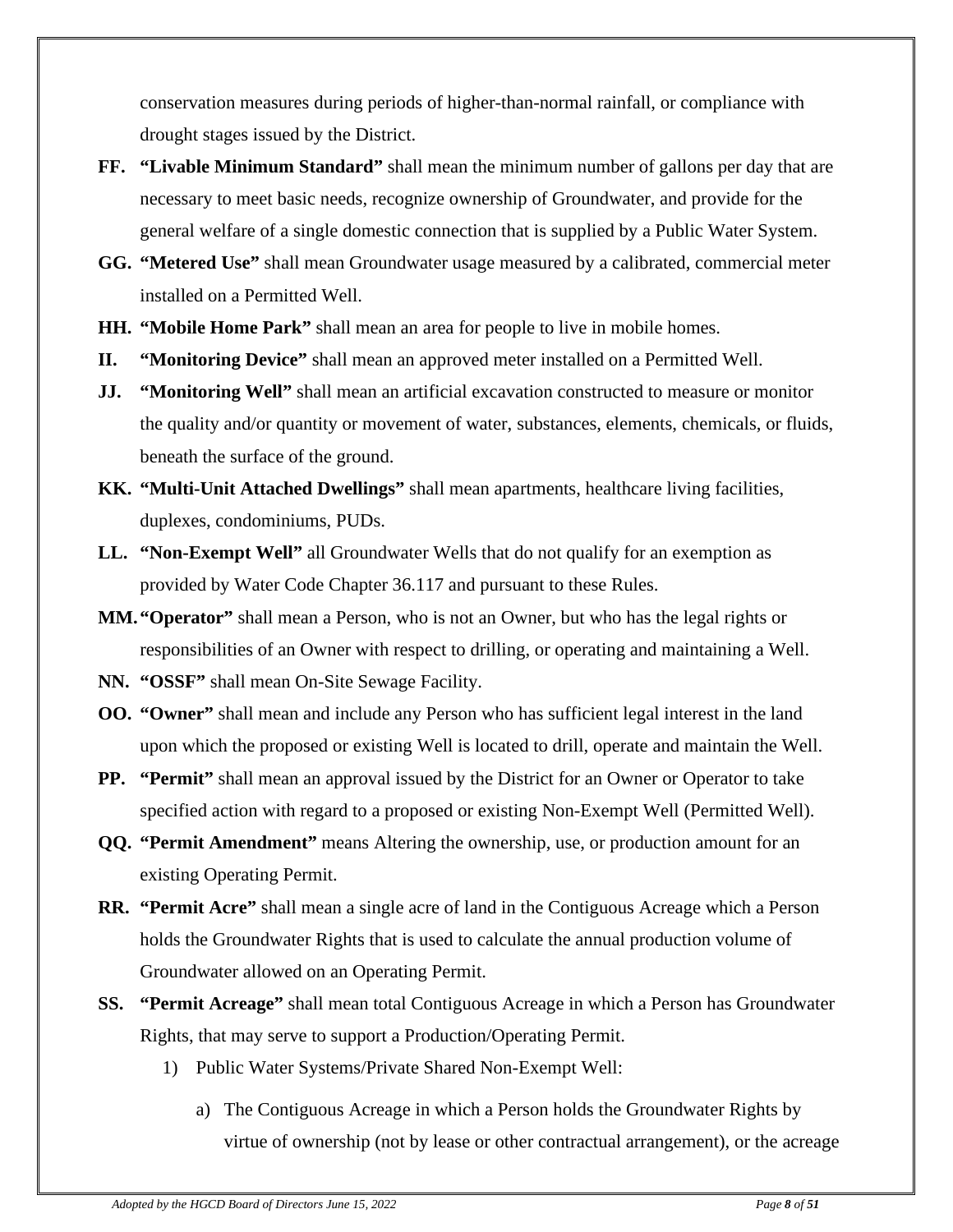that is considered the *Service Area,* whichever is less, for all connections served by any Private Shared Non-Exempt Well or TCEQ approved Public Water System which includes;

- The City Limits of a Municipal PWS.
- The Service Area of a Municipal owned PWS outside its City Limit.
- The Service Area of a Public Water System.
- The area served by a Private Shared Non-Exempt Well.
- 2) Agriculture or Commercial Water Use:
	- a) Contiguous Acreage in which an Owner controls the Groundwater Rights.
- 3) Crop Acreage shall mean; actual acreage used for growing crops.
- **TT. "Permit System"** shall mean a collection of infrastructure and/or equipment comprised of a Groundwater Well or group of Wells that supply Groundwater for a specified area and purpose designated on an HGCD Operating Permit, by way of pumps, tanks, water line infrastructure and used for irrigation systems, commercial business, Public Water Systems or any other Beneficial Purpose.
- **UU. "Permitted Well"** shall mean a Non-Exempt Well for which the District has issued a Permit or for which a Permit is required by the District.
- **VV. "Person"** shall include an individual, corporation, organization, government or governmental subdivision or agency, business trust, estate, trust, partnership, association, or any other legal entity.
- **WW."Planned Unit Development (PUD)"** shall mean a type of flexible zoning device that redefines the land uses allowed within a stated land area. PUDs consist of unitary site plans that promote the creation of open spaces, mixed-use housing and land uses, environmental preservation and sustainability, and development flexibility. Areas rezoned as PUDs include building developments, designed groupings of both varied and compatible [land uses](https://en.wikipedia.org/wiki/Land_use) —such as housing, recreation, commercial centers, and industrial parks — within one contained development or [Subdivision.](https://en.wikipedia.org/wiki/Subdivision_(land)) Developed areas vary in size and by zoned uses, such as industrial, commercial, and residential.
- **XX. "Pollution"** shall mean a change in any Groundwater that renders the Groundwater harmful, detrimental, or injurious to humans, animals and/or vegetation.
- **YY. "Private Shared Well"** shall mean, an Exempt or Non-Exempt Well that:
	- 1) Is supplying Groundwater to additional tracts or lots of land that are not also owned by the Owner of the Well; and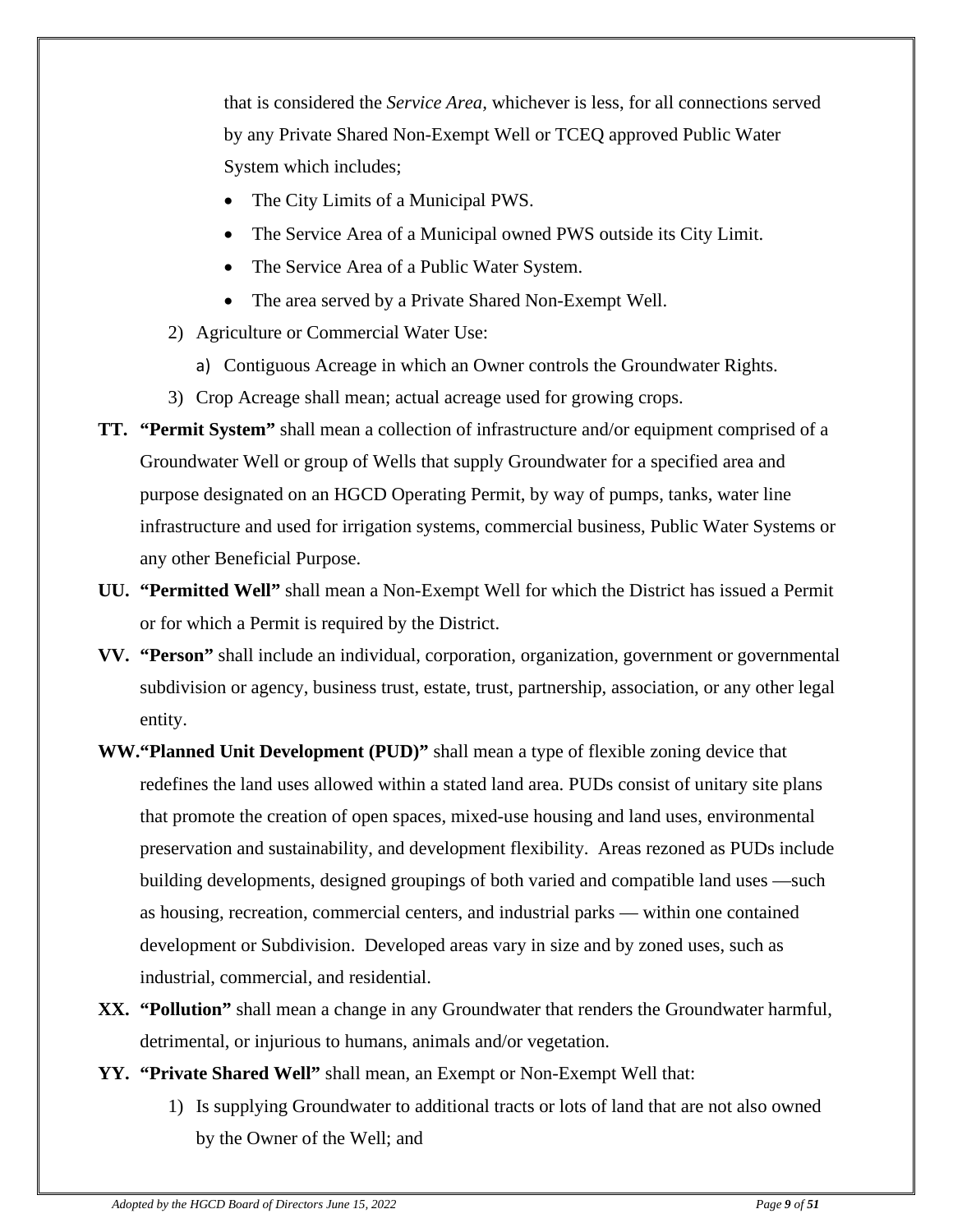- 2) Is not a TCEQ-Regulated Public Water System.
- 3) The Exempt or Non-Exempt status of the Well will be determined by the use of the water and the pumping capacity of the Well in accordance with Rules  $4 \& 5$ .
- **ZZ. "Production Cap"** shall mean the maximum amount of Groundwater per acre per year that may be allowed under a Production/Operating Permit for one or more Beneficial Purpose.
- **AAA. "Production/Operating Permit"** shall mean any type of a Groundwater Permit issued by the District that relates to the operation of or production from a Groundwater Well that states the total gallons per year that may be pumped for the Contiguous Acreage that is specified as the Permit Acreage listed on the Permit, for a certain number of years, and for a specified use or uses.
- **BBB. "Public Water System"** shall mean, a system for the provision to the public of water for human consumption through pipes or other constructed conveyances, which includes all uses described under the definition for drinking water. Such a system must have at least 15 service connections or serve at least 25 individuals at least 60 days out of the year. This term includes: any collection, treatment, storage, and distribution facilities under the control of the operator of such system and used primarily in connection with such system, and any collection or pretreatment storage facilities not under such control which are used primarily in connection with such system. Two or more systems with each having a potential to serve less than 15 connections or less than 25 individuals but owned by the same Person, firm, or corporation and located on adjacent land will be considered a public water system when the total potential service connections in the combined systems are 15 or greater or if the total number of individuals served by the combined systems total 25 or greater at least 60 days out of the year. Without excluding other meanings of the terms "individual" or "served," an individual shall be deemed to be served by a water system if he lives in, uses as his place of employment, or works in a place to which drinking water is supplied from the system.
	- 1) Community water system--A public water system which has a potential to serve at least 15 residential service connections on a year-round basis or serves at least 25 residents on a year-round basis.
	- 2) Non-community water system--Any public water system which is not a community system.
	- 3) Non-transient, non-community water system--A public water system that is not a community water system and regularly serves at least 25 of the same Persons at least six months out of the year.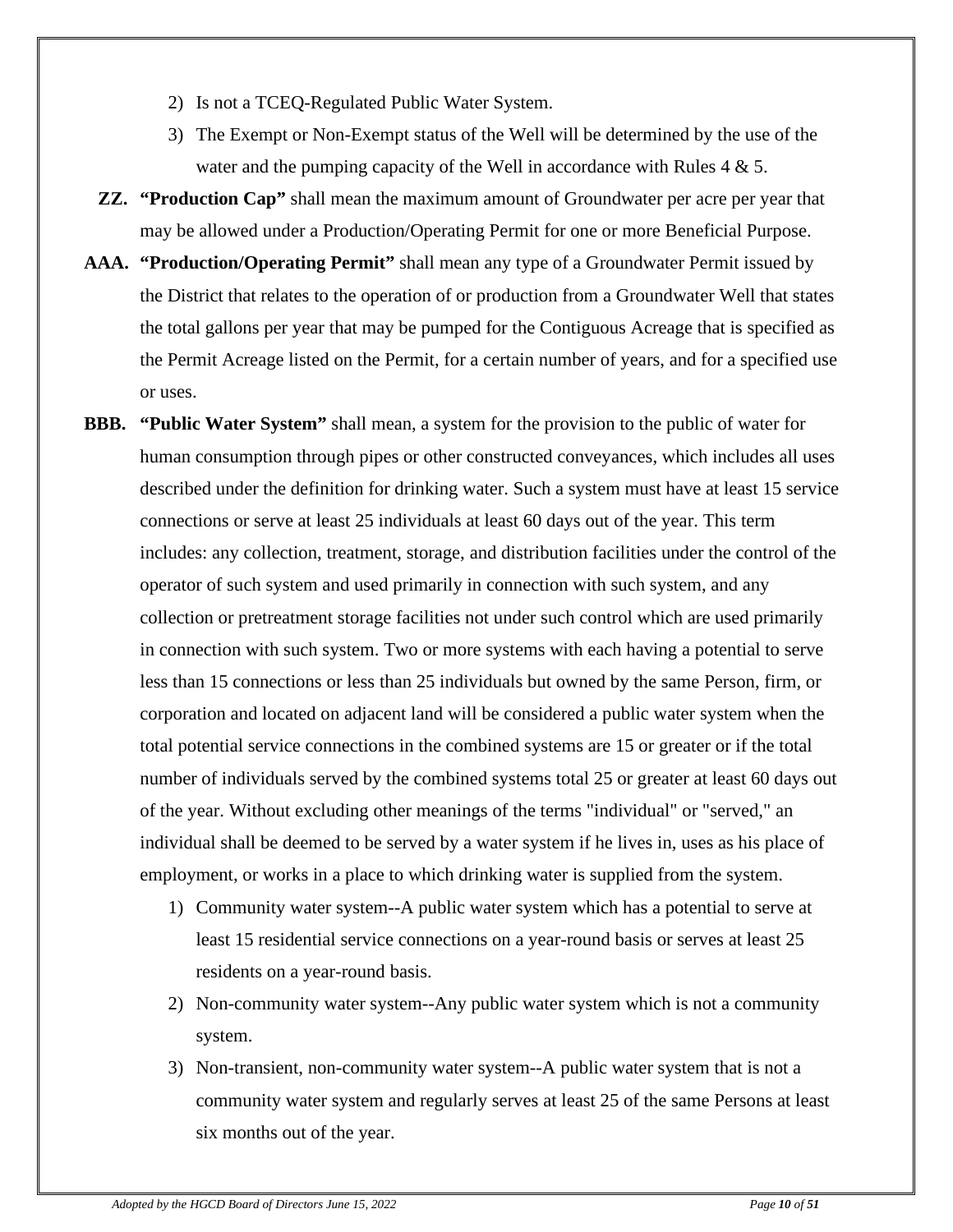- 4) Transient, non-community water system--A public water system that is not a community water system and serves at least 25 Persons at least 60 days out of the year, yet by its characteristics, does not meet the definition of a non-transient, noncommunity water system.
- **CCC. "Pump Test"** shall mean a test involving the withdrawal, at a constant discharge rate, of measured quantities of Groundwater from a Well and the measurement of resulting changes in Groundwater level in an Aquifer both during and after the period of discharge, for the purpose of determining the characteristics of an Aquifer.
- **DDD. "Registration Form"** shall mean an administratively complete Exempt Water Well Registration Form, including the payment of any required fee.
- **EEE. "Rules"** shall mean the rules of the District, adopted by the Board of Directors in accordance with Chapter 36 of the Texas Water Code.
- **FFF. "RV Parks"** shall mean, a collection or grouping of rental sites for transient use.
- **GGG. "Service Area"** shall mean all acreage served by a Public Water System or Private Shared Non-Exempt Well.
- **HHH. "Spring"** shall mean a point of natural discharge from an aquifer.
	- **III. "State Well Log"** shall mean a detailed description by the driller of activities involved in the drilling of a Groundwater Well, including lithologic description, Borehole size and depth, cementing and grouting information, and static Groundwater level and yield, as required by applicable state regulations.
- **JJJ. "Subdivision"** shall mean any tract of land divided into two or more parts.
- **KKK. "Surface Water"** shall mean, as defined in the Texas Water Code, the water of the ordinary flow, underflow, and tides of every flowing river, natural stream, and lake, and of every bay or arm of the Gulf of Mexico, and the storm water, floodwater, and rainwater of every river, natural stream, canyon, ravine, depression, and watershed in the state, and water imported from any source outside the boundaries of the state for use in the state and which is transported through the beds and banks of any navigable stream within the state or by utilizing any facilities owned or operated by the state.
- **LLL. "Test Well"** shall mean an artificial excavation created from drilling, boring or coring for the purpose of securing geological, hydrological or other information that may be obtained by penetrating the earth.
- **MMM. "Waste"** shall mean, as defined in Section 36.001(8) of the Texas Water Code, any one or more of the following: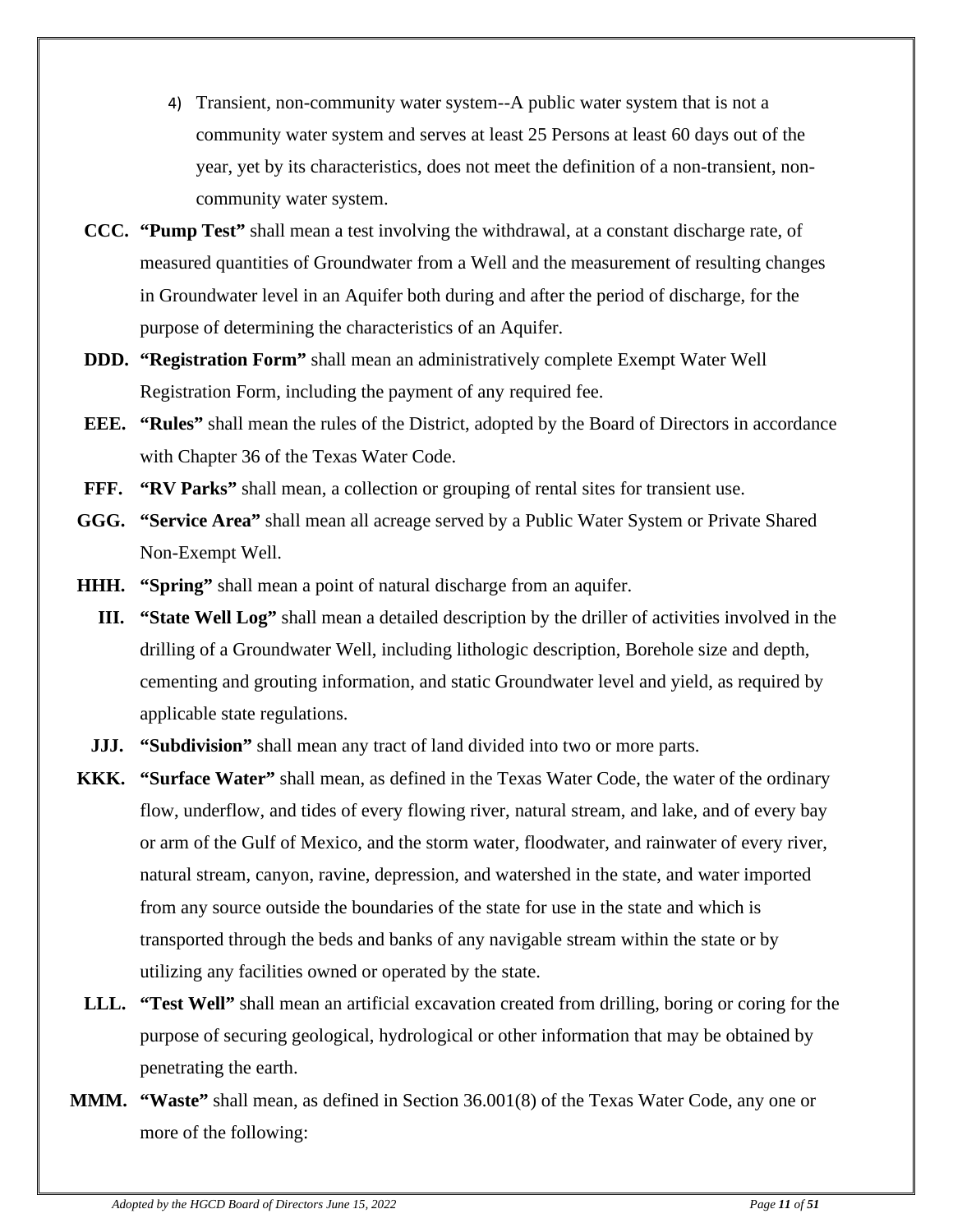- 1) Withdrawal of Groundwater from a Groundwater reservoir at a rate and in an amount, that causes or threatens to cause intrusion into the reservoir of Groundwater unsuitable for agricultural, gardening, domestic, or stock raising purposes;
- 2) The flowing or producing of Wells from a Groundwater reservoir if the Groundwater produced is not used for a Beneficial Purpose;
- 3) Escape of Groundwater from a Groundwater reservoir to any other reservoir or geologic strata that does not contain Groundwater;
- 4) Pollution or harmful alteration of Groundwater in a Groundwater reservoir by saltwater or by other deleterious matter admitted from another stratum or from the surface of the ground;
- 5) Willfully or negligently causing, suffering, or allowing Groundwater to escape into any river, creek, natural watercourse, depression, lake, reservoir, drain, sewer, street, highway, road, or road ditch, or onto any land other than that of the Owner of the Well unless such discharge is authorized by permit, rule, or order issued by the TCEQ under Water Code Chapter 26; or
- 6) Groundwater pumped for irrigation that escapes as irrigation tail water onto land other than that of the Owner of the Well unless the occupant of the land receiving the discharge has granted permission.
- **NNN. "Well"** shall mean, depending on the context in which the term is used, one or more of the following types of wells that falls within the jurisdiction of the District: Groundwater Well, injection Well, ASR Well, dewatering Well, Test Well, Closed-Loop Geothermal Well, or Monitoring Well.
- **OOO. "Well Lot"** shall mean a small tract of land located within a Service Area, or City Limit of a Municipality, upon which a Permitted Well is located that serves a Public Water System.

#### **Rule 2: Waste**

Groundwater shall not be produced or used within the District in such a manner or under such conditions so as to constitute Waste. [Water Code 36.001 (8).]

#### **Rule 3: Administrative Fees**

The District shall set the amount of fees and initiate refund policies from time to time. Administrative fees (*e.g.,* for processing forms and records) or other fees required by the District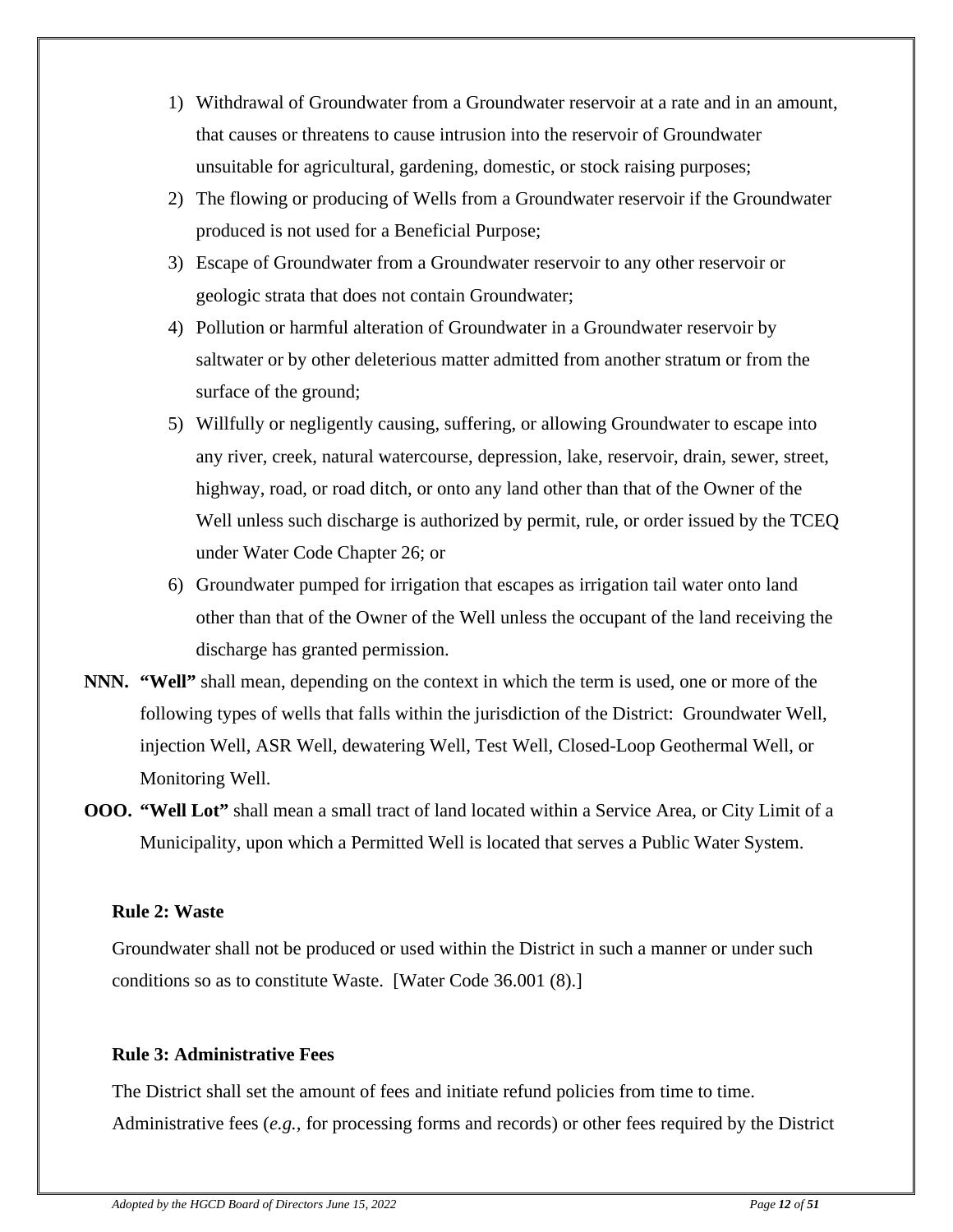shall accompany Applications and Registration Forms.

#### **Addendum for the following Rules 4, 5, 6, and 8: The East Kerr Management Zone**

The following Rules 4, 5, 6, and 8 regarding Exempt and Non-Exempt Wells have been updated to include required acreage and production parameters for drilling Wells in the new East Kerr Management Zone. Due to the historic declining aquifer levels recorded by the District's long term monitoring program, the effect of current and anticipated growth trends, and hydrogeologic information contained in the recent East Kerr Trinity Aquifer Groundwater Availability Assessment Study, the District has designated a management zone in East Kerr County. The boundary of the East Kerr Management Zone map is shown in Appendix B of these Rules. Within the East Kerr Management Zone, there is a lower Production Cap and an increase in the minimum number of acres required to drill Wells. The District has designated this the East Kerr Management Zone under the authority of Texas State Water Code Chapter 36.116 (2)(F)(d).

#### **Rule 4: Exempt Wells**

A Groundwater Well is an Exempt Well in each of the following circumstance: Texas Water Code Section 36.117(a) provides that a district by rule may provide an exemption from the district's requirement to obtain any p required by Chapter 36 or the District's Rules. The District's types of Exempt Wells are established in accordance with Section 36.117.

#### **Section 1: Exemption Criteria**

#### **A. Qualifications**

- 1) A Groundwater Well used solely for Domestic Use or for providing Groundwater for livestock or poultry if the Groundwater Well is:
	- a) located or to be located on a tract of land five (5) acres or larger that is divided or platted after January 10, 2018; or if located in the East Kerr Management Zone, to be located on a tract of land seven (7) acres or larger that is divided or platted after June 15, 2022; or if located within a Service Area, on a tract of land with a minimum of ten (10) acres.
	- b) drilled, completed, or equipped so that it is incapable of producing more than 25,000 gallons of Groundwater per day open discharge/non-restricted at the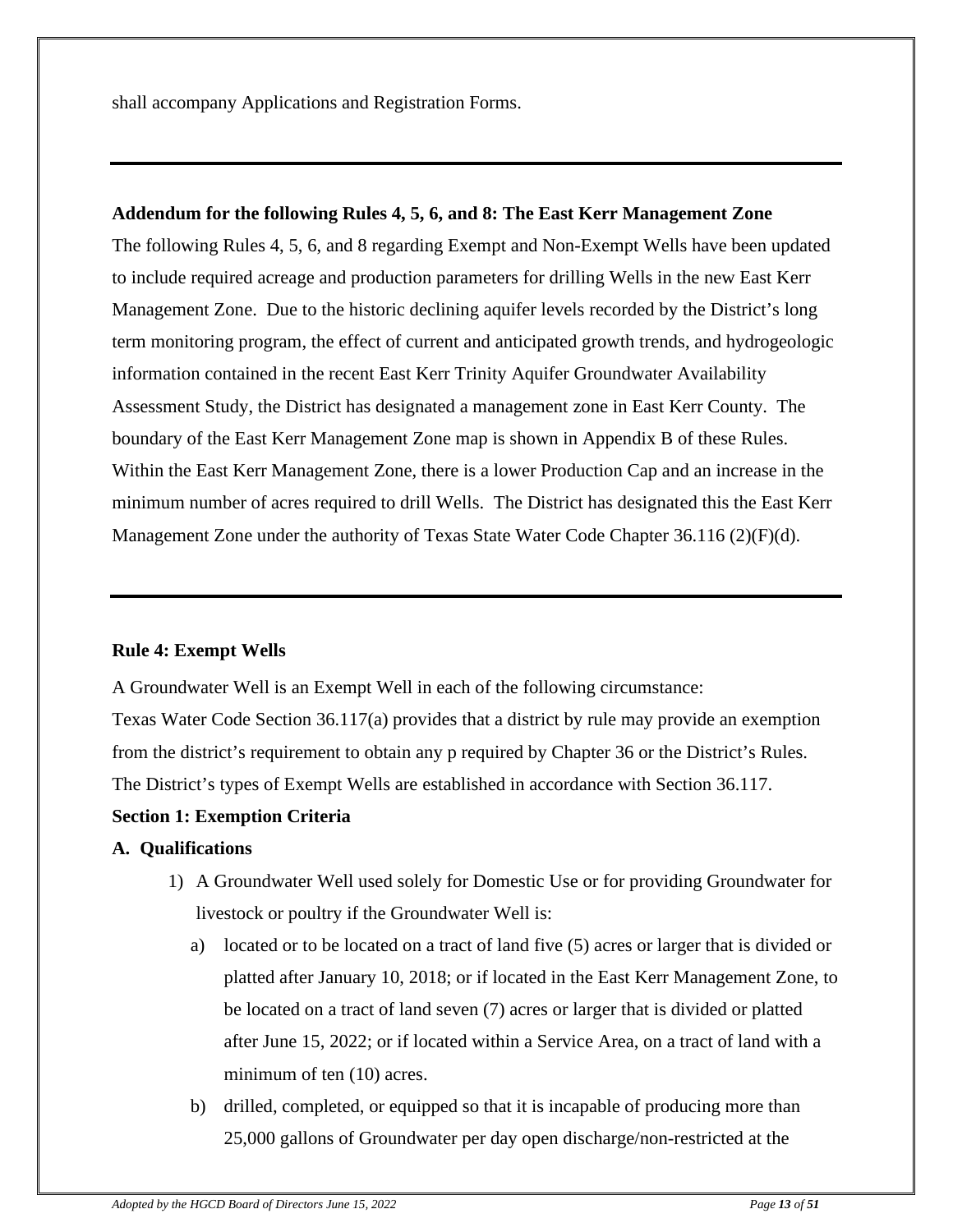wellhead. The use of flow regulating devices or chokes are prohibited to achieve the maximum production allowed for this exemption.

- 2) A Groundwater Well used solely to supply Groundwater for a rig that is actively engaged in drilling or exploration operations for an oil or gas well permitted by the Railroad Commission of Texas provided that the Person holding the Railroad Commission permit is responsible for drilling and operating the Groundwater Well and the Groundwater Well is located on the same lease or field associated with the drilling rig.
- 3) A Groundwater Well authorized under a permit issued by the Railroad Commission of Texas under Chapter 134, Natural Resources Code, or for production from the Well to the extent the withdrawals are required for mining activities regardless of any subsequent use of the Groundwater.
- 4) In contrast to Section 36.117 (j), a Groundwater Well that meets the requirements under Rule 4, Section 1.A.(1) above is exempt from permitting even if the Groundwater withdrawn is used to supply Groundwater for a Subdivision of land for which a plat approval is required by Chapter 232 of the Local Government Code.
- 5) A Groundwater Well that meets any other exemption described in Rule 4 of the District's Rules such as Domestic Exemption.

# **Section 2: Registration, Equipping, Construction and Location.**

# **A. Registration**

No less than ten (10) days before the date on which an Owner desires to begin drilling an Exempt Well, the Owner or designated Agent shall complete a Registration Form including fee, plat or survey, and proof of ownership of the land on which the Exempt Well is to be located. All Wells within the District except environmental sampling wells, environmental monitoring wells, environmental soil borings geotechnical wells, and geologic exploration wells shall be registered with the District. Based on the registration information, certain well Applicants shall be required to obtain Operating Permits.

# **B. Equipping**

Exempt Wells must be equipped to conform to the District's Rules requiring installation of casing, pipe, and fittings to prevent the escape of Groundwater from a Groundwater reservoir to any reservoir not containing Groundwater and to prevent the Pollution of any Groundwater Aquifer. Altering a pump in an Exempt Well in a manner that would increase the maximum rate of production to greater than 25,000 gallons per day or 17.36 gallons per minute open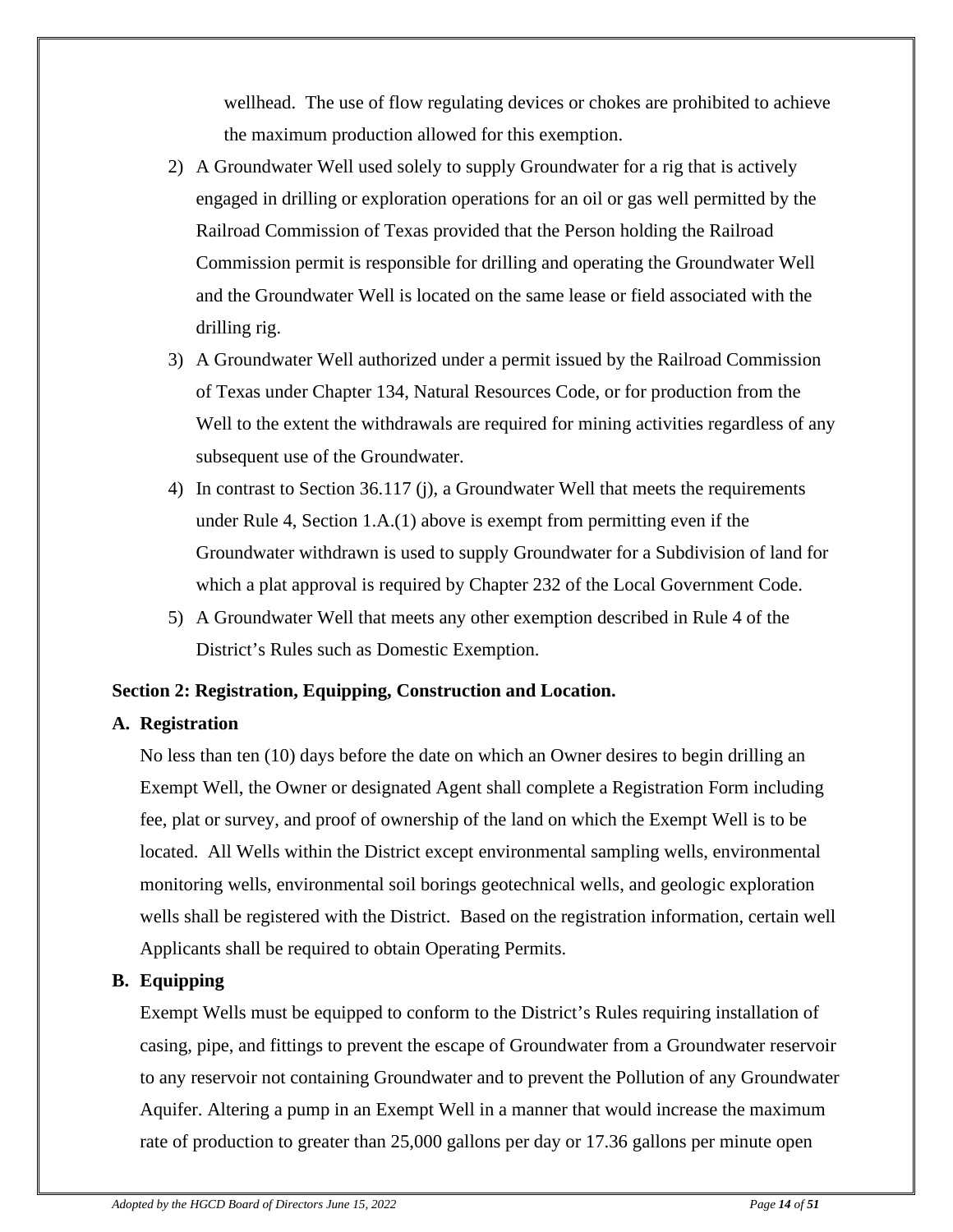discharge at the wellhead will change the status of the Well to Non-Exempt (Permitted) and require an Operating Permit from the District.

#### **C. Construction**

Exempt Wells must comply with Rule 13 regarding drilling and Well construction, including Rule 13.D regarding Groundwater analysis.

#### **D. Location**

Improper spacing of an Exempt Well in violation of District Rules may result in the Owner or Operator being required to correct the violation up to and including properly plugging the Well.

# **Section 3: Tract Size Requirements and Subdividing**

- **A. Drilling** The drilling of Wells on tracts of land subdivided after January 10, 2018 require a minimum of one (1) five (5) acre tract, and only one Groundwater Well may be drilled on each such tract. A Well may be drilled on less than a five (5) acre tract that existed before January 10, 2018. To drill a Well on a tract less than ten (10) acres that has an existing Well, a landowner must sign an affidavit stating they will plug the existing Well within 30 days after completion of the new Well.
- **B. Drilling in the East Kerr Management Zone** The drilling of Wells on tracts of land subdivided after June 15, 2022 will require a minimum of one (1) seven (7) acre tract and only one Well may be drilled on each seven (7) acre tract. Tracts of land subdivided between June 15, 2022 and January 10, 2018, a Well may be drilled on five (5) acres. A Well may be drilled on a tract that is less than five (5) acres that existed before January 10, 2018.
- **C. Drilling in a Public Water System Service Area –** Requirements to drill a private Well in an area that has access to or can be provided Groundwater by a Public Water System:
	- 1) To drill an Exempt Well on a property that has immediate and ready access to an existing Public Water System with the physical water line connection being provided to the edge of the property at the expense of the public utility, requires a minimum stand-alone ten (10) or more acres. Any subdividing of the property the Well is drilled on into less than ten (10) acres will require the Well to be plugged and the properties reconnect to the water system. Charges for meter/system hookup by the public utility are not considered physical connection charges. Only one Well will be allowed on the acreage inside the water system's Service Area. Any acreage owned outside the water system's Service Area is regulated as stated in HGCD Rules 4 & 5.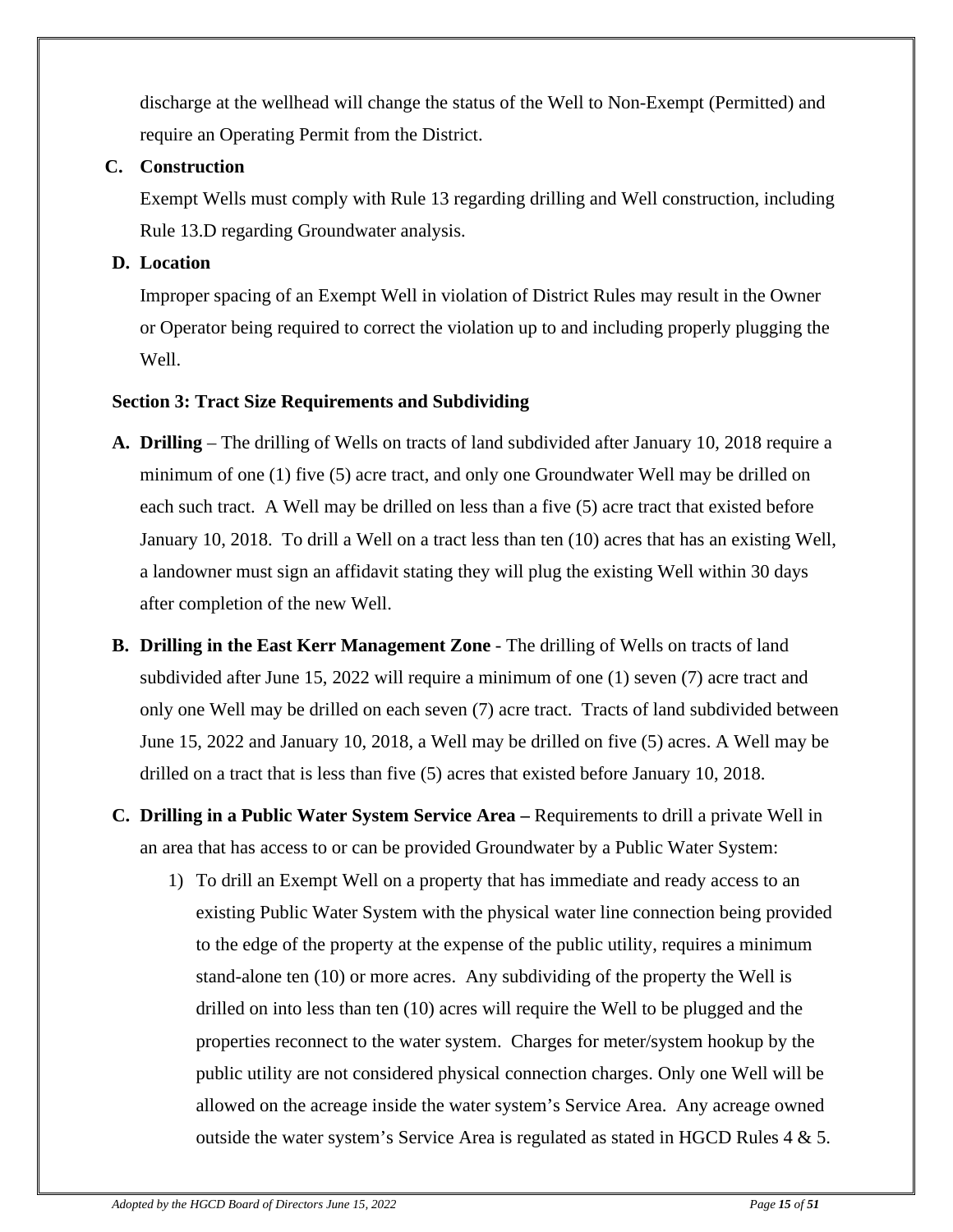2) To drill an Exempt Well on a property in the Service Area of a Public Water System that requires the owner to provide the physical water line connection to the edge of their property, the land owner may drill a Well on five (5) acres provided documentation is provided to the District stating the public utility either will not or cannot provide service to the edge of the property at the public utility's expense. The five (5) acre allowance requires that the property shall not connect to the water system at any time unless the Well is plugged. Charges for meter/system hookup by the public utility are not considered physical connection charges.

#### **D. Drilling in a Public Water System Service Area in the East Kerr Management Zone.**

- 1) To drill an Exempt Well on a property that has immediate and ready access to an existing Public Water System with the physical water line connection being provided to the edge of the property at the expense of the public utility, requires a minimum stand-alone ten (10) or more acres. Any subdividing of the property the Well is drilled on into less than ten (10) acres will require the Well to be plugged and the properties reconnect to the water system. Charges for meter/system hookup by the public utility are not considered physical connection charges. Only one Well will be allowed on the acreage inside the water system's Service Area. Any acreage owned outside the water system's Service Area is regulated as stated in HGCD Rules 4 & 5.
- 2) To drill an Exempt Well on a property in the Service Area of a Public Water System that requires the owner to provide the physical water line connection to the edge of their property, the land owner may drill a Well on a minimum of seven (7) acres provided documentation is provided to the District stating the public utility either will not or cannot provide service to the edge of the property at the public utility's expense. The seven (7) acre allowance requires that the property shall not connect to the water system at any time unless the Well is plugged. Charges for meter/system hookup by the public utility are not considered physical connection charges.
- **E. Private Shared Well** An Exempt Well may be shared on tracts of land provided that all tracts meet the acreage requirements of Rule 4 Section 3.A, each shared tract must qualify to have its own Well.
- **F. Private Shared Well in the East Kerr Management Zone –** An Exempt Well may be shared on tracts of land provided that all the tracts meet the acreage requirements of Rule 4 Section 3.B, each shared tract must qualify to have its own Well.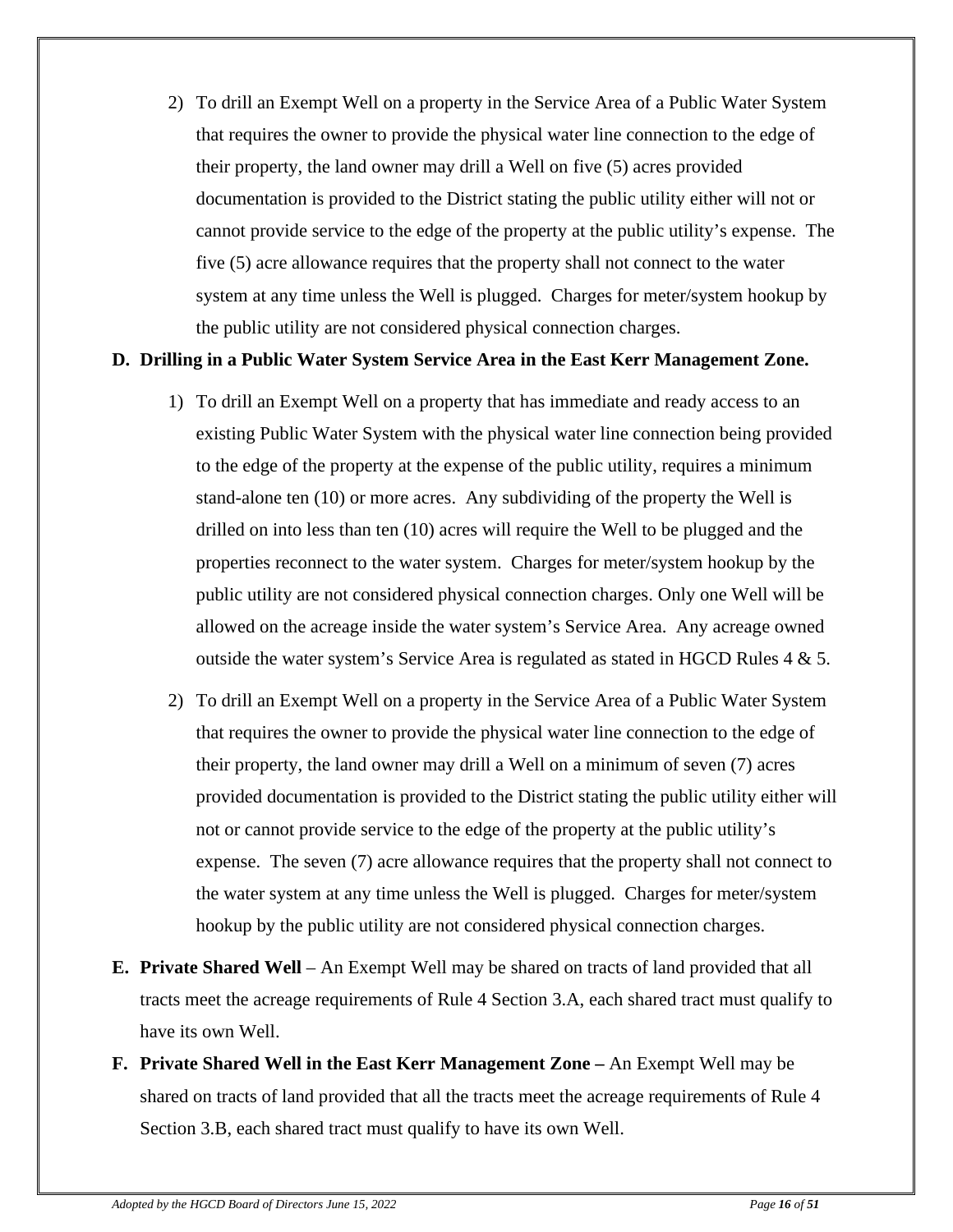- **G. Existing Exempt Wells** Subdividing and downsizing tracts of land with an existing Well requires the Owner to subdivide in a manner that maintains at least five (5) acres associated with each Well or intended Wells. No downsizing of tracts with an existing Well to less than five (5) acres. Enlarging any size tract with an Exempt Well is allowed.
- **H. Existing Exempt Wells in the East Kerr Management Zone** Subdividing and downsizing tracts of land with an existing Well requires the Owner to subdivide in a manner that maintains at least seven (7) acres associated with each Well or intended Wells. No downsizing of tracts with an existing Well to less than seven (7) acres or less. Enlarging any size tract with an Exempt Well is allowed.

#### **Section 4: Domestic Exemption**

- 1) One Well not capable of pumping more than 25,000 gallons per day, to supply certain commercial operations in which water is domestic use only, in lavatories and kitchens utilized by the owner(s) and employees of the business, and not used in the business operation, may qualify as an Exempt Well.
- 2) One Well for Domestic Use only to supply multiple residences or rental units not to exceed a total of three (3) units, on the same tract of land and that meets the requirements in Rule 4, Sections 3A & 3B may be an Exempt Well. Outdoor water usage is also granted as defined in "Domestic Use" Rule 1(U).

# **Section 5: Well Spacing**

- **A. Exempt Wells**, except for Exempt Wells authorized by a permit issued by the Railroad Commission of Texas under Texas Natural Resources Code Chapter 134, must comply with the District's Rules for Groundwater Well spacing. Wells drilled that are exempted by the TNRC Chapter 134 that do not meet the District spacing requirements and are no longer necessary for mining activities shall be plugged.
	- 1) A new Exempt Well must be located at least 75 feet from any platted property line of the tract on which it is to be drilled.
	- 2) Additional Kerr County Subdivision Rules may apply for Exempt Wells drilled outside the City of Kerrville City Limit.
	- 3) Additional City of Kerrville Subdivision Ordinances may apply for Exempt Wells drilled inside the City of Kerrville City Limit.
	- 4) Exempt Wells must meet the Texas Administrative Code (TAC) Chapter 285 standards relating to on-site septic systems, and the Texas Department of Licensing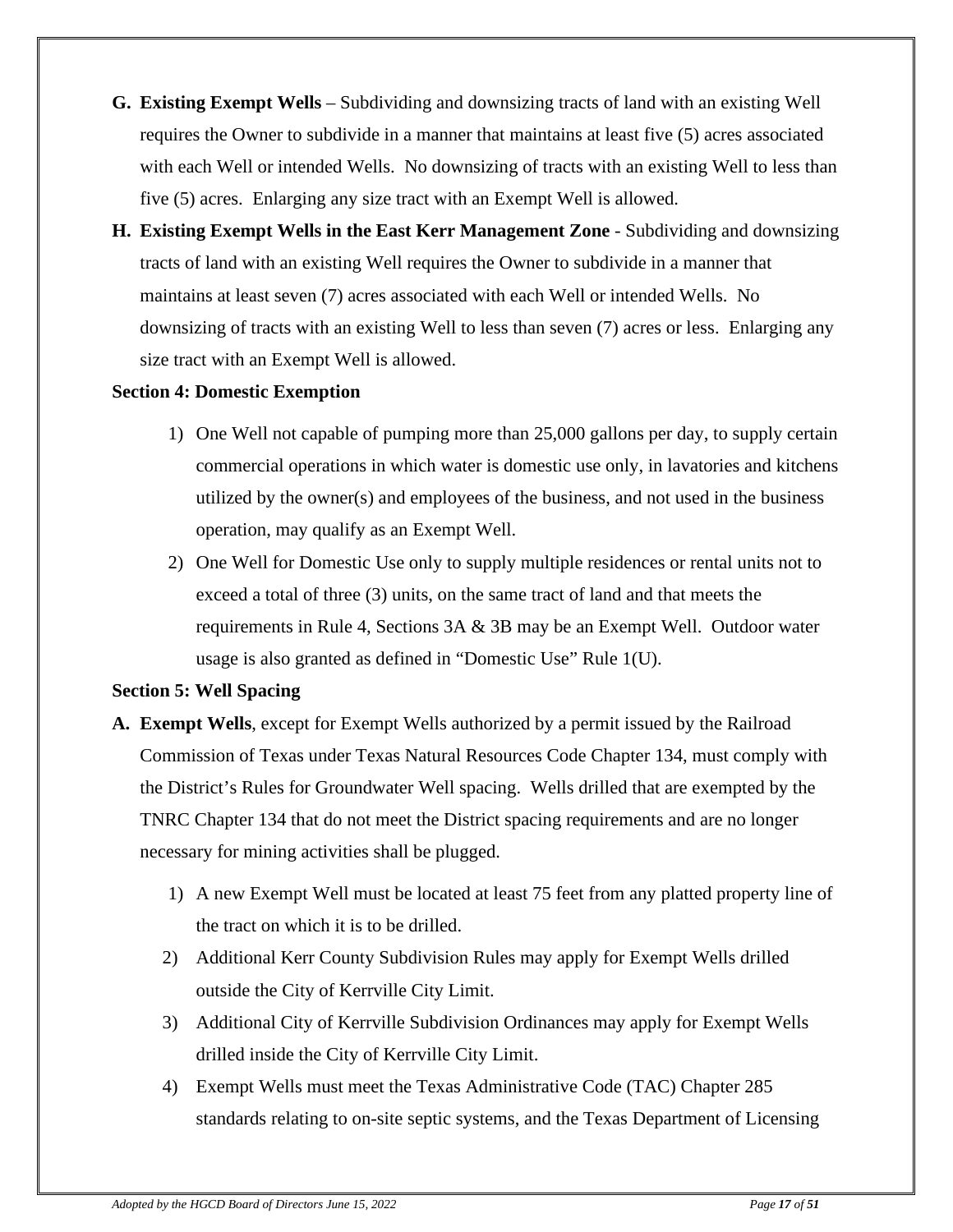and Regulation (TDLR) Section 76.100 Technical Requirements-Location and Standards of Completion for Wells.

- 5) Setback rules stated above shall be maintained, when possible, unless otherwise approved by the District Staff, but at a minimum, Exempt Well spacing must meet TDLR Section 76.100 spacing rules and 30 TAC Chapter 285 setback rules for an On-Site Sewage Facility (OSSF). When a 75-foot property line setback cannot be met, maximum distance between neighboring Wells should be achieved.
- **B. Monitoring Device** No Monitoring Device or metering of production is required for Exempt Wells.

#### **Rule 5: Permitted Wells**

- **A.** The Texas Water Code provides that "Except as provided by Section 36.117 and 36.454, a district shall require a permit for the drilling, equipping, operating, or completing of wells or for substantially Altering the size of wells or well pumps."
- **B.** Any existing and new Permitted Well from which Groundwater is produced requires a Production/Operating Permit and must meet all operating requirements. No Person shall operate a Permitted Well without having first submitted the appropriate Administratively Complete Application to the District and received a Production/Operating Permit.
- **C.** As further described in Rule 6, no Person shall begin to drill a new Permitted Well without having first submitted the appropriate Application to the District and having received authorization.
- **D.** Any Person submitting an Application on behalf of an Owner, such as an Agent, shall submit written evidence of authority in a form acceptable to the District.
- **E.** Permitted Wells are not allowed in the Edwards Group of the Edwards-Trinity (Plateau) Aquifer.
- **F.** Private Shared Well Outside of the East Kerr Management Zone A Permitted Well may be shared on tracts of land provided that each of the tracts meet the acreage requirements of Rule 4 Section 3.A., such that each shared tract qualifies to have its own Well.
- **G.** Private Shared Well in the East Kerr Management Zone A Permitted Well may be shared on tracts of land provided that each of the tracts meet the acreage requirements of Rule 4 Section 3.B., such that each shared tract qualifies to have its own Well.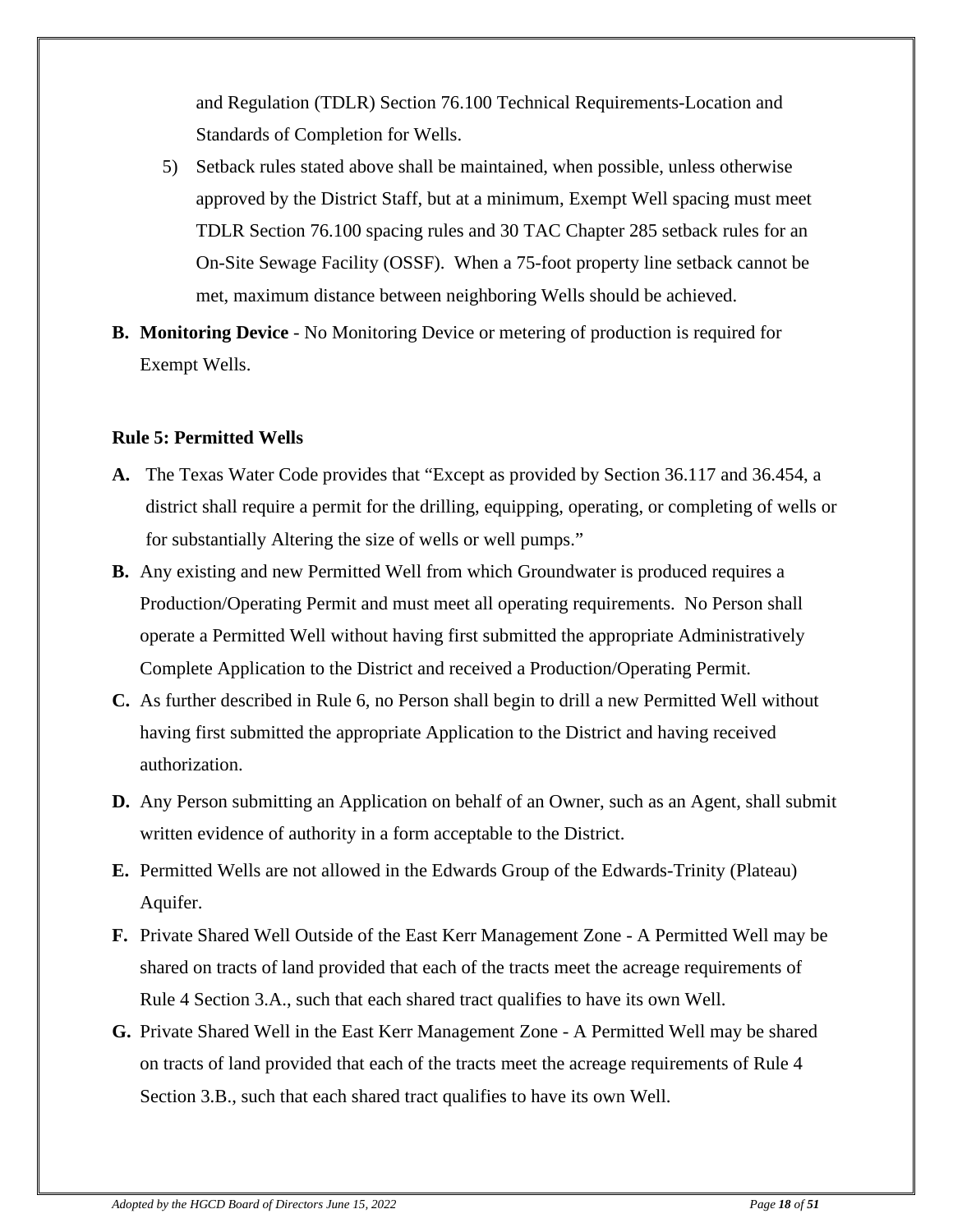- **H.** To drill a Permitted Well After January 10, 2018 the Well is to be located on a tract of land that is at least five (5) acres in size, or on a Well Lot in the Service Area of a subdivided area that is served by a TCEQ approved Public Water System.
- **I.** To Drill a Permitted Well in the East Kerr Management Zone After June 15, 2022 the Well is to be located on a tract of land that is at least seven (7) acres in size, or on a Well Lot in the Service Area of a subdivided area that is served by a TCEQ approved Public Water System.
- **J.** Additional Kerr County Subdivision Rules may apply for Permitted Wells drilled outside the City of Kerrville City Limit.
- **K.** Additional City of Kerrville Subdivision Ordinances may apply for Permitted Wells drilled inside the City of Kerrville City Limit.
- **L.** All Wells must meet the Texas Administrative Code (TAC) Chapter 285 standards relating to on-site septic facilities (OSSF), and the Texas Department of Licensing and Regulation (TDLR) Section 76.100 Technical Requirements-Location and Standards of Completion for Wells.
- **M.** The request for a proposed exception to spacing requirements for Permitted Wells will be considered in a regular District Board meeting. The Applicant will be required to notify any adjacent landowner by certified mail, return receipt requested, at least 20 Days before the meeting at which the proposed exception is to be considered. The District may elect to issue additional notices.
- **N.** Well Spacing for a Non-Exempt Private Shared Well.
	- 1) The distance from the Permitted Well to the nearest property line, determines the maximum gallons per minute allowed for the Permitted Well(s).
	- 2) Drilling a Permitted Well on land with multiple tracts, the Permitted Well must be a minimum of seventy-five (75) feet from any internal or external platted property line of those multiple tracts.
	- 3) Reducing the distance from the Permitted Well to the nearest platted property line as a result of any property alterations, to include Subdivision(s) of land, re-platting, and/or a partial property sale. will affect this Permitted Well's maximum open-discharge pumping capacity as stated in the property line spacing table 5-1.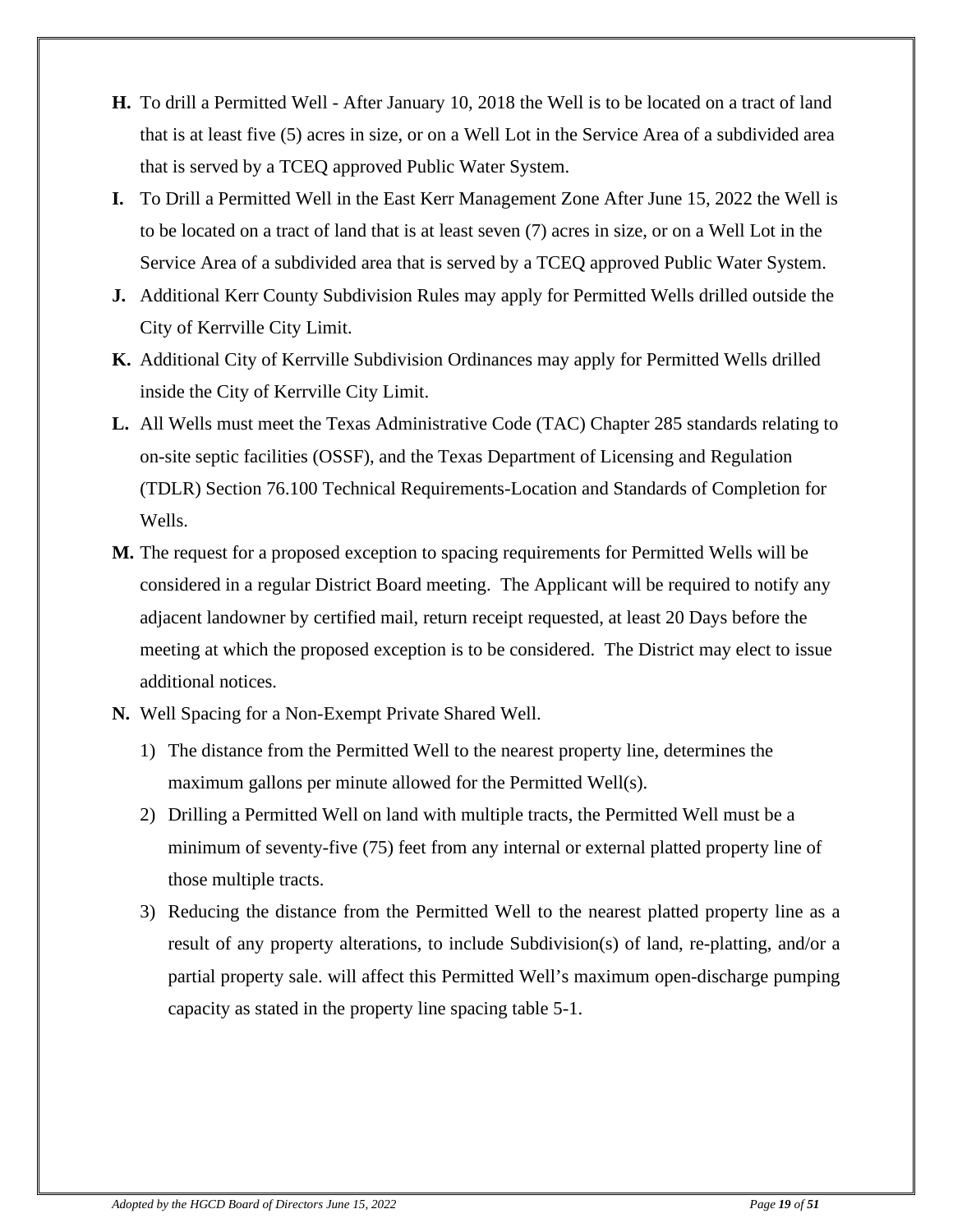| Area Boundary. |                         |  |          |                         |  |  |
|----------------|-------------------------|--|----------|-------------------------|--|--|
| Well           | <b>Minimum Distance</b> |  | Well     | <b>Minimum Distance</b> |  |  |
| Capacity       | from Property Line      |  | Capacity | from Property Line      |  |  |
| (gpm)          | (f <sub>t</sub> )       |  | (gpm)    | (f <sub>t</sub> )       |  |  |
| 18             | 75                      |  | 400      | 1140                    |  |  |
| 20             | 75                      |  | 450      | 1180                    |  |  |
| 25             | 80                      |  | 500      | 1220                    |  |  |
| 30             | 90                      |  | 600      | 1370                    |  |  |
| 40             | 150                     |  | 700      | 1430                    |  |  |
| 50             | 240                     |  | 800      | 1490                    |  |  |
| 60             | 320                     |  | 900      | 1550                    |  |  |
| 80             | 460                     |  | 1000     | 1600                    |  |  |
| <b>100</b>     | 530                     |  | 1100     | 1660                    |  |  |
| 150            | 680                     |  | 1200     | 1710                    |  |  |
| 200            | 810                     |  | 1300     | 1760                    |  |  |
| 250            | 920                     |  | 1400     | 1810                    |  |  |
| 300            | 1020                    |  | 1500     | 1860                    |  |  |
| 350            | 1100                    |  |          |                         |  |  |

**Table 5-1: The table below gives the minimum distance from the property line or Service** 

# **Rule 6: Drilling Permits and Production/Operating Permits**

- **A.** Permits and Permit Amendments are subject to the Rules promulgated by the District and are subject to terms and provisions with reference to drilling, equipping, completion, operation of Wells, and production of Groundwater. In general, the spacing of the Wells and size of Well pumps should minimize, as far as practicable, the drawdown of the water table and lessen Well interference.
- **B.** A Production/Operating Permit issued by the District to an Applicant under Water Code Sections 36.113 - 36.116 shall state the terms and provisions prescribed by the District for operating the Permitted Well.
- **C.** Based on the Modeled Available Groundwater (MAG) number resulting from GAM Run 16- 023, the District, to the extent possible, will issue Permits up to the point that the total volume of exempt and permitted production will achieve the Desired Future Condition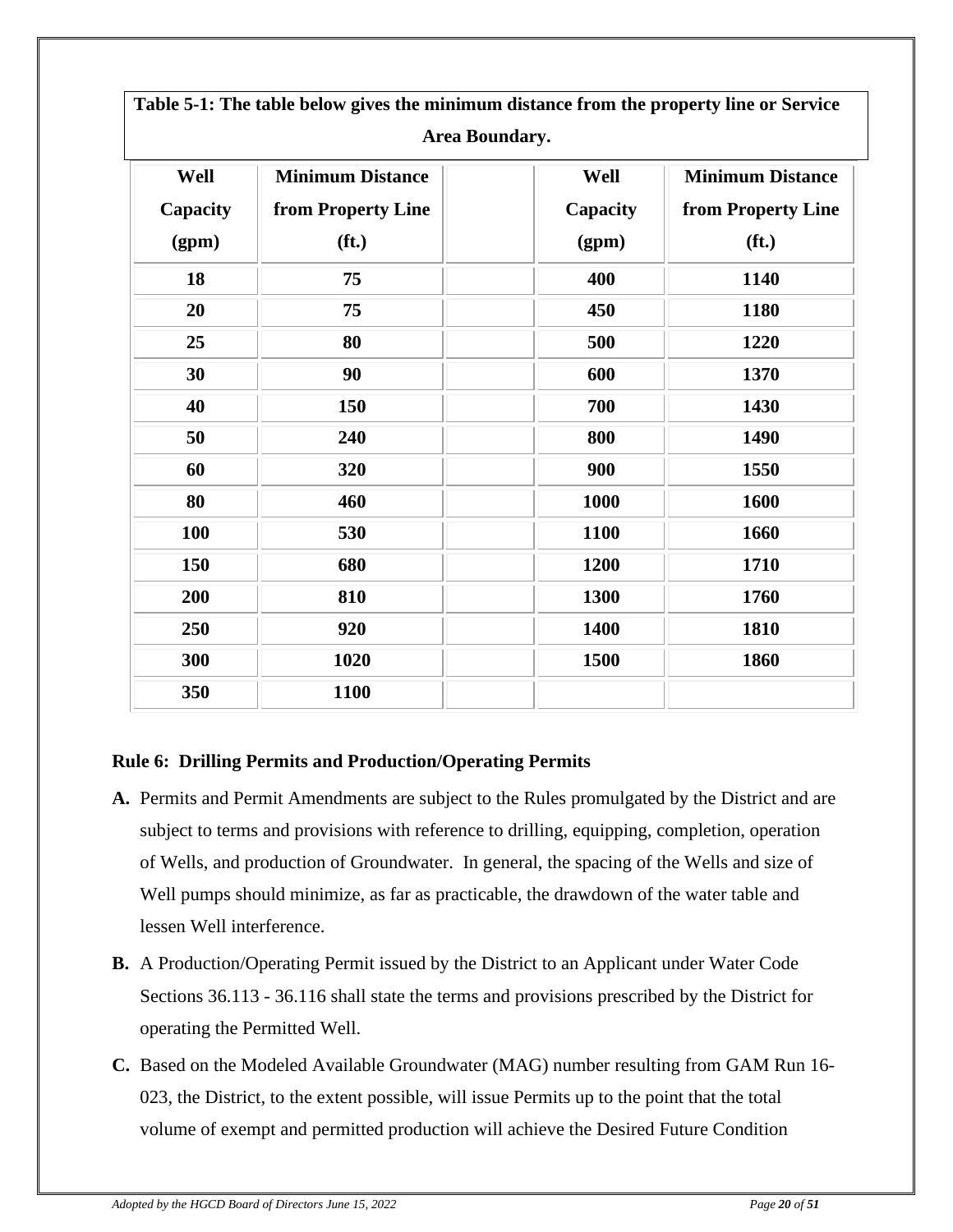adopted by Groundwater Management Area (GMA) 9. The District will evaluate annually the volume of water permitted by the District and the exempt pumping estimates provided by the Texas Water Development Board, and compare the total volume to the MAG.

- **D.** The General Manager will act on an Application if the Applicant does not request a Production/Operating Permit production amount in excess of the applicable Production Cap, described in Rule 8, and the Application is not for a conditional Permit. If the Applicant requests a Production/Operating Permit production limit in excess of the applicable Production Cap, or if the Application is for a conditional Permit, the District Board shall act on the Application at a regularly scheduled District Board meeting as defined by Section 551.001 of the Texas Government Code.
- **E.** If, within 60 days after the date an administratively complete Application is submitted, the Application has not been acted on or set for a hearing on a specific date, the Applicant may petition the district court of the county where the land is located for a writ of mandamus to compel the District to act on the Application or set a date for a hearing on the Application, as appropriate.
- **F.** Permit decisions by the District Board in a regularly scheduled District Board meeting are administrative decisions. A Person with a legally defined interest in Groundwater who wishes to appeal an action of the District Board may request a hearing as described in Rule 20.
- **G.** A drilling Permit shall remain valid if the work authorized is completed within one-hundredeighty (180) Days from the date the Permit is issued. The District, for good cause, may extend the life of such Permits, if requested, up to an additional one-hundred-eighty (180) Days and may grant such time as is reasonably necessary to complete the project.
- **H.** Production/Operating Permits are granted for a maximum five (5) year period and are subject to renewal at the end of the term. Operating Permits are renewed as allowed in Water Code Chapter 36.1145.
- **I.** The District Board may add special operating provisions to a Permit to meet special or unique circumstances. Violations of a Permit's terms, conditions, requirements, or special provisions, are punishable by civil penalties as provided by Section 36.102 of the Texas Water Code. Purposeful reduction of Groundwater consumption for any reason shall be considered when evaluating Historic Use for a Permit renewal and shall not necessarily result in a decrease in Permit production quantity.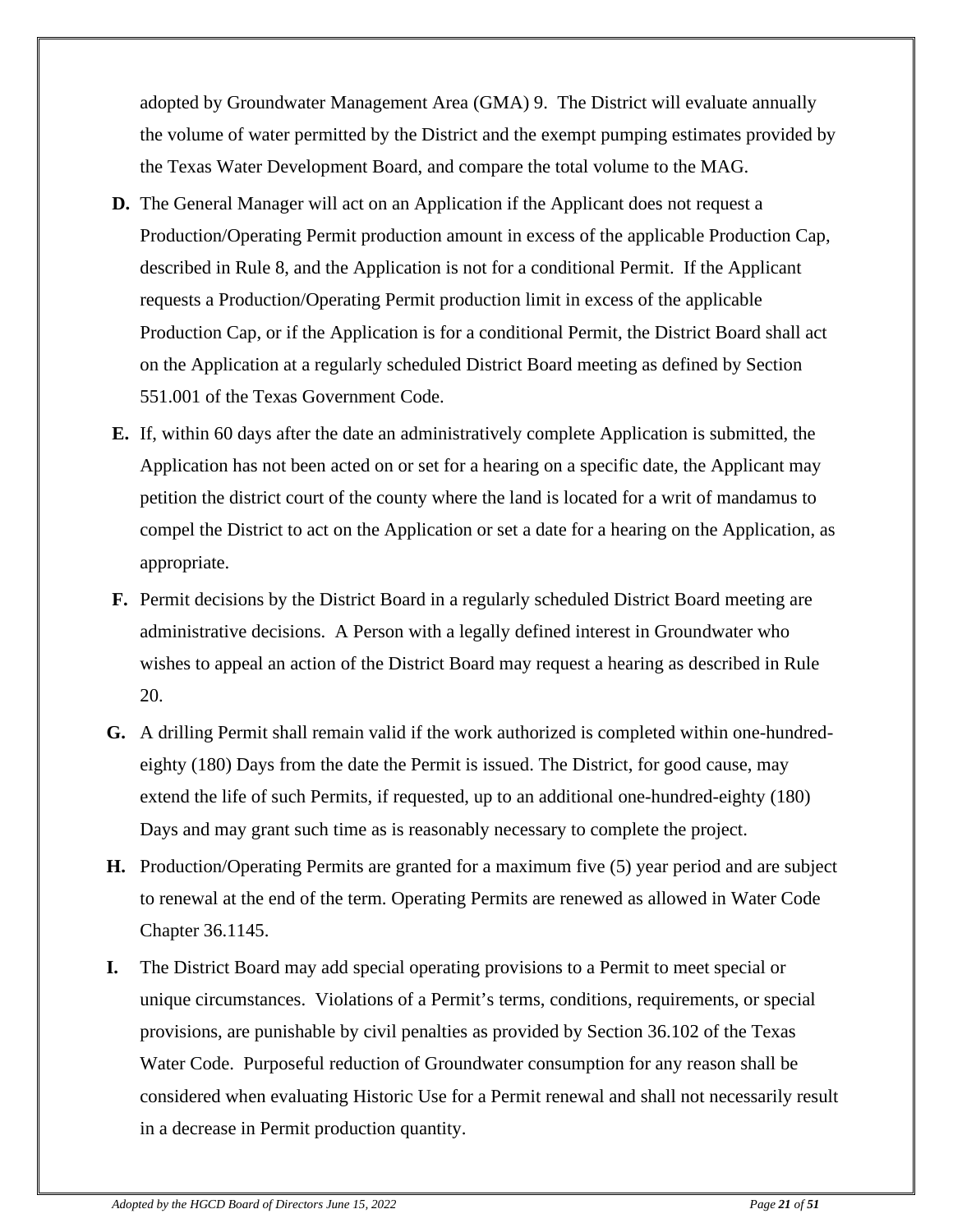- **J.** All Wells requiring a Production/Operating Permit must place a Monitoring Device on the Well or Well system to monitor the annual production. The District may require a picture of the Monitoring Device after installation to verify that an approved meter has been installed. A production report form will be sent to all Permitted Well owners/system operators to record a meter reading at the end of each month and submit the total production for the year to the District in the month of January. Annual production amounts are considered on a fiveyear average; however, Well Owners or Operators will be notified of annual overproduction.
- **K.** Permitted Wells requiring Production/Operating Permits shall be subject to a Production Cap established by the District Board. The Production Cap shall be stated as the maximum amount of Groundwater that may be produced per acre associated with the Permitted Well, stated in gallons per year.
- **L.** The District may issue Permits that limit production to quantities of Groundwater that can reasonably be used for a Beneficial Purpose at a specific location.
- **M.** A Conditional Permit Application must provide a detailed description of the proposed project and specifying the intended use of Groundwater, the amount of Groundwater needed and a timeline for completion of the project. A Permit will be issued pending the completion of the project. A Conditional Permit requires Board approval.

# **Rule 7: Requirements for Administrative Completeness**. Water Code Ch. 36.113, 114

- **A.** This rule applies to all District Applications including:
	- 1) Application to drill, Alter, and equip a Permitted Well (see Rule 6);
	- 2) Application for a Production/Operating Permit (see Rule 6);
	- 3) Application for a Conditional Permit (see Rule 6);
	- 4) Application for renewing a Permit (see Rule 6);
	- 5) Application for a Permit Amendment (see Rule 9);
	- 6) Application to Transport Groundwater (see Rule 11); and
	- 7) Application for a Closed Loop Geothermal Well (see Rule 19)
- **B.** In order for the District to declare an Application *Administratively Complete,* Applicants must complete the appropriate District forms and provide the District with the following items: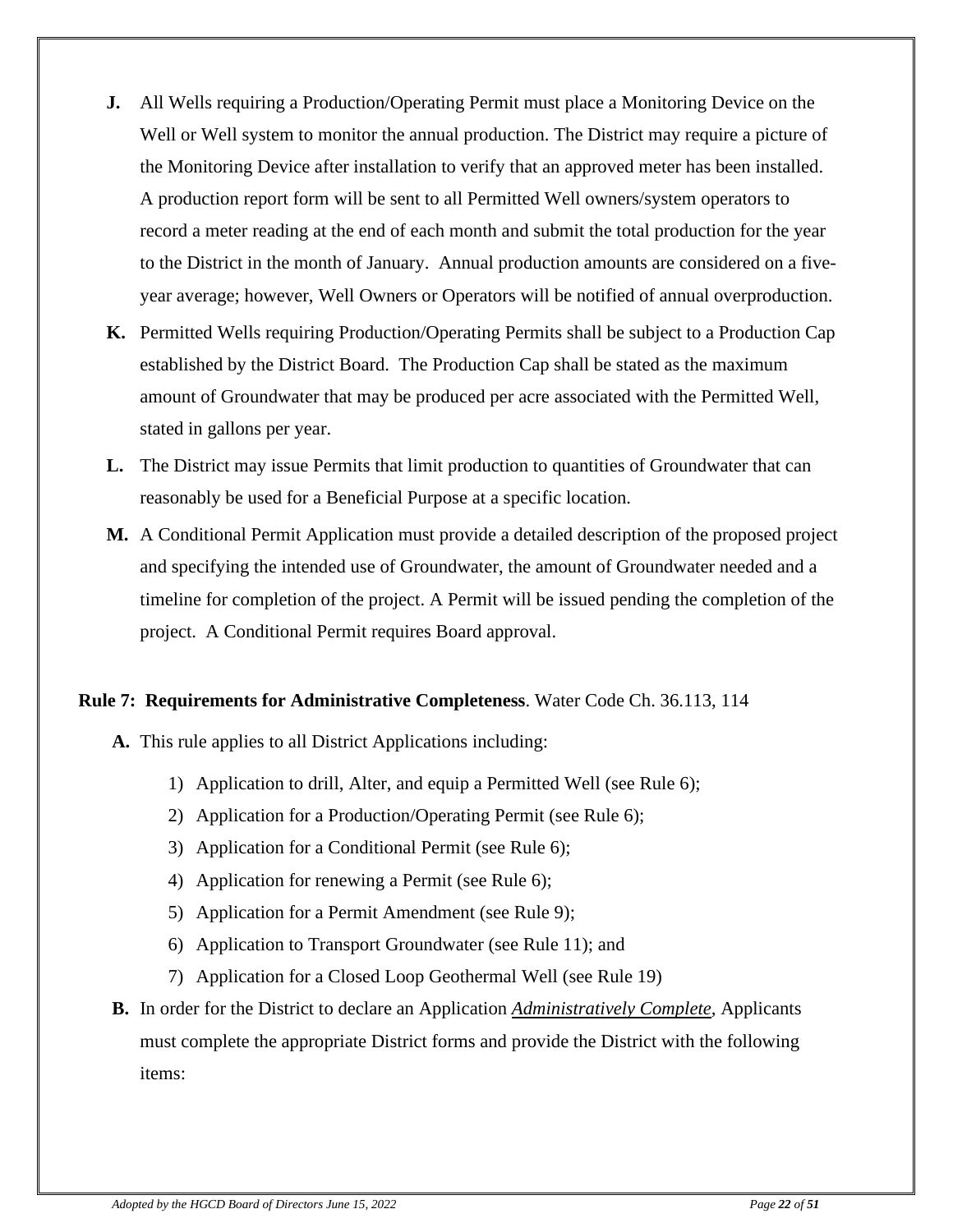- 1) The name and mailing address of the Applicant and the Owner of the land on which the Well will be located as well as the Well site address (see Well site address on form);
- 2) If the Applicant is other than the Owner of the property, documentation establishing the applicable authority to construct and operate a Well for the proposed use;
- 3) A statement of the nature and purpose of the proposed use and the amount of water to be used for each purpose (see the historical production and supportive information form);
- 4) A water conservation plan or a declaration that the Applicant will comply with the District's management plan (see the HGCD Production/Operating Permit form);
- 5) The location of each Well (provided in GPS coordinates) and the estimated rate at which water will be withdrawn (listed in gallons per minute);
- 6) A drought contingency plan or an affidavit stating that the Applicant will comply with the District's Drought Contingency Plan;
- 7) An affidavit attesting:
	- a. To the amount of Permit Acreage proposed to be associated with the requested Production/Operating Permit; and
	- b. that this Permit Acreage is not already being utilized to support a different Permit;
- 8) A copy of a plat showing the location of the Permit Acreage;
- 9) Proof of ownership of or sufficient legal control over and interest in the proposed Permit Acreage:
	- a. Ownership of Permit Acreage may be shown by providing either a copy of a deed or a Kerr County Central Appraisal District Property ID number that indicates the Applicant is also the Owner;
	- b. Sufficient legal control over and interest in proposed Permit Acreage may be shown by providing a legal document (such as a lease) that shows such control or interest and has been recorded in Kerr County real property records;
- 10) Provide the District with information regarding any other Wells located on the Applicant's property and whether the property is currently being served or may be served in the future by a Community or Public Water Supply System;
- 11) On the Application and Authorization form to drill, Alter, and equip a Permitted Well, state the designated licensed Water Well Driller and Pump Installer; and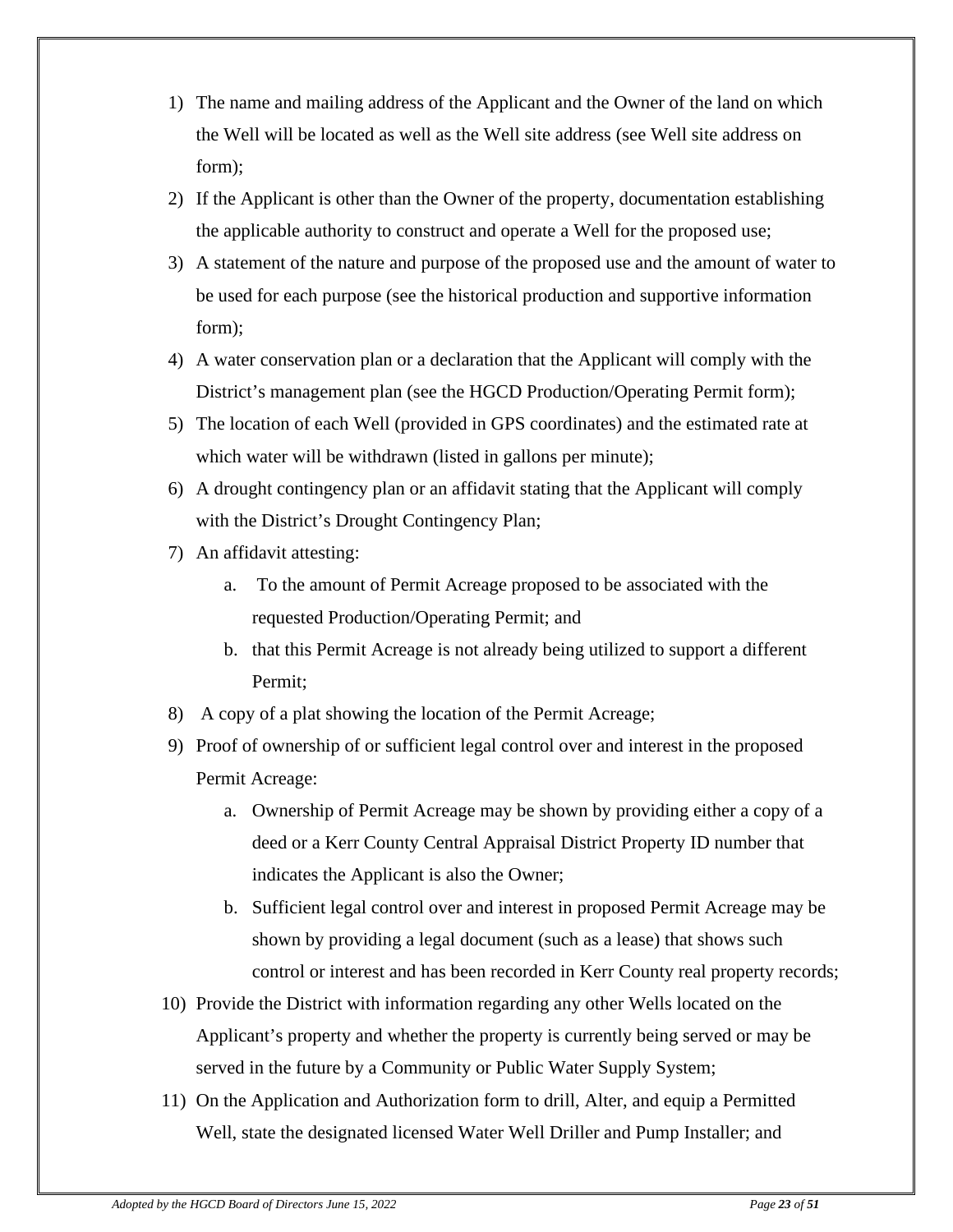12) Submit the appropriate fee as stated on the Permitted Well Application.

# **Rule 8: Production Cap**

# **A. Production Cap for Non-Exempt (Permit) Wells**

- 1) A Non-Exempt (Permit) Well or Aggregate of Wells, listed on an Operating Permit are allowed a maximum Production Cap of **up to** 80,000 gallons per year per Permit Acre except in the East Kerr Management Zone where the Production Cap is **up to** 65,000 gallons per acre per year per Permit Acre. A system does not automatically receive the maximum allowed for every acre owned. The total production allowed on an Operating Permit is determined by service need, Service Area, Beneficial Purpose, and Historic Use. An exception to the Production Cap requires approval from the Board of Directors.
- 2) In keeping with the District Mission to develop and implement rules that protect property rights, balance the conservation and the development of Groundwater to meet the needs and welfare of Kerr County citizens, and to recognize the landowner's basic needs and ownership of Groundwater (Water Code 36.002), a Public Water System, permitted by the Headwaters GCD, must provide a daily Livable Minimum Standard (LMS) for all connections served by the system.

# **B. New Public Water Supply Systems**

- 1) As of November 10, 2021, all new Subdivisions, Mobile Home Parks, Multi-Unit Attached Dwellings, RV Parks, and Planned Unit Developments (PUD's) as applicable will require the following LMS, not to exceed a total production amount of 80,000 gallons per year per Permit Acre of the Service Area, as of June 15, 2022 65,000 gallons per year per Permit Acre of the Service Area in the East Kerr Management Zone.
	- a. Stand-alone housing, multi-unit attached dwellings (apartments, duplexes, condominiums); each connection must be allocated an LMS of 432 gallons per day.
	- b. Mobile home parks, owned RV sites and tiny homes; each connection must be allocated an LMS of 250 gallons per day.
	- c. RV Park rentals; each site must be allocated an LMS of 75 gallons per day.
- 2) The Total Production Allowed on all other Public Water Systems will be regulated by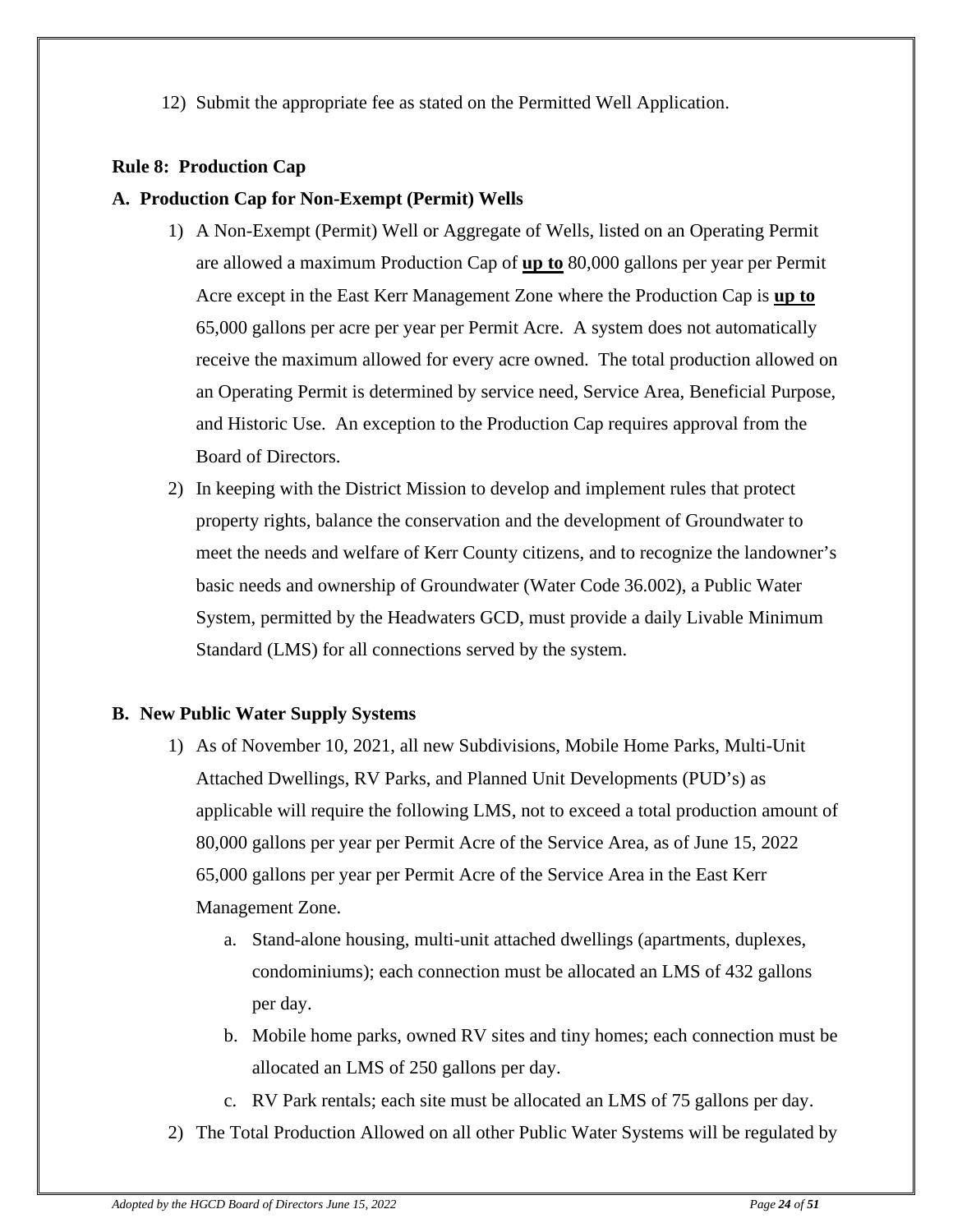Service Area, Beneficial Purpose, and Historic Use, not to exceed the 80,000 gallon per year per acre, or 65,000 gallons per year per acre in the East Kerr Management Zone.

#### **C. Irrigation, Mining, Golf Courses, Ranching, Commercial Business**

- 1) The annual Production/Operating Permit production amount for Agricultural Use, non-exempt mining use, golf courses, non-exempt livestock use, industrial use and commercial use have a maximum allowed production amount of **up to** 80,000 gallons per Permit Acre per year, or **up to** 65,000 gallons per acre per year in the East Kerr Management Zone. Historic Use and Beneficial Purpose will be considered to determine current need.
- 2) Crop acreage may have an annual Production/Operating Permit production amount of up to  $1\frac{1}{2}$  acre feet of Groundwater per crop acre, provided the total Permit Acreage allows the annual permitted amount to remain at or below the Production Cap of 80,000 gallons per Permit Acre per year, 65,000 gallons Permit Acre per year in the East Kerr Management Zone.

#### **D. Conjunctive Use**

Persons with access to both Groundwater and Surface Water may choose to use Surface Water as their primary source of water supply. Intent to use Surface Water as a primary source of water supply does not preclude a Person from obtaining a Permitted Well for backup supply purposes or other purposes. Total combined Groundwater and Surface Water Historic Use or existing use will be considered in issuing Production/Operating Permits to Persons who demonstrate intent to use Surface Water as their primary source of water. A Person's past or intended reliance on Surface Water will not, by itself, serve to limit the quantity of Groundwater for which that Person may receive a Permit.

# **E. Enhancing the Appearance of the Landscape**

Owners or Operators of Groundwater Wells used to fill ponds, lakes, or other reservoirs used for the sole purpose of enhancing the appearance of the landscape shall be permitted for a maximum production of one acre-foot (325,851 gallons) per year and are to report the production annually in January.

# **F. Adjustment of Production Caps:**

Production Caps shall be reviewed by the District in the month of January and may be adjusted at any time by the District Board. Any adjustment to the Production Cap will affect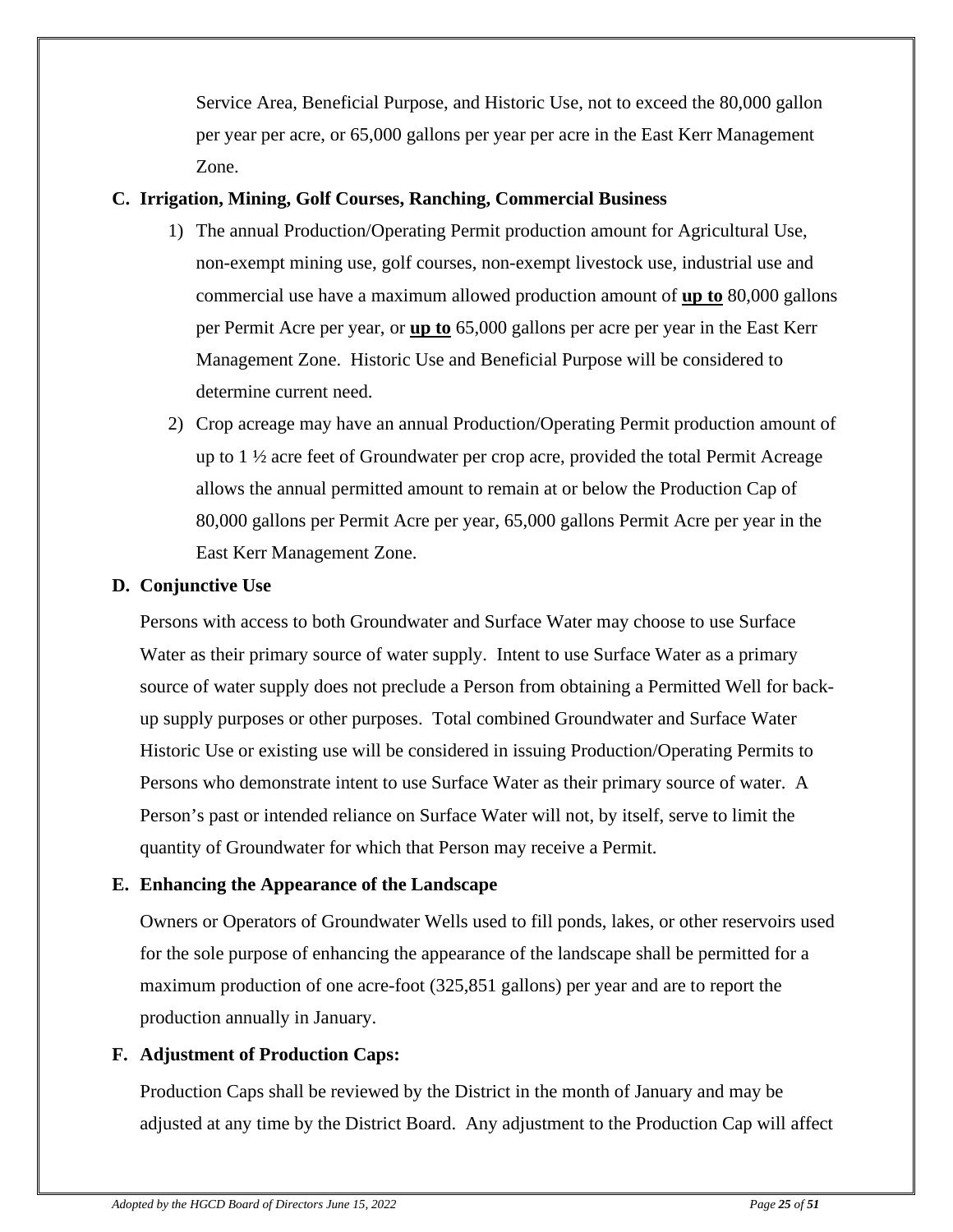all new Operating Permits from the effective date of the change.

#### **Rule 9: Permit Amendments/Change**

- **A.** An Owner/Operator of a Permitted Well may initiate an Amendment to an existing Operating Permit in connection with the renewal of a Permit or otherwise. The District may initiate an Amendment to an existing Operating Permit if the permit holder fails to apply for a required amendment within the 30-Day time period (Water Code Chapter 36.1146). The District Rules requires a Permit Amendment for the following changes within thirty days.
	- 1) Altering a Permitted Well;
	- 2) A change in the total maximum quantity of Groundwater to be produced annually from a Permitted Well;
	- 3) Substantially changing the size of a pump;
	- 4) A change in the authorized purpose(s) of use of the Permitted Well; and
	- 5) A change in the depth of the Permitted Well that results in Groundwater being withdrawn from a different Aquifer.
- **B.** An Owner or Operator of a Permitted Well must notify the District within 30 Days after any of the following changes to a Permitted Well:
	- 1) A change in the total Contiguous Acreage associated with the Permitted Well;
	- 2) A change in the Permit holder's name or contact information; and
	- 3) A change of ownership\* of the Permitted Well.

*\* A change of ownership requires a "Change of Ownership Form" to be submitted to the District to provide the new owner's desired usage of the water, contact information and documentation of the transaction as evidence of the new owner's legal interest in the Well. Submittal of a Change of Ownership Form is not equivalent to an approved Permit Amendment.*

- **C.** Failure to comply with this rule may result in the Permit being voided.
- **D.** No Permit Amendment is required for maintenance or repair of a Well if the maintenance or repair does not increase the production capabilities of the Well to more than its permitted production rate. Tex. Water Code § 36.113(a-1).
- **E.** Upon receipt of a Permit Amendment Application and the prescribed fee, if any, the General Manager may approve the Application or set the Application for consideration at a meeting of the Board.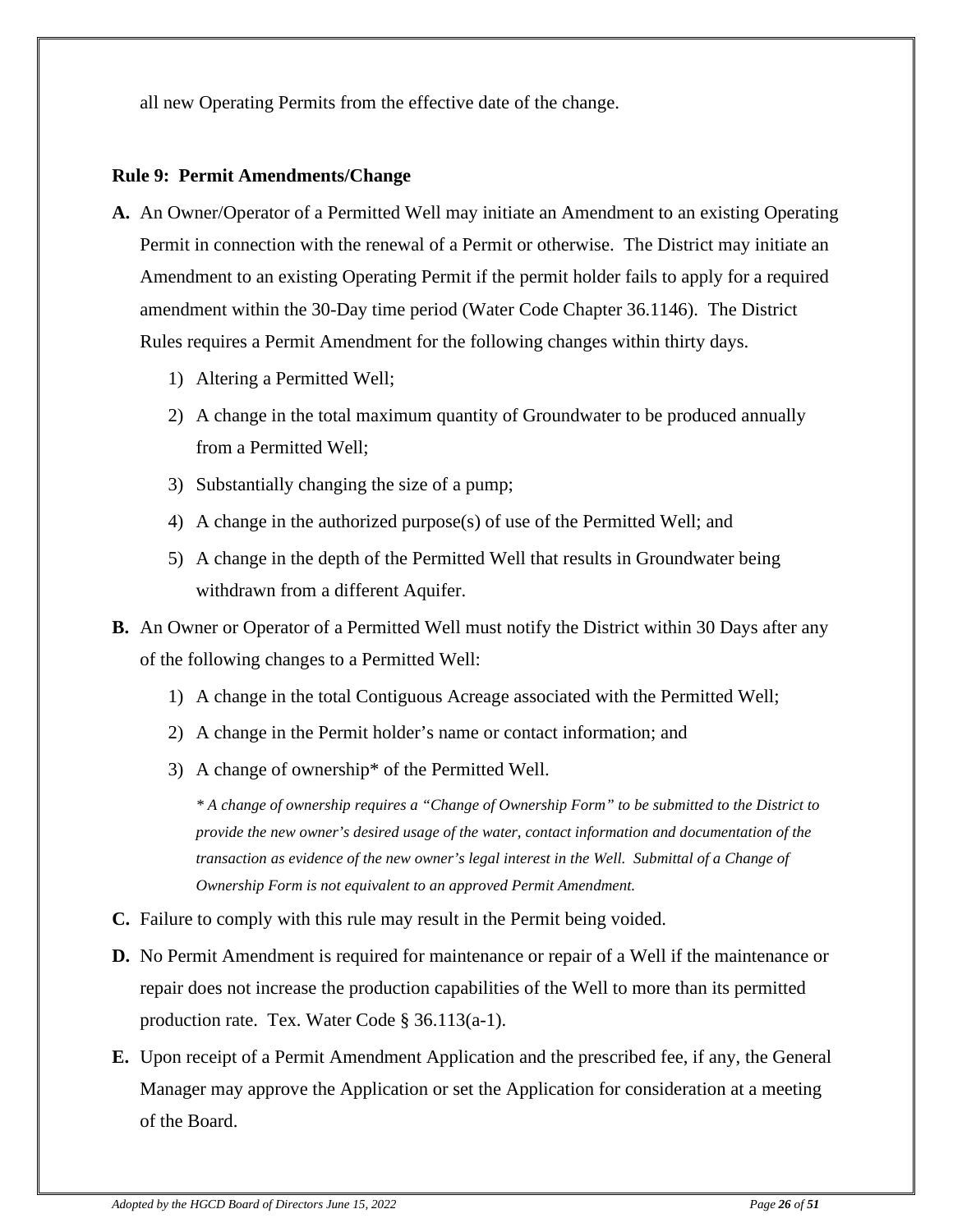- 1) The General Manager cannot grant an Application to produce Groundwater in excess of the District's Production Cap, as specified in Rule 8, without Board approval and must set such an Application for consideration by the Board at its next regular meeting.
- **F.** An Owner or Operator may appeal a decision of the District regarding the Owner or Operator's Application for a Permit Amendment using the procedures provided in Rule 20.

# **Rule 10: Public Water Supply Wells**

# **A. Logs and Pump Tests**

The Owner or Operator of a Permitted Well that is to be used as a Public Water Supply Well may be required, at the District's expense, to provide some or all of the following: a lithologic log, a gamma log, a resistivity log and a Pump Test with determination of Aquifer parameters or approved equivalent test performed during drilling. Any results of these logging and Pump Test requirements that are paid for by the District shall be the property of the District. All logging and Pump Tests with determinations of Aquifer parameters shall be conducted or supervised by a registered professional engineer or licensed professional geoscientist selected or approved by the District.

# **B. Well Logs**

- 1) All logs required by this section shall be gathered in an open hole before any casing is inserted into the Borehole, if possible.
- 2) For lithologic logs, samples shall be taken at 10-foot intervals, screened and washed, and placed in well-marked containers.

# **C. Pump Test Requirements**

- 1) The discharge duration shall be a minimum of eight (8) hours with the maximum not to exceed thirty-six (36) hours.
- 2) Any variation from TCEQ Pump Test duration requirements, as specified under TCEQ rules at 30 Tex. Admin. Code Chapter 290, shall be coordinated with TCEQ and the District.
- 3) Testing shall continue long enough to observe a straight-line trend on a plot of Groundwater level versus the logarithm of time pumped.
- 4) If the pumping rates remain constant for a period of at least four (4) hours and a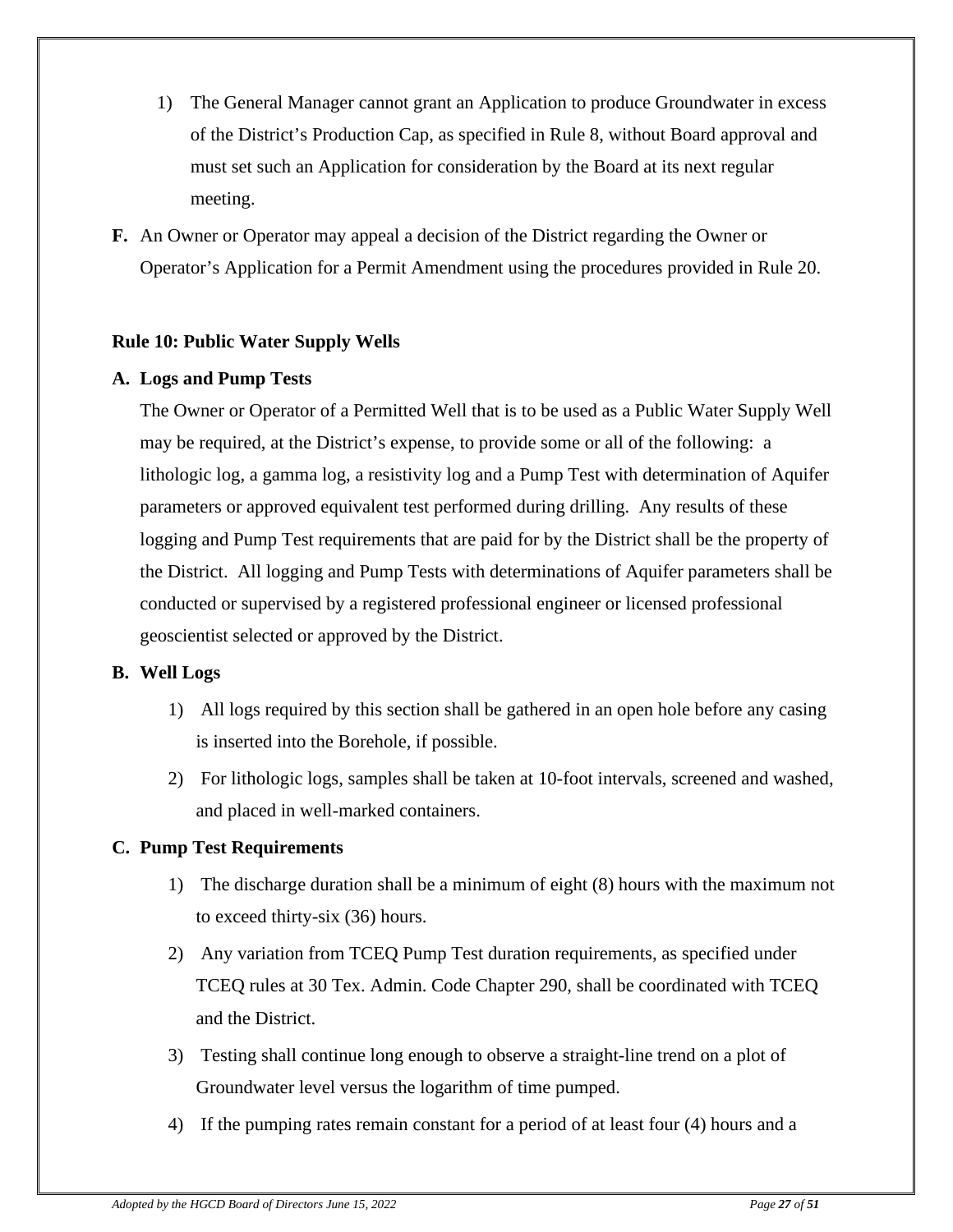straight-line trend is observed on a plot of Groundwater level versus the logarithm of time pumped before the thirty-six (36) hour limit has been reached, the District's portion of the Pump Test may be terminated.

- 5) The frequency of Groundwater level measurements during the Pump Test shall be such that adequate definition of the time-draw down curve is made available.
- 6) Groundwater level recovery data shall be obtained to verify the accuracy of the data obtained during the pumping portion of the Pump Test.
- 7) Recovery measurements shall be initiated immediately at the conclusion of the pumping portion of the Pump Test and shall be recorded with the same frequency as those taken during the pumping portion of the Pump Test.
- 8) Pump Tests required by this section shall be performed before any acidizing or other flow-capacity enhancement procedures are applied to the Test Well.

# **D. Drawdown and Recovery Data**

The time-drawdown and time-recovery data obtained during the Pump Test shall determine Aquifer parameters utilizing the non-equilibrium equations developed by Theis or Cooper-Jacob, or acceptable modifications thereof. The following Aquifer parameters shall be determined:

- 1) Rate of average yield and drawdown;
- 2) Specific capacity;
- 3) Transmissivity;
- 4) Storage coefficient, when an observation Well is available; and
- 5) Hydraulic conductivity.

# **Rule 11: Transport of Groundwater Out of District**

- **A.** An Owner or Operator of a Permitted Well desiring to transport water out of the geographic area of the District shall file a sworn Application to transport Groundwater. This Application shall contain information as the District shall require.
- **B.** An Application to transport Groundwater out of the District area will be considered as stated in Texas Water Code Section 36.122.
- **C.** The District may impose a reasonable fee or surcharge for transport of Groundwater out of the District area using one of the methods described in Texas Water Code Section 36.122.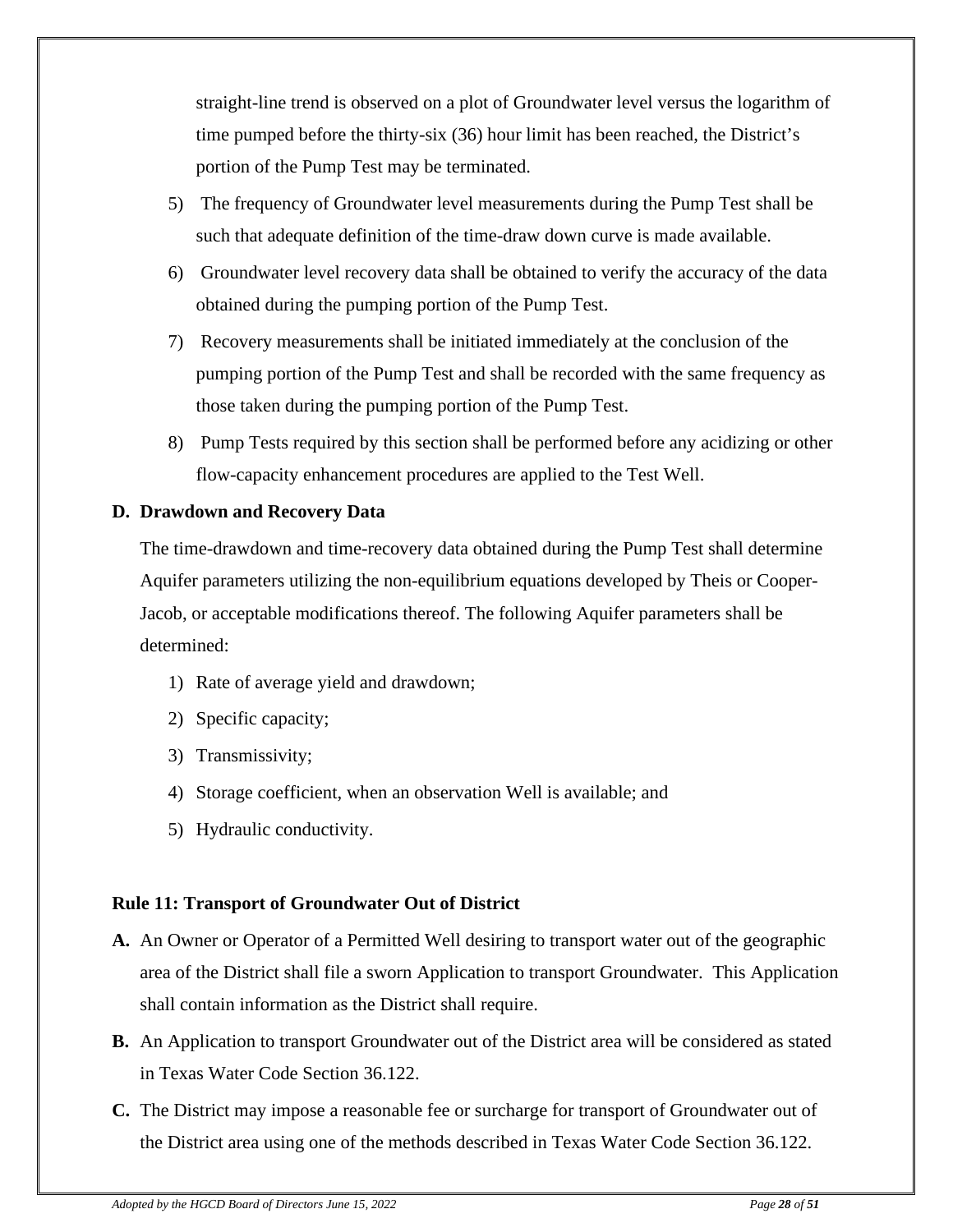**D.** No transport Permit shall be required for an Exempt Well where Groundwater is transported by an Owner or Operator outside the District for use on land owned by the same landowner who owns the land on which the Exempt Well is located within the District's geographic area and meets the requirements of HGCD Rule 4.

#### **Rule 12: Transfer of Groundwater Production Rights**

#### **A. Applicability**

Transferring Groundwater Rights from one property to another to be used for an Operating Permit as Permit Acreage;

- 1) Groundwater Rights acquired from a neighboring property For Public Water System Permits must be acquired so that the Public Water System or the properties being served then owns the Groundwater Rights.
- 2) For all other uses Groundwater Rights may be leased or otherwise acquired by an Applicant for use as additional Permit Acreage to support a Production/Operating Permit.

This additional Permit Acreage is subject to all Production Cap requirements in Rule 8. Any Person desiring to utilize the acreage from property not owned by that Person to support an increase in the quantity of Groundwater permitted to be produced from a Permitted Well must comply with this rule.

#### **B. Documentation**

The Applicant must provide the District with satisfactory documentation of the conveyance or transfer of Groundwater production rights associated with the additional acreage from another Person (the grantor or lessor) to the Applicant (the grantee or lessee). The documentation must be recorded in the real property records of Kerr County, and include, at a minimum, an unequivocal transfer and relinquishment of Groundwater production rights for that acreage to the Applicant (grantee or lessee), including a written waiver of Groundwater production rights by that Person (grantor or lessor).

# **C. Distance limitations**

Property to be considered for this type of a production rights lease or purchase, must be within ¼ mile (1320 feet) of the Applicant's property line.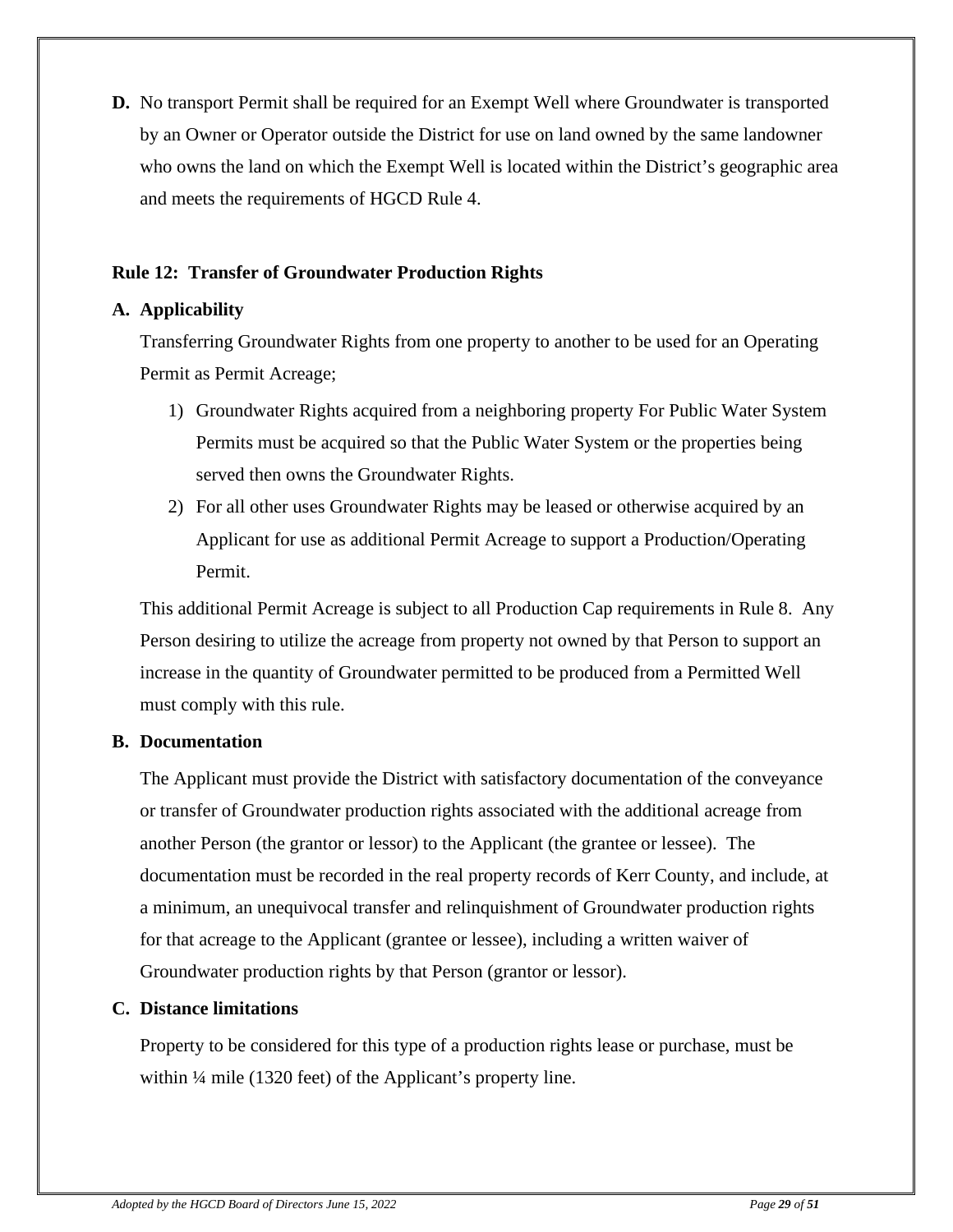#### **Rule 13: Well Construction**

#### **A. Administrative Rules**

- 1) Each driller and/or pump installer must be licensed as required by the rules of the TDLR and must provide the District with a copy of his or her license. No Person may begin to drill, construct, complete, or Alter a Well on any property in Kerr County unless he/she is licensed by TDLR and has filed a Headwaters Groundwater Conservation District License Certification form with the District. The driller or pump installer shall inform the Owner or Operator that a Permit, Permit Amendment, or Registration Form may be required by the District.
- 2) Before beginning to drill a Groundwater Well, including an Exempt Well, the Well driller shall obtain a monument pin from the District office for marking the Groundwater Well, a copy of the District's Well spacing, equipping, and construction requirements, and for an Exempt Well, a copy of the Registration Form.
- 3) Complete records shall be kept, and reports concerning the drilling, equipping and completion of all Wells drilled or Altered shall be provided to the District. Such records shall include an accurate copy of the State of Texas Well Report, a drilling log, the "Driller and Pump Installer's Certified Statement of Completion" and any additional data or reports concerning the drilling, equipping and completion of the Well, any waivers signed by the landowner or adjacent landowners.
- 4) These records shall be filed with the District within thirty (30) Days after completing construction of the Well, and within thirty (30) Days of equipping the Well.
- 5) All Wells shall be drilled, completed, equipped and Altered in accordance with the standards and requirements of the District and any Federal or State Agency having jurisdiction over such actions. After a drilling Permit has been issued, the actual location of the drilling may vary from the GPS location indicated on the Application within 30 feet, but shall maintain all property line and Well spacing distances required by District Rules. The Well must meet the requirements of 30 Tex. Admin. Code Chapter 285 relating to on-site septic facilities and TDLR technical requirements of 16 Tex. Admin. Code Section 76.100 – Locations and Standards of Completion for Wells.
- 6) Unless waived by the landowner, a licensee shall use a manufacturer's well screen, and select the correct slot size for the screen in the installation of a domestic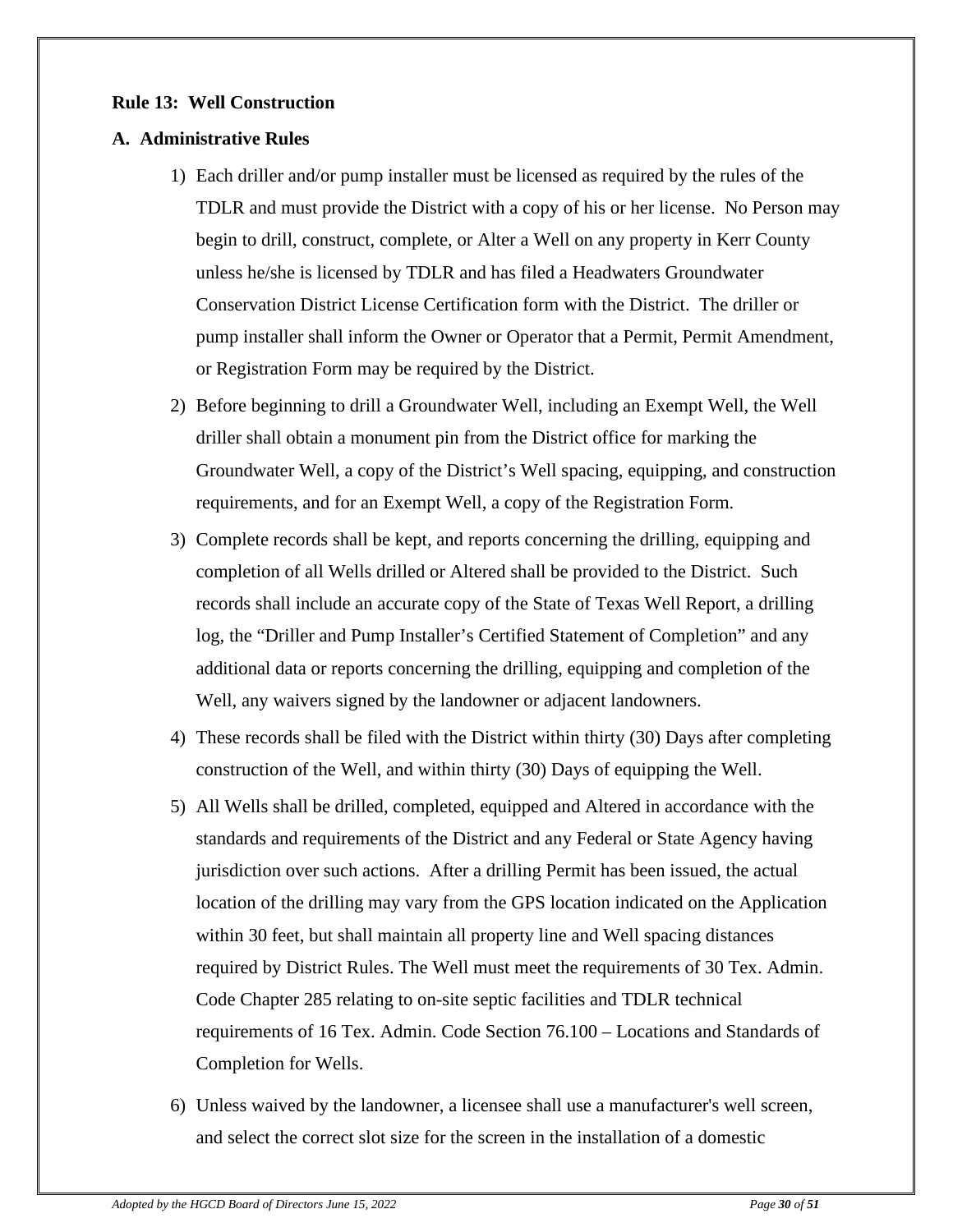(household use) or landscape irrigation water Well to prevent sand or sediment from entering the Well. The waiver must be on a TDLR approved form, signed by the landowner or Person having the Well drilled and the driller, and presented to the landowner and the District.

- 7) Each licensee shall use potable water in drilling fluids.
- 8) Each licensed Well driller drilling, deepening, or Altering a Well shall keep any drilling fluids, tailings, cuttings or spoils contained in such a manner so as to prevent spillage onto any property not under the jurisdiction or control of the Applicant without the Owner's written consent.

# **B. Notifications**

- 1) The driller shall notify the District of the date and time drilling is expected to begin at least 24 hours in advance to allow the District the opportunity to observe drilling to ensure compliance with District Rules. If the date or time drilling is expected to begin changes, the driller shall notify the District of the change as soon as possible.
- 2) The driller shall notify the District prior to cementing the Well.
- 3) The pump installer shall notify the District prior to installation and testing of a Well pump.

# **C. Construction Standards**

Groundwater Well drillers and pump installers shall comply with 16 Tex. Admin. Code Chapter 76 and all the responsibilities therein. Public Water Supply System Wells shall comply with 30 Tex. Admin. Code Chapter 290, subchapter D.

- 1) Casing shall have a minimum inside diameter of four and one-half (4.5) inches. Unless waived by the landowner, a licensee shall use a manufacturer's well screen and select the correct slot size for the screen in the installation of a Domestic Use or landscape irrigation Groundwater Well.
- 2) The diameter of the Borehole shall be a minimum of three (3) inches larger than the outside diameter of the casing to the depth at which the casing is sealed.
- 3) The Annular Space should be sealed as soon as conditions permit. The Owner or Operator shall have the continuing responsibility of ensuring that a Well does not allow Commingling.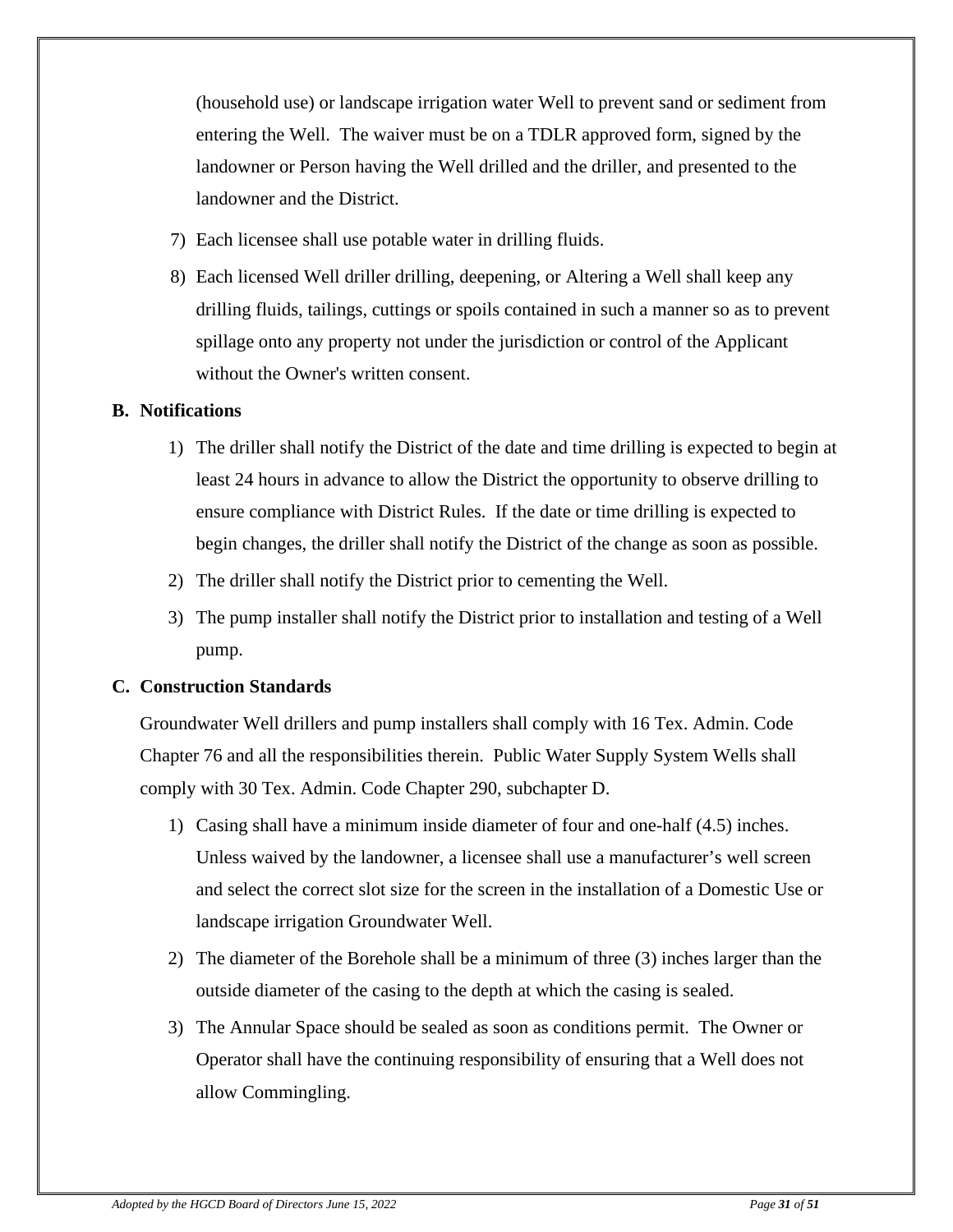- 4) The Annular Space shall be sealed using a positive displacement technique or tremie method to the land surface. Bentonite grout, using tremie method, with a two (2) foot cement cap may be used in lieu of cementing. The Annular Space for all Wells including Wells completed in the Edwards Group of the Edwards Trinity (Plateau) shall be sealed with a solid column using a positive displacement/tremie technique from a depth of not less than:
	- a) Twenty (20) feet below the land surface to the land surface for Wells completed only in the Edwards Group of the Edwards Trinity (Plateau) Aquifer; or
	- b) The top of the production zone to the land surface for all other Wells; or
	- c) When karst formations or similar voids are encountered resulting in lost circulation or drilling pressure, the Annular Space shall be sealed from the top of the zone of completion to the lowest void and from the land surface to twenty feet below the land surface.
- 5) Commingling shall not be allowed at any time during the life of a Well. All Wells must be completed to avoid the Commingling of undesirable water with desirable drinking water based upon TDS measurements while drilling with air rigs. All Wells shall be completed so that Aquifers or zones containing waters that differ in chemical quality are not allowed to Commingle through the borehole casing annulus.
- 6) Rig supply Groundwater Wells used in association with oil and gas activities regulated by the Railroad Commission of Texas shall be drilled and completed either in the Lower or Middle Trinity Aquifer. Commingling shall be prevented.
- 7) To prevent Pollution, all Wells shall be completed with a watertight sanitary seal.
- 8) Except in the case of a mud-drilled Well, the driller shall measure and report the depth and amount of total dissolved solids, in milligrams per liter or parts per million, encountered at each Groundwater bearing stratum.
- 9) Samples of the formation cuttings shall be collected in a mesh prior to the cutting samples hitting the ground and laid out in an undisturbed orderly fashion for observation by District representatives. The samples shall be chronologically ordered in a minimum of ten (10) foot increments.
- 10) The monument pin provided by the District must be placed in the cement within close proximity to the wellhead and must be clearly visible and legible.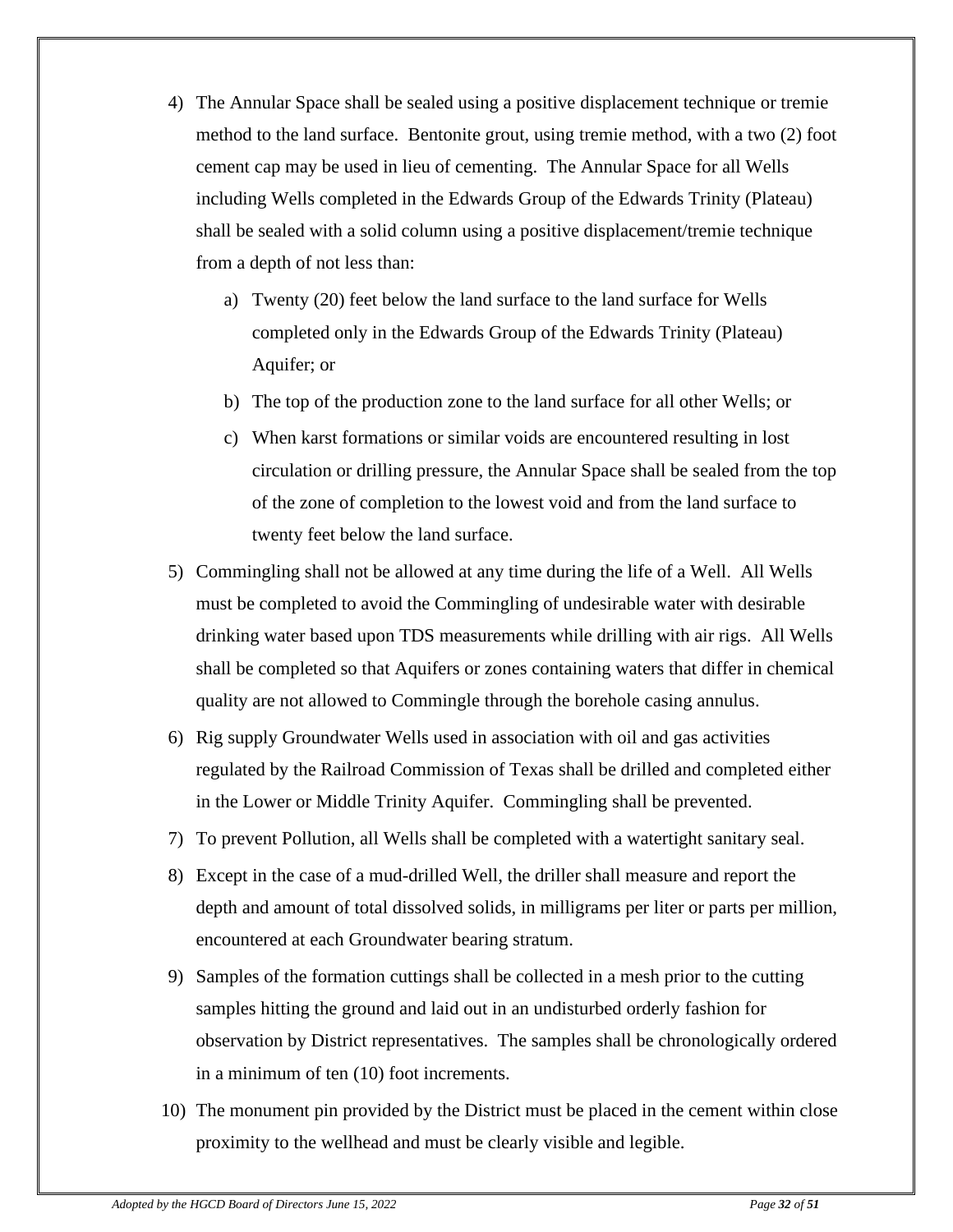11) An exception concerning these construction standards may be requested of and granted by the General Manager of the District.

# **D. Water Quality Analysis**

For all newly completed Wells, including Exempt Wells, the Well Owner shall file a Groundwater quality analysis report with the District within sixty Days after pump installation. At a minimum, the water quality analysis report shall include data regarding the following: E. Coli, Total Coliforms, Chloride, Conductivity, Fluoride, Total Hardness, Iron, Nitrate, PH, and Total Dissolved Solids.

# **Rule 14: Capping and Plugging of Wells**

The District supports the TCEQ Regulatory Guidance "Landowner's Guide to Plugging Abandoned Water Wells," publication RG-347, and TDLR rules at 16 Tex. Admin. Code Section 76.104, related to Technical Requirements—Standards for Capping and Plugging of Wells and Plugging Wells that Penetrate Undesirable Water or Constituent Zones.

- **A.** Every Owner or Operator of any land within the District upon which is located any Abandoned Well is required to cap or plug the Abandoned Well. 16 Tex. Admin. Code Sec. 76.72(e).
- **B.** Wells shall be plugged or capped as set forth below and in accordance with Chapter 36, Texas Water Code.
	- 1) The Owner or Operator of land on which an Abandoned Well is located shall keep the Abandoned Well permanently plugged or capped with a covering capable of sustaining weight of at least four hundred (400) pounds.
	- 2) If the Owner or Operator fails or refuses to plug or cap the Abandoned Well in compliance with this Rule within ten (10) Days after being requested to do so in writing by the District, a Person employed and designated by the District may go on the land and properly plug or cap the Abandoned Well safely and securely. Owners or Operators may request, and the District may grant, extensions of time for good cause.
	- 3) Any reasonable expenses that are incurred by the District in plugging or capping an Abandoned Well shall constitute a lien on the land on which the Abandoned Well is located.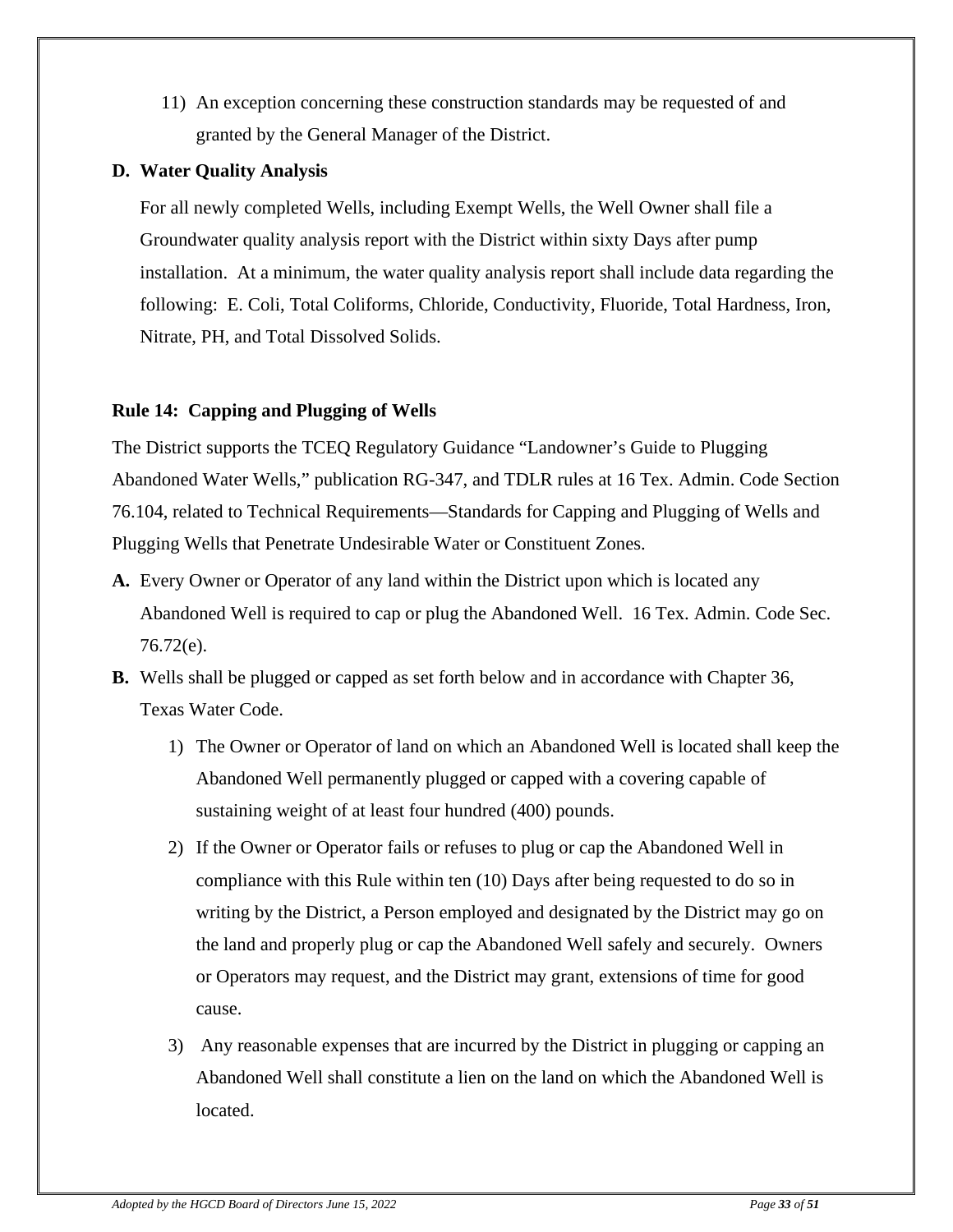- 4) Nothing in this rule affects enforcement under Subchapter A, Chapter 756, Texas Health and Safety Code.
- **C.** It is the responsibility of the Owner or Operator to see that a Deteriorated Well is plugged to prevent Pollution of the Groundwater and injury to Persons.
- **D.** Deteriorated Wells shall be plugged in accordance with the TDLR standards found in 16 Tex. Admin. Code Section 76.104.
- **E.** No Deteriorated Well may be used for disposal of trash, garbage, sewage, wastewater or other foreign material.
- **F.** Any Person who plugs a Well in the District shall, within thirty (30) Days after plugging is complete, submit a copy of the TDLR plugging report to the District.

#### **Rule 15: Right to Inspect and Test Wells**

- **A.** After making reasonable efforts to contact an Owner, Operator or Agent, any authorized officer, employee, Agent or representative of the District shall have the right at all reasonable times to enter lands upon which a Well may be located within the District for the purpose of any one or more of the following activities:
	- 1) Inspecting a Well;
	- 2) Determining the pumping capacity of a Well;
	- 3) Reading or interpreting any Monitoring Device, meter, weir box, or other instrument for the purpose of measuring production of Groundwater from a Well;
	- 4) Collecting samples to be used in regard to Groundwater quality programs;
	- 5) Testing the pump and the power unit of the Well;
	- 6) Making any other reasonable and necessary inspections and/or tests, including inspection with a wellbore camera, that may be required for the collection or formulation of Groundwater data and information or the enforcement of the District's rules.
- **B.** District employees or official representatives acting under this authority who enter private property shall cooperate with the Owner or Operator's reasonable rules and regulations concerning, but not limited to, safety, internal security, and fire protection and shall notify the Owner, Operator, occupant or management of their presence and shall exhibit proper credentials. Tex. Water Code § 36.123.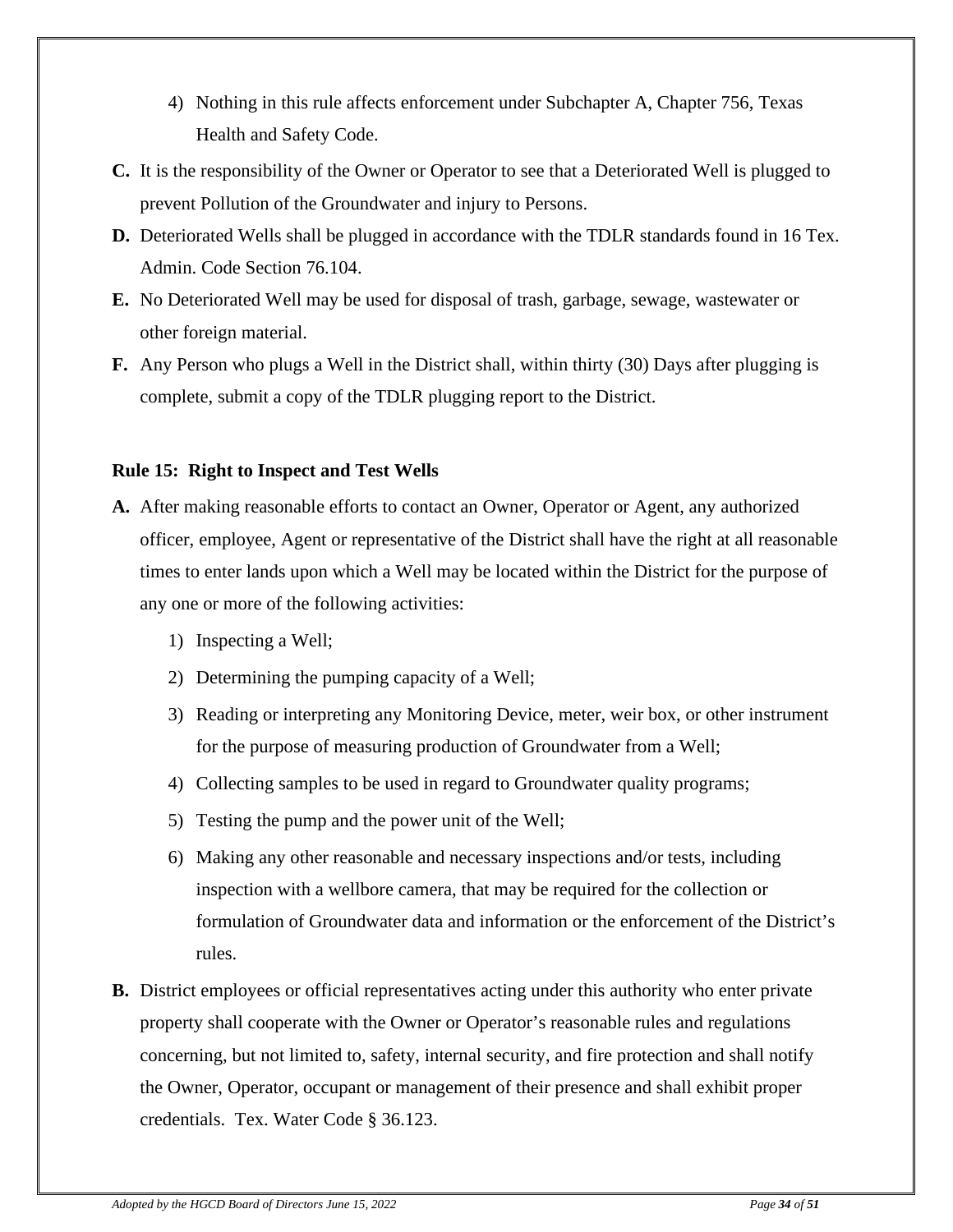**C.** The operation of any Well may be enjoined by the District, at the District's discretion, immediately upon refusal to allow entry to property for the purposes described above.

#### **Rule 16: Drought Management**

- **A.** The District hereby adopts the terms and conditions of its Drought Contingency Plan as the rule by which the District shall manage the use of Groundwater during designated periods of drought conditions, as defined by the Plan.
- **B.** Any Person who violates this rule is subject to prosecution by injunction, mandatory injunction or other appropriate remedy in a court of competent jurisdiction and subject to reasonable civil penalties not to exceed \$5000.00 per day per violation and the District's associated court costs.

# **Rule 17: Alluvial Wells**

- **A.** All Wells drilled will be considered Groundwater Wells unless otherwise specified by the TCEQ South Texas Watermaster.
- **B.** If a Well is proposed or claimed to be an Alluvial Well, but would otherwise require a Production/Operating Permit under these Rules, the Owner or Operator must present to the District adequate proof that the Well meets the definition of an Alluvial Well within 30 Days after the Well is drilled. If the Owner or Operator does not timely provide adequate proof, the Owner or Operator must apply for a Production/Operating Permit for a Permitted Well.
- **C.** Any Well determined to be an Alluvial Well is not within the jurisdiction of the District.

# **Rule 18: Aquifer Storage and Recovery (ASR) Wells**

The District adopts the requirements of Texas Water Code 36 Subchapter N. Sec.36.451 through 36.455 with respect to ASR Projects.

# **Rule 19: Geothermal Well Permits**

This rule is intended to cover the drilling of Boreholes to install vertical closed loop geothermal heat pump systems in Kerr County, and to comply with District Rule 13 construction standards and TDLR rules at 16 Tex. Admin. Code Section 76.100, relating to Technical Requirements – Locations and Standards of Completion for Wells.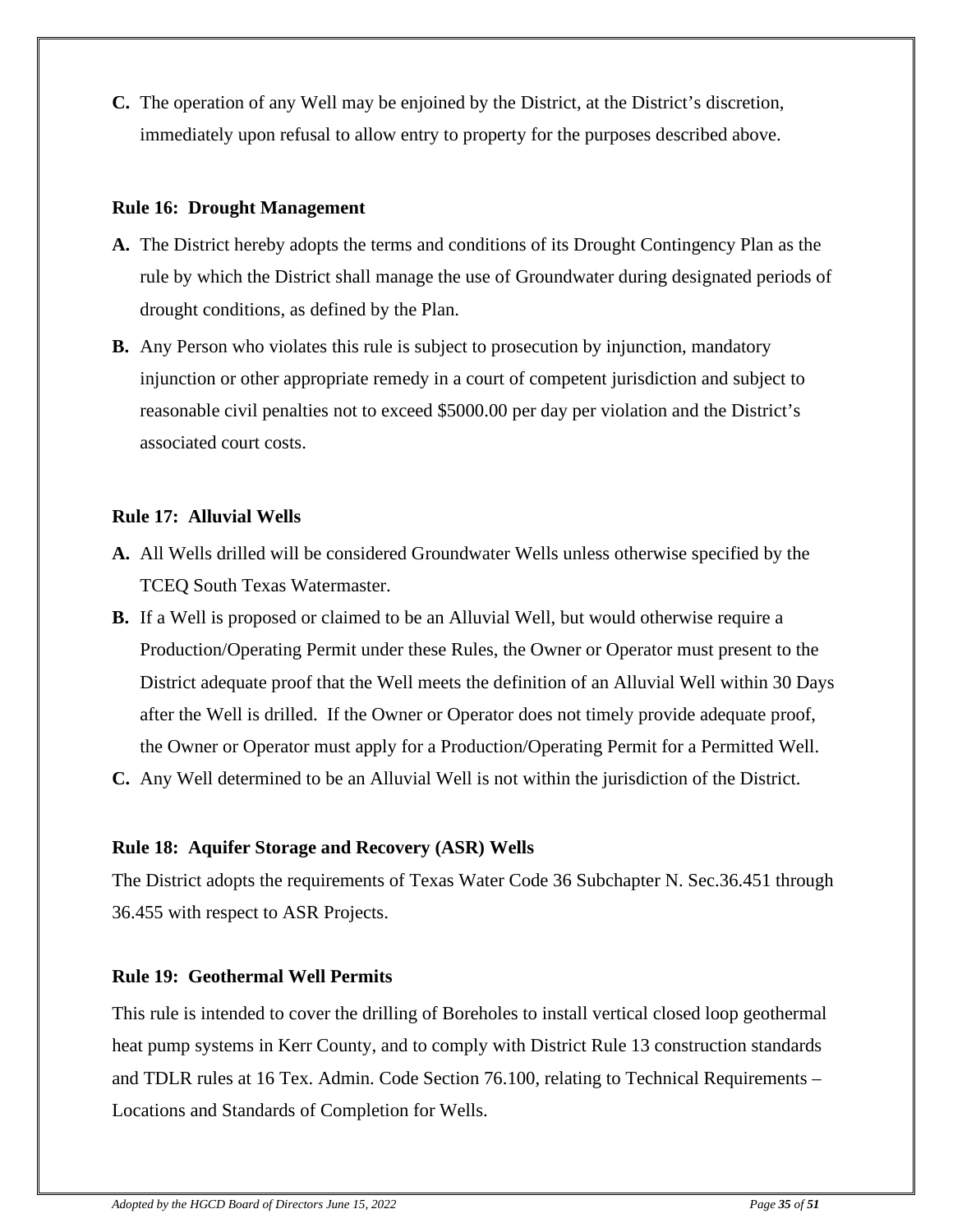- **A.** For purposes of these Rules, a "closed loop geothermal Well" is a vertical closed system Well used to circulate Groundwater and other fluids or gases through the earth as a heat source or heat sink. 16 Tex. Admin. Code Sec. 76.10(13).
- **B.** An Application must be submitted to the District before drilling may begin. The District will charge a one-time administrative fee of \$200 for the drilling Application for the Borehole and/or a series of Boreholes. A drilling log shall be filed with the State of Texas and the District. A file will be maintained in the District offices of the drilling and equipping of the Well.
- **C.** The closed loop geothermal system shall be designed and installed by an accredited installer. The design shall be submitted to the District before a Permit is issued. The installer shall notify the District before installation.
- **D.** A licensed Well driller registered with the District shall drill the Boreholes. The driller shall notify the District before drilling.
- **E.** A District representative shall be allowed on the property to inspect the drilling of the Borehole, installation and sealing of the closed loop piping.
- **F.** The Annular Space of a closed loop geothermal Well used to circulate Groundwater or other fluids shall be backfilled to the total depth with impervious bentonite or similar material. 16 Tex. Admin. Code Sec. 76.100(b)(6).
- **G.** For a closed loop injection Well where there is no Groundwater or only one zone of Groundwater is encountered, sand, gravel or drill cuttings may be used to back fill up to ten (10) feet from the surface. The top ten (10) feet shall be filled with impervious bentonite or similar materials and meet the standards pursuant to the rules of the Texas Commission on Environmental Quality at 30 Tex. Admin. Code Chapter 331. 16 Tex. Admin. Code Sec. 76.100(b)(6).
- **H.** District construction standards contained in Rule 13 (C)(4) apply when drilling through karst formations or similar voids.
- **I.** Any Borehole shall be located a minimum horizontal distance of fifty (50) feet from any watertight sewage and liquid-waste collection facility, and a minimum horizontal distance of five (5) feet from the nearest property line.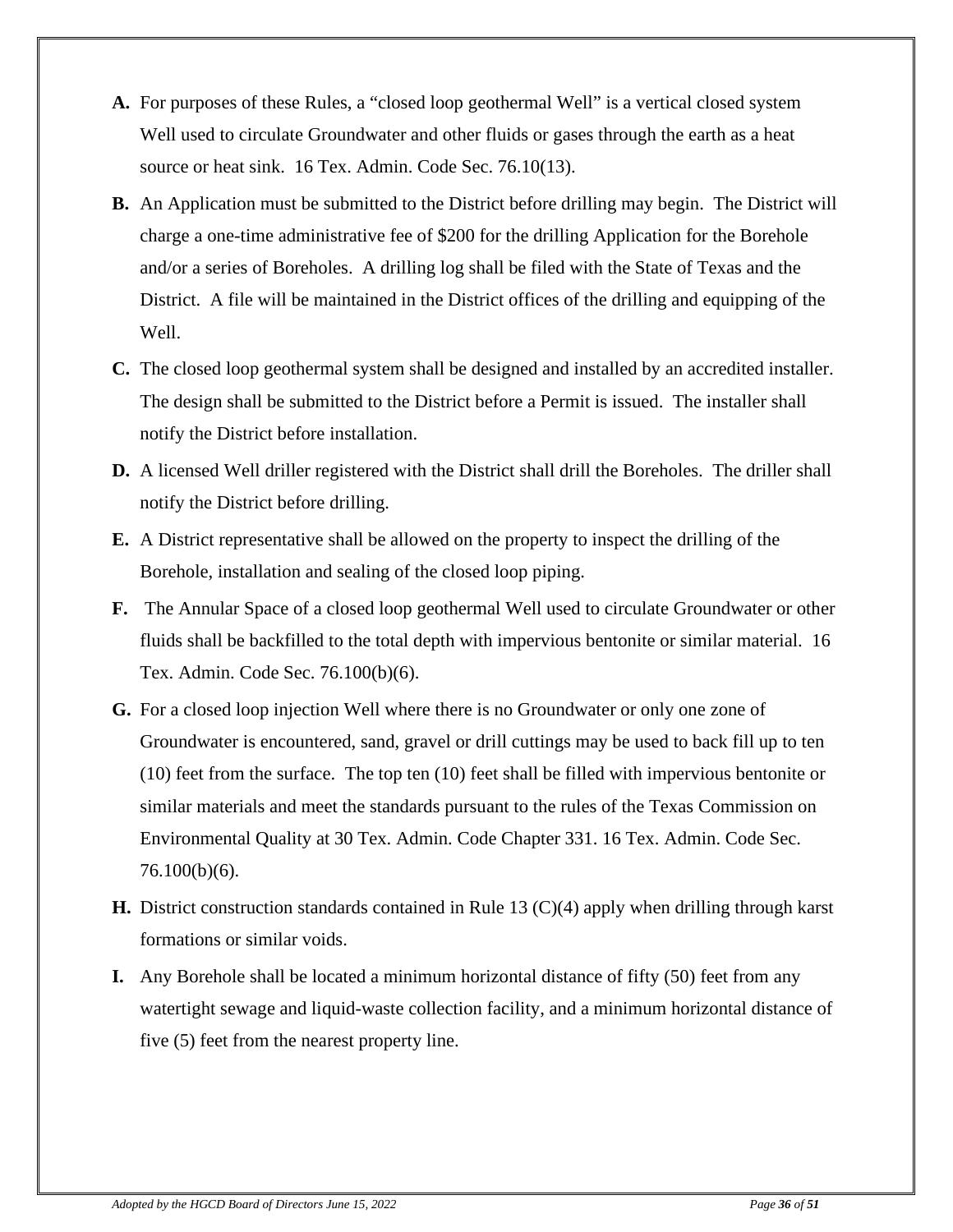# **Rule 20: Hearings**

When the District has developed a proposal involving changes to one or more of the District's Rules, the District will decide at which Board meeting the rulemaking proposal will be considered for action. The Board meeting at which the rulemaking proposal is considered shall be considered the public hearing on the proposal and fulfills the requirement, if any, for a public hearing.

- **A.** Notice required by the Open Meetings Act shall be provided for the meeting at which the rulemaking proposal is considered.
- **B.** In addition to the notice required by the Open Meetings Act, not later than the 20th Day before the date of the rulemaking hearing, Notice shall be provided as follows:
	- 1) Notice shall be posted in a place readily accessible to the public at the District office;
	- 2) Notice shall be provided to the county clerk of Kerr County;
	- 3) Notice shall be published in one or more newspapers of general circulation in Kerr County; and
	- 4) Notice shall be provided by mail, facsimile, or electronic mail to any Person who has requested notice of rulemakings in writing. Failure to provide notice under this rule (20.1(B)) does not invalidate an action taken by the District at a rulemaking hearing.
- **C.** Notice of the hearing on the rulemaking proposal, as required by Texas Water Code Sections 36.101(d) and (e) shall include:
	- 1) A statement that the District Board of Directors will consider proposed changes to the District Rules at the Board meeting, which will serve as the public hearing on the matter;
	- 2) The date, time and location of the hearing;
	- 3) The agenda of the hearing, including a brief explanation of the subject of the rulemaking hearing;
	- 4) Make available a copy of all proposed Rules at a place accessible to the public during normal business hours and, if the district has a website, post an electronic copy on a generally accessible Internet site.
	- 5) A statement that the District will accept written comments and the deadline for submitting written comments; and
	- 6) A statement that oral public comment will be taken at the rulemaking hearing.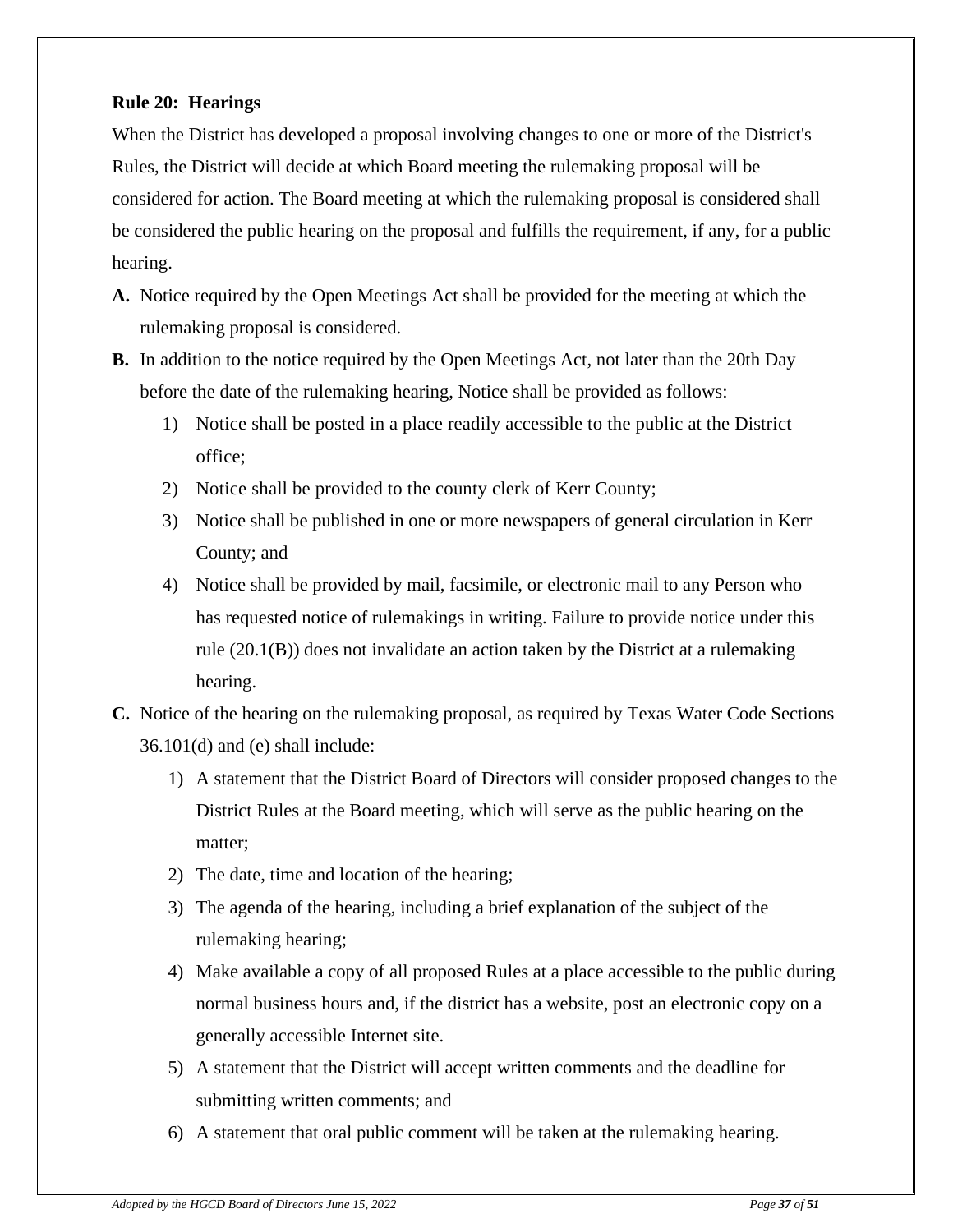- **D.** Not later than the 20th Day before the date of the hearing, copies of the rulemaking proposal showing the proposed changes shall be available at the District Office. If proposed changes to the Rules can be clearly shown by annotations or "redlines," then an annotated copy of the proposed Rules will also be provided.
- **E.** Anyone interested in the proposal may submit written comments about the proposal to the District at least 5 business days prior to the scheduled meeting at which the Board will consider the rulemaking proposal.
- **F.** A Person may submit to the District a written request to receive notice of any rulemaking hearings. Such request is effective for the remainder of the calendar year in which the request is received by the District. To receive notice of a rulemaking hearing in a later year, a Person must submit a new request.
- **G.** Anyone interested in the rulemaking proposal may attend the meeting and make oral comments at the time designated for such comments.
- **H.** The District shall make and keep in its files an audio recording of the rulemaking hearing.
- **I.** The Board shall issue a written order or resolution reflecting its decision, and the proposal that the Board approves shall be an attachment to that written order or resolution.
- **J.** The effective date of the written rulemaking order shall be the date on which the president of the District signs the order or resolution. The order or resolution shall include a statement that the rulemaking proposal becomes effective and final on that date. Any appeal authorized by Texas Water Code Chapter 36, Subchapter H shall run from the effective date, because it is the date on which all administrative appeals to the District are final.
- **K.** If, in the course of deliberation during the meeting, the Board decides it wants to substantially change the rulemaking proposal, the Board shall "continue" or postpone the matter until a future Board meeting. Prior to consideration of the substantially changed rulemaking proposal, the District shall provide notice and opportunity for comment and hold a hearing on the substantially changed rulemaking proposal under this Rule 20. It is solely within the discretion of the Board what constitutes a substantial change to a rulemaking proposal.

# **Rule 20.2: Adoption of Emergency Rules**

**A.** The District may adopt an emergency rule without prior notice or hearing, or with an abbreviated notice and hearing, if the Board: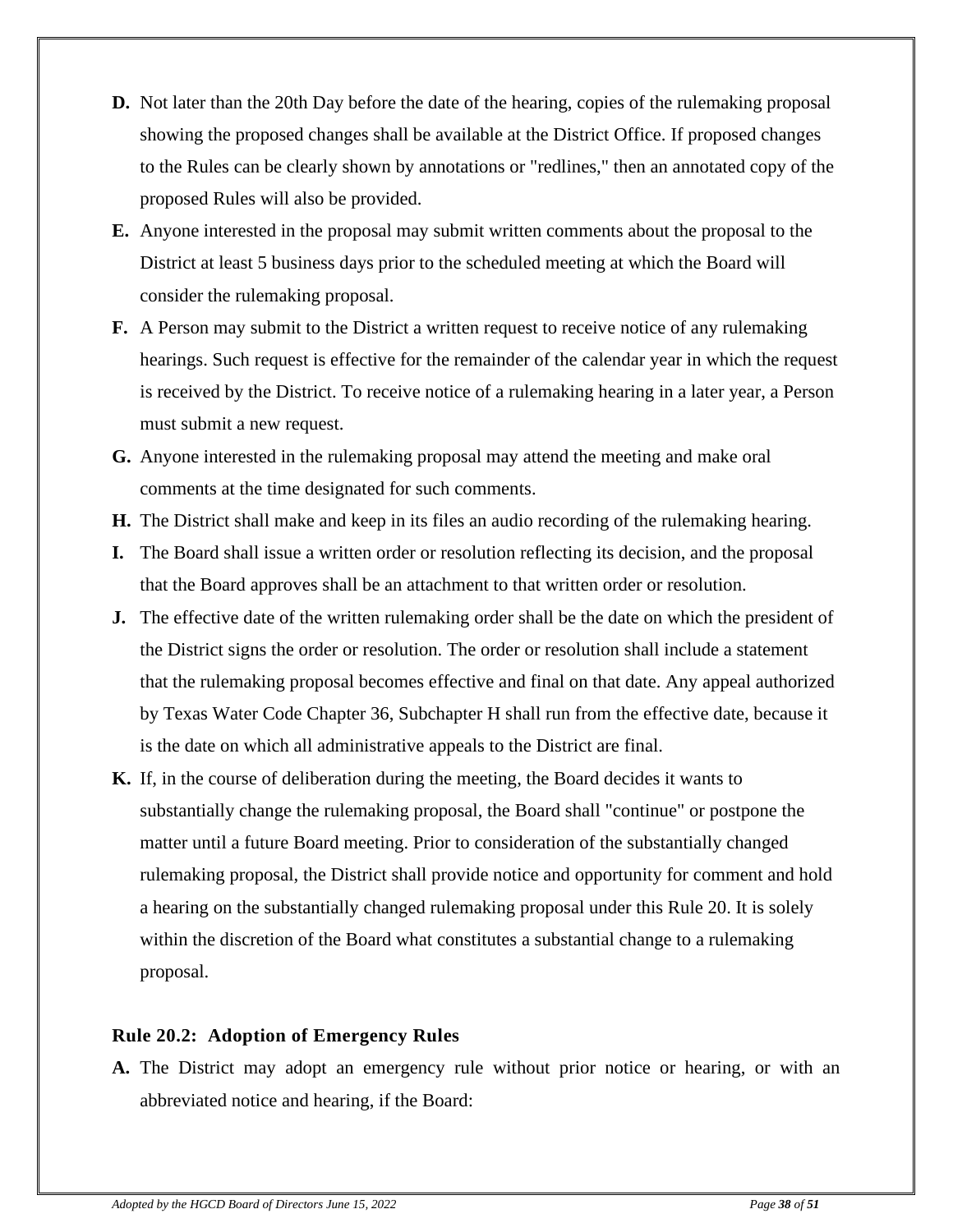- 1) Finds that a substantial likelihood of imminent peril to the public health, safety, or welfare, or a requirement of state or federal law requires adoption of a rule on less than 20 Days' notice; and
- 2) Prepares a written statement of the reasons for this finding.
- **B.** An emergency rule under this Rule 20.2 must be adopted at a meeting of the Board subject to the requirements of the Open Meetings Act. Notice required by the Open Meetings Act shall be provided.
- **C.** Except as provided by Rule 20.2.1), a rule adopted under this Rule 20.2 may not be effective for longer than 90 Days.
- **D.** If notice of a hearing under Rule 20.1 is provided before the emergency rule expires under Rule 20.2.C, the emergency rule shall be effective for an additional 90 Days.

# **Rule 20.3: Public Interest Hearings**

A public hearing may be held on any matter within the jurisdiction of the District when the District Board deems a hearing to be in the public interest or necessary to effectively carry out the duties and responsibilities of the District.

# **Rule 20.4: Contested Case Hearing Procedures**

If any Applicant wishes to appeal an action of the District, the Applicant may request a contested case hearing before the Board by submitting a written request for a contested case hearing within 10 Days of the District action.

# **A. Applicability**

This section applies to the notice and hearing process used by the District for Permit and Permit Amendment Applications for which a hearing is required.

# **B. Scheduling of Public Hearing**

- 1) The General Manager or Board may schedule a public hearing on Permit or Permit Amendment Applications received by the District as necessary, as provided by Texas Water Code Section 36.114.
- 2) The General Manager or Board may schedule more than one Application for consideration at a public hearing.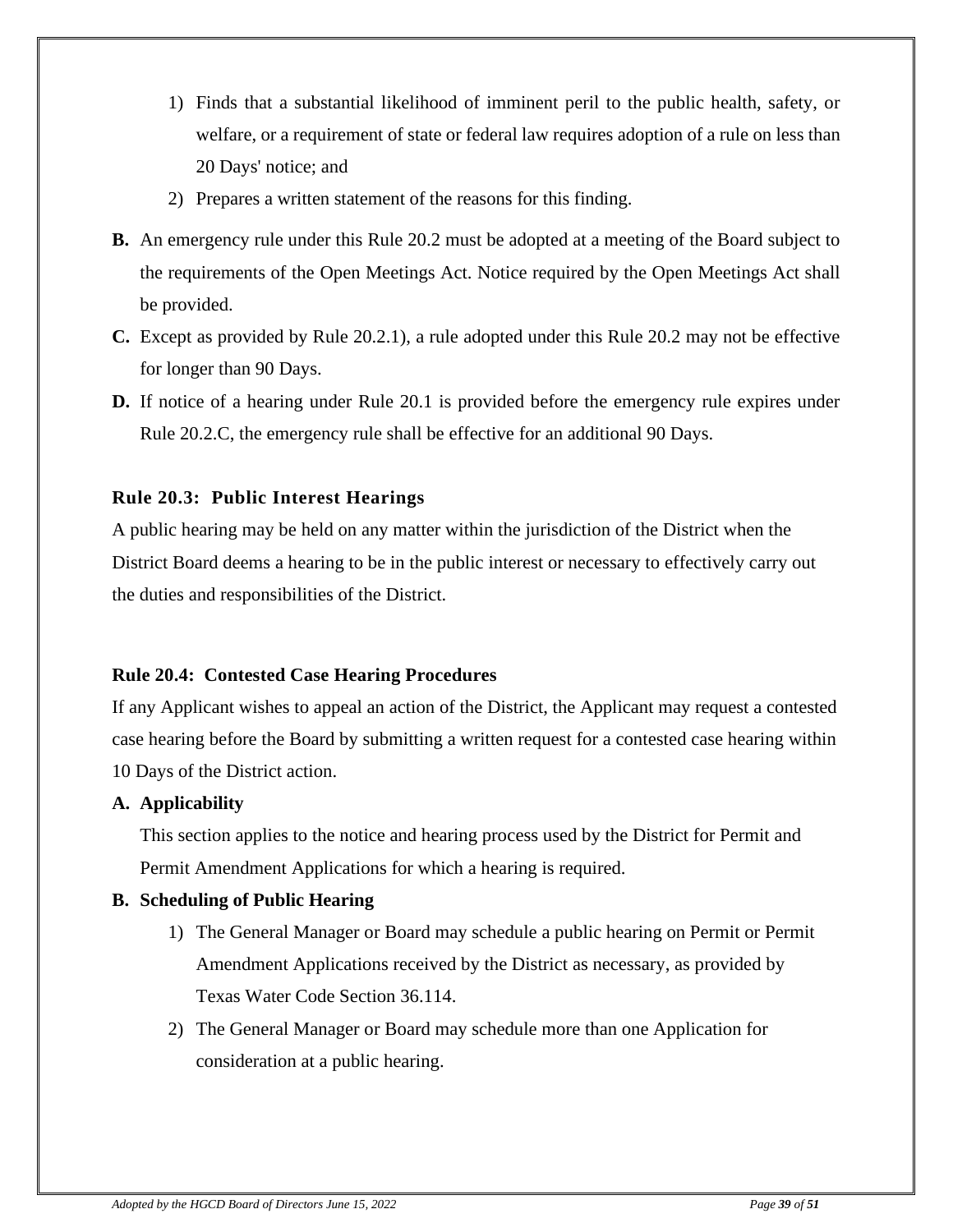- 3) A public hearing must be held at the District office or regular meeting location of the Board unless the Board provides for hearings to be held at a different location.
- 4) A public hearing may be held in conjunction with a regularly scheduled Board meeting.

# **C. Notice**

- 1) If the General Manager or Board schedules a public hearing on an Application for a Permit, Permit Amendment, or a contested case hearing, the General Manager or Board shall give notice of the hearing as provided by this section.
- 2) The notice must include:
	- a) the name of the Applicant;
	- b) the address or approximate location of the Well or proposed Well;
	- c) a brief explanation of the proposed Permit or Permit Amendment, including any requested amount of Groundwater, the purpose of the proposed use, and any change in use;
	- d) the time, date, and location of the hearing; and
	- e) any other information the General Manager or Board considers relevant and appropriate.
- 3) Not later than the 10th day before the date of a hearing, the General Manager or Board shall:
	- a) post notice in a place readily accessible to the public at the District office;
	- b) provide notice to the county clerk of each county in the District; and
	- c) provide notice by:
		- i. regular mail to the Applicant;
		- ii. regular mail, facsimile, or electronic mail to any Person who has requested notice under Subsection (d); and
	- iii. regular mail to any other Person entitled to receive notice under the Rules of the District.
- 4) A Person may request notice from the District of a public hearing on a Permit or a Permit Amendment Application. The request must be in writing and is effective for the remainder of the calendar year in which the request is received by the District. To receive notice of a public hearing in a later year, a Person must submit a new request. An affidavit of an officer or employee of the District establishing attempted service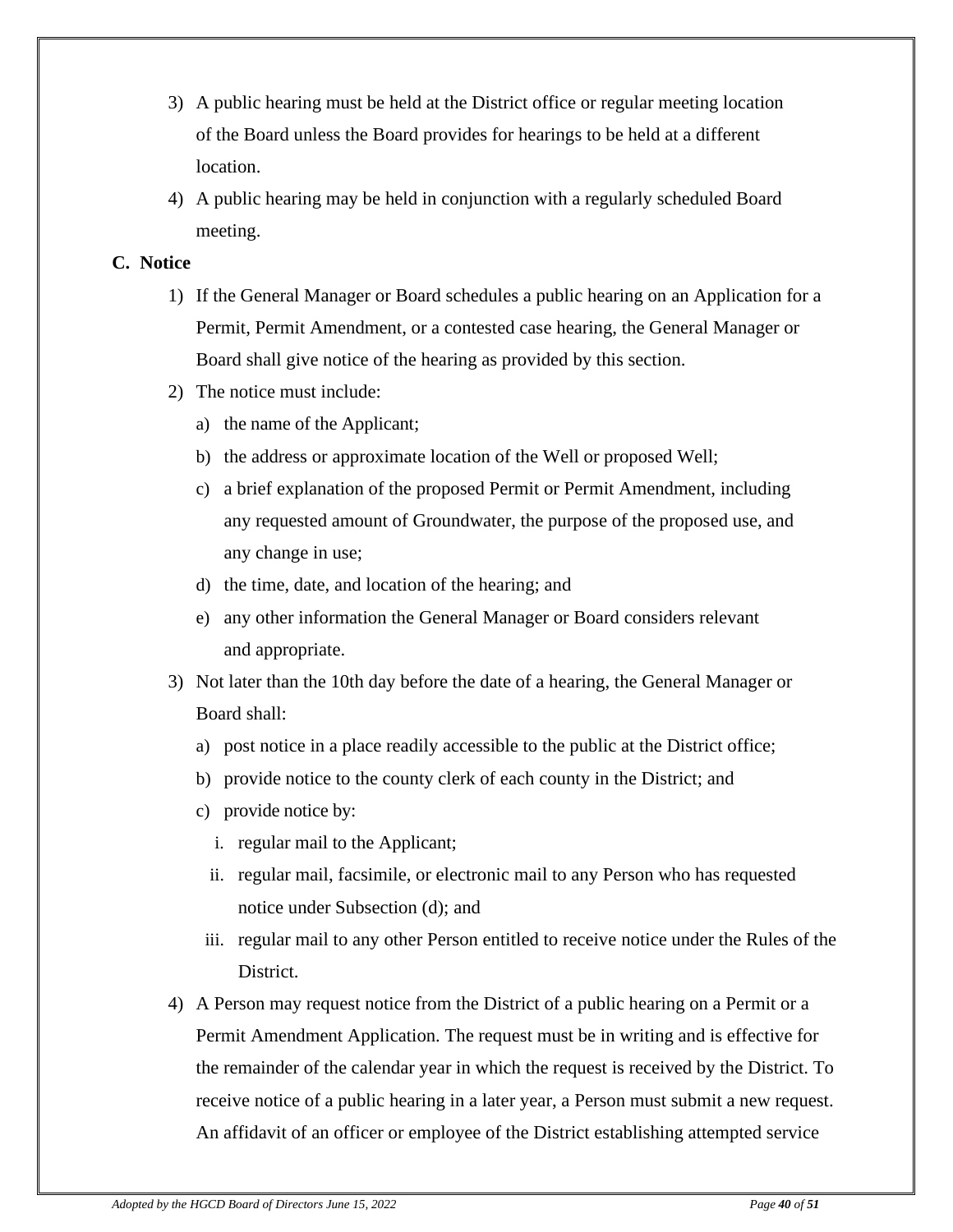by first class mail, facsimile, or e-mail to the Person in accordance with the information provided by the Person is proof that notice was provided by the District. Failure to provide notice under this section does not invalidate an action taken by the District at the hearing.

# **Rule 20.5: Hearing Registration**

The District may require each Person who participates in a public hearing to submit a hearing registration form stating:

- **A.** the Person's name;
- **B.** the Person's address; and
- **C.** whom the Person represents, if the Person is not there in the Person's individual capacity.

#### **Rule 20.6: Board Action; Contested Case Hearing Requests; Preliminary Hearing**

- **A.** The Board may take action on any uncontested Application at a properly noticed public meeting held at any time after the public hearing at which the Application is scheduled to be heard. The Board may issue a written order to:
	- 1) grant the Application;
	- 2) grant the Application with special conditions; or
	- 3) deny the Application.
- **B.** The Board shall schedule a preliminary hearing to hear a request for a contested case hearing. The preliminary hearing may be conducted by:
	- 1) a quorum of the Board;
	- 2) an individual to whom the Board has delegated in writing the responsibility to preside as a hearing examiner over the hearing or matters related to the hearing; or
	- 3) the State Office of Administrative Hearings.
- **C.** Following a preliminary hearing, the Board shall determine whether any Person requesting the contested case hearing has standing to make that request and whether a justiciable issue related to the Application has been raised. If the Board determines that no Person who requested a contested case hearing had standing or that no justiciable issues were raised, the Board may take any action authorized under Subsection A.
- **D.** An Applicant may, not later than the 20th day after the date the Board issues an order granting the Application, demand a contested case hearing if the order: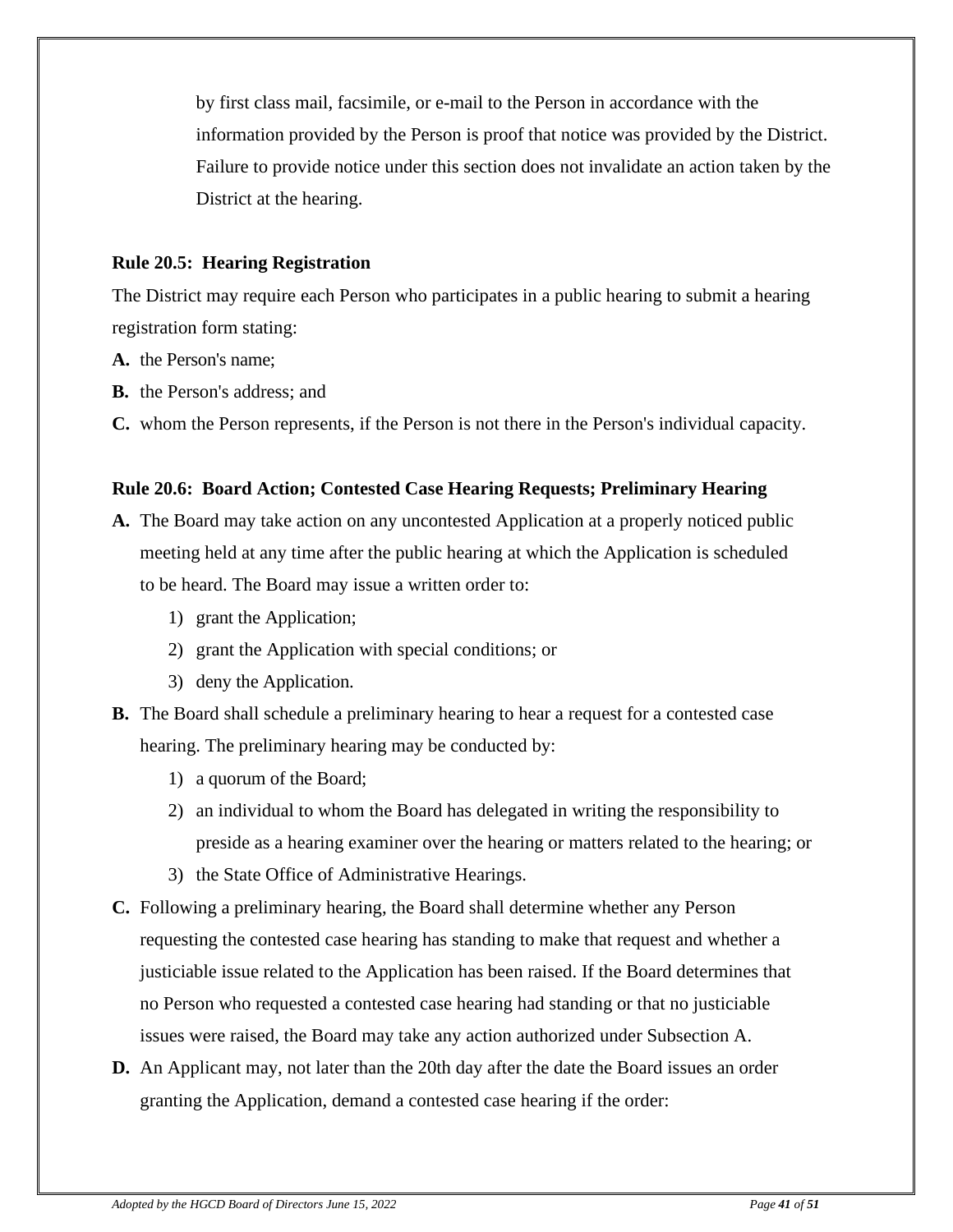- 1) includes special conditions that were not part of the Application as finally submitted; or
- 2) grants a maximum amount of Groundwater production that is less than the amount requested in the Application; or
- 3) allows the presiding officer, at a preliminary hearing by the District and before a referral of the case to the State Office of Administrative Hearings, to determine a Person's right to participate in a hearing according to Section 36.415(b)(2).

# **Rule 20.7: Hearing Procedures**

**A.** A hearing must be conducted by:

- 1) a quorum of the Board;
- 2) an individual to whom the Board has delegated in writing the responsibility to preside as a hearing's examiner over the hearing or matters related to the hearing; or
- 3) the State Office of Administrative Hearings under Water Code Section 36.416.
- **B.** If the hearing is conducted by a quorum of the Board, the Board president or the hearings examiner shall serve as the presiding officer at the hearing.
	- 1) If the Board president is not present, the directors conducting the hearing may select a director to serve as the presiding officer.
	- 2) The presiding officer may:
		- a) convene the hearing at the time and place specified in the notice;
		- b) set any necessary additional hearing dates;
		- c) designate the parties regarding a contested Application;
		- d) establish the order for presentation of evidence;
		- e) administer oaths to all Persons presenting testimony;
		- f) examine Persons presenting testimony;
		- g) ensure that information and testimony are introduced as conveniently and
		- h) expeditiously as possible without prejudicing the rights of any party;
		- i) prescribe reasonable time limits for testimony and the presentation of evidence;
		- j) limit participation in a hearing on a contested Application to Persons who have a personal justiciable interest related to a legal right, duty, privilege, power, or economic interest that is within a District's regulatory authority and affected by a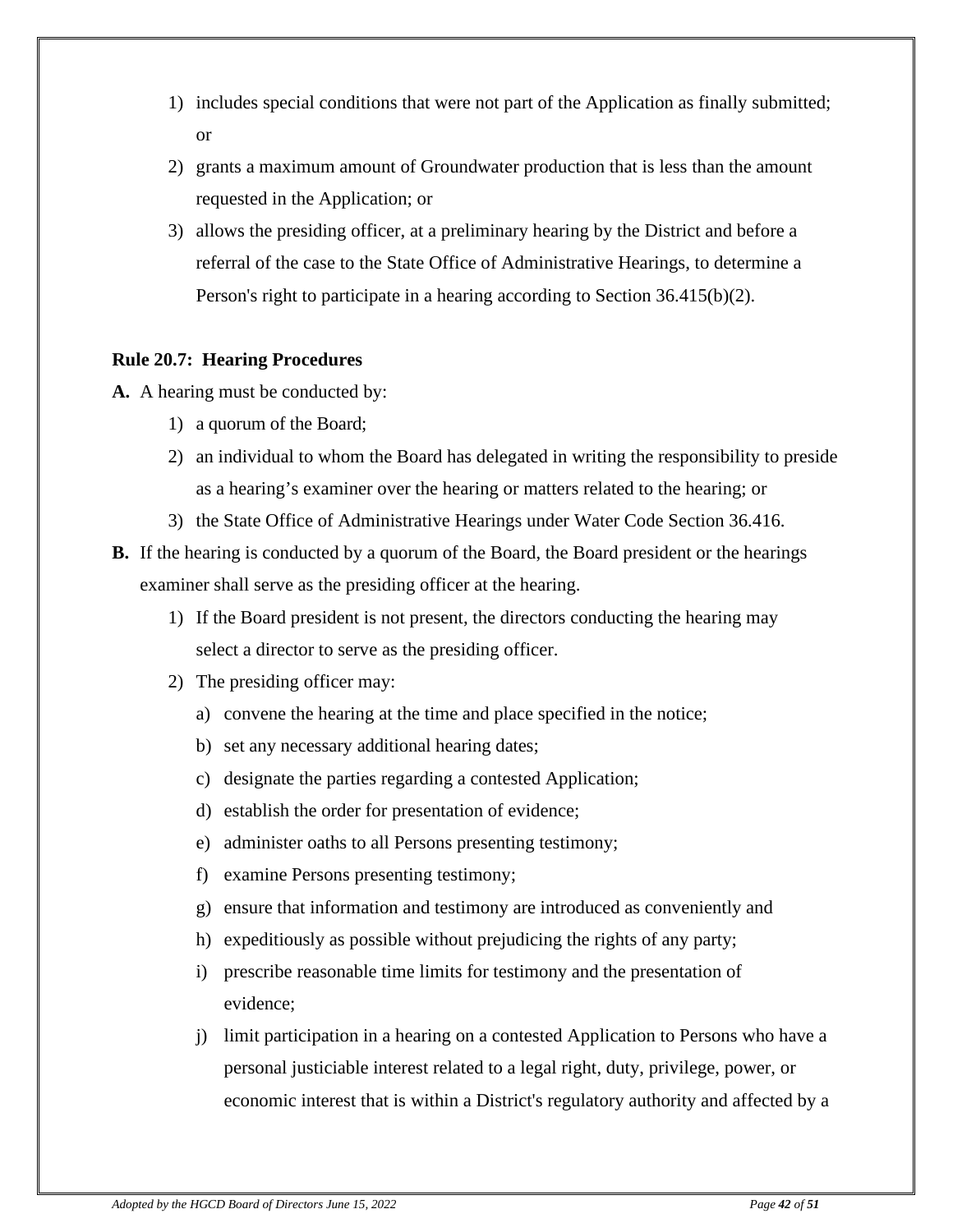Permit or Permit Amendment Application, not including Persons who have an interest common to members of the public; and

- k) determine how to apportion among the parties the costs related to:
	- i. a contract for the services of a presiding officer; and
	- ii. the preparation of the official hearing record.
- **C.** Except as provided by these rules, the District may allow any Person, including the General Manager or a District employee, to provide comments at a hearing on an uncontested Application.
	- 1) The presiding officer may allow testimony to be submitted in writing and may require that written testimony be sworn to. On the motion of a party to the hearing, the presiding officer may exclude written testimony if the Person who submits the testimony is not available for cross-examination by phone, a deposition before the hearing, or other reasonable means.
	- 2) If the Board has not acted on the Application, the presiding officer may allow a Person who testifies at the hearing to supplement the testimony given at the hearing by filing additional written materials with the presiding officer not later than the 10th Day after the date of the hearing. A Person who files additional written material with the presiding officer under this subsection must also provide the material, not later than the 10th Day after the date of the hearing, to any Person who provided comments on an uncontested Application or any party to a contested hearing. A Person who receives additional written material under this subsection may file a response to the material with the presiding officer not later than the 10th Day after the date the material was received.
	- 3) The District may authorize the presiding officer, at the presiding officer's discretion, to issue an order at any time before Board action under these Rules that:
		- a) refers parties to a contested hearing to an alternative dispute resolution procedure on any matter at issue in the hearing;
		- b) determines how the costs of the procedure shall be apportioned among the parties; and
		- c) appoints an impartial third party as provided by Section 2009.053, Government Code, to facilitate that procedure.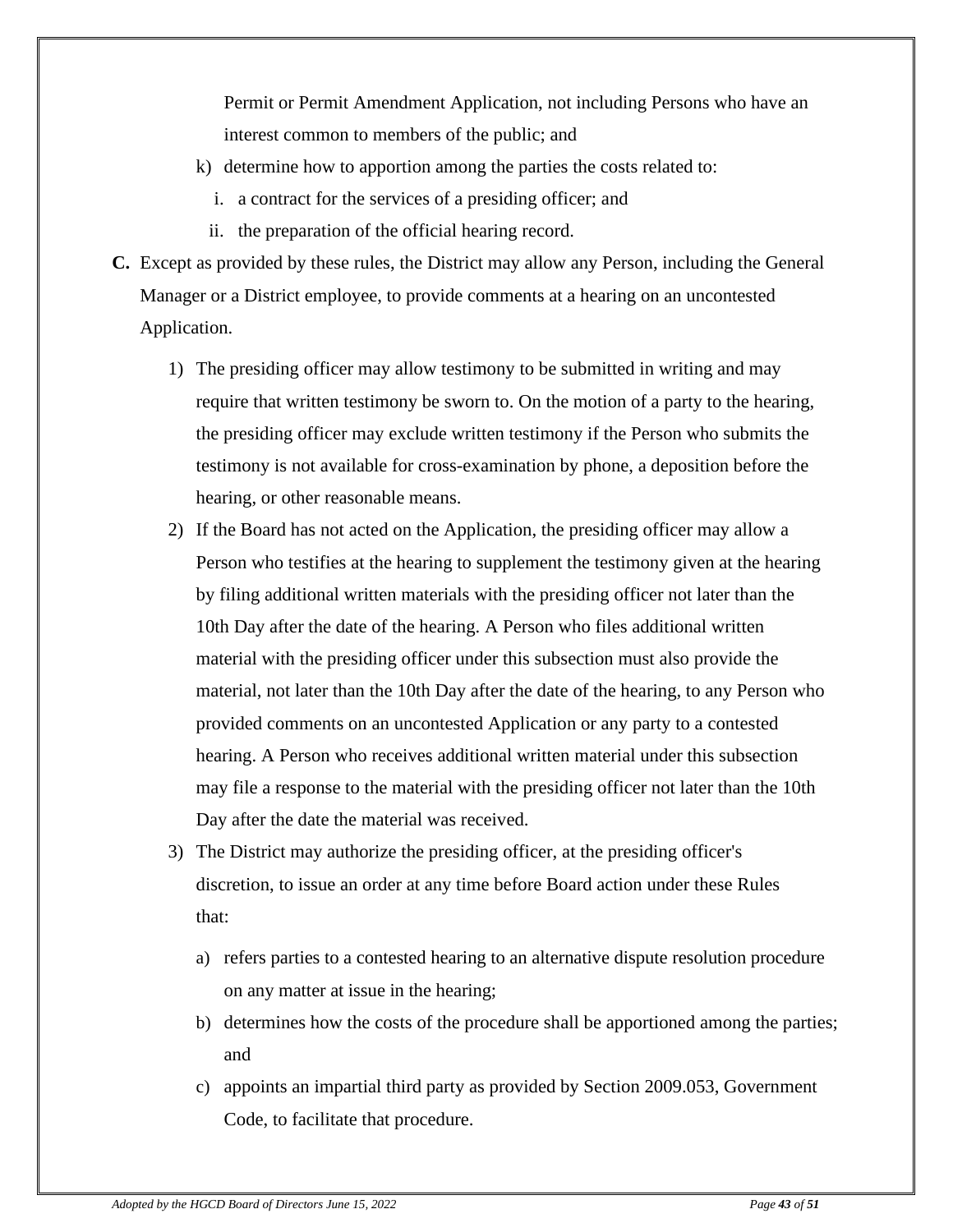#### **Rule 20.8: Evidence**

- **A.** The presiding officer shall admit evidence that is relevant to an issue at the hearing.
- **B.** The presiding officer may exclude evidence that is irrelevant, immaterial, or unduly repetitious.

#### **Rule 20.9: Recording**

- **A.** Except as provided by Subsection B, the presiding officer shall prepare and keep a record of each hearing in the form of an audio or video recording or a court reporter transcription. On the request of a party to a contested hearing, the presiding officer shall have the hearing transcribed by a court reporter. The presiding officer may assess any court reporter transcription costs against the party that requested the transcription or among the parties to the hearing. Except as provided by this subsection, the presiding officer may exclude a party from further participation in a hearing for failure to pay in a timely manner costs assessed against that party under this subsection. The presiding officer may not exclude a party from further participation in a hearing as provided by this subsection if the parties have agreed that the costs assessed against that party will be paid by another party.
- **B.** If a hearing is uncontested, the presiding officer may substitute minutes or the report required under Section 36.410 for a method of recording the hearing provided by Subsection A.

# **Rule 20.10: Continuance**

The presiding officer may continue a hearing from time to time and from place to place without providing notice under Rule 4. If the presiding officer continues a hearing without announcing at the hearing the time, date, and location of the continued hearing, the presiding officer must provide notice of the continued hearing by regular mail to the parties.

#### **Rule 20.11: Proposal for Decision**

- **A.** Except as provided by Subsection E, the presiding officer shall submit a proposal for decision to the Board not later than the 30th Day after the date the evidentiary hearing is concluded.
- **B.** The proposal for decision must include:
	- 1) a summary of the subject matter of the hearing;
	- 2) a summary of the evidence or public comments received; and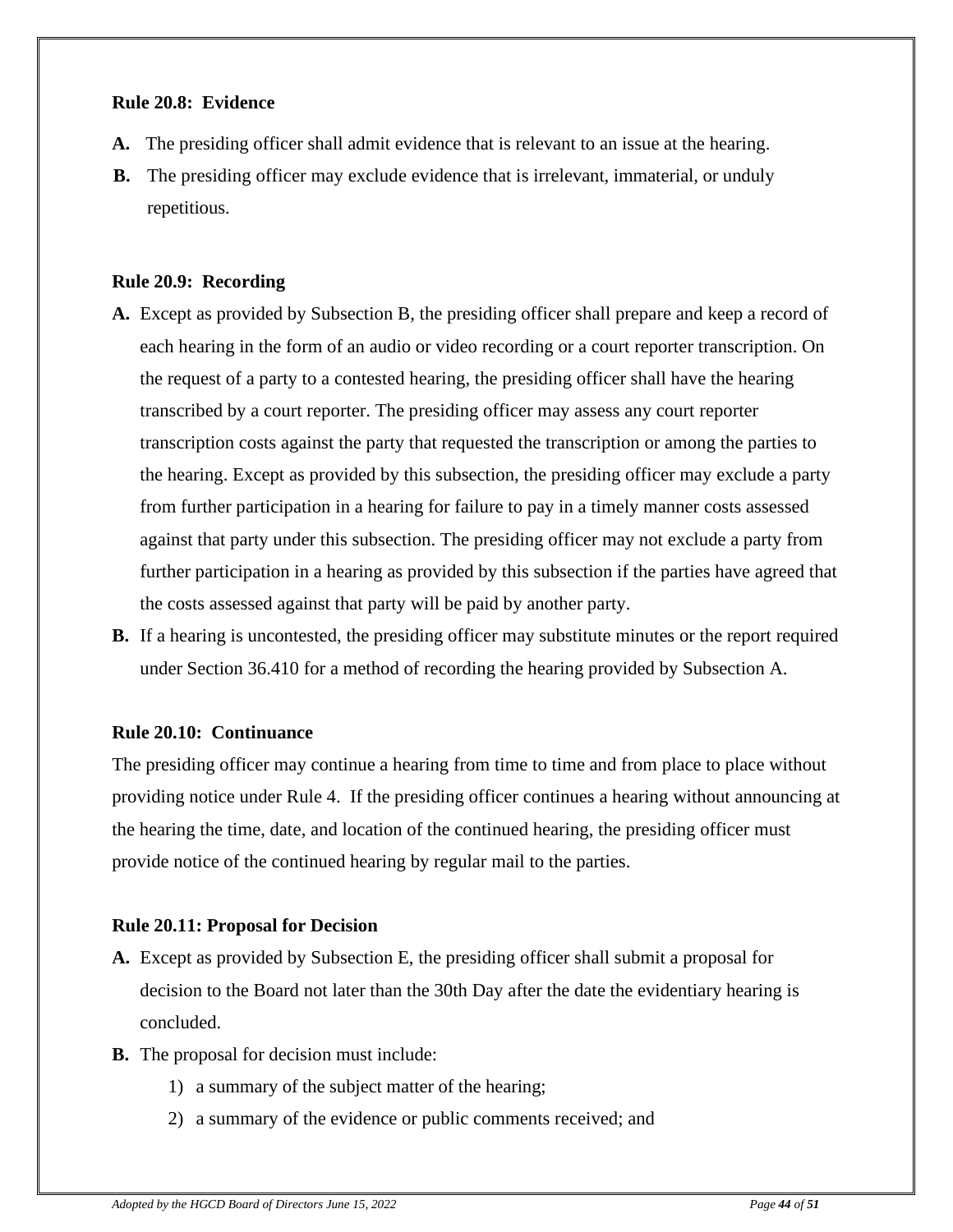- 3) the presiding officer's recommendations for Board action on the subject matter of the hearing.
- **C.** The presiding officer or General Manager shall provide a copy of the proposal for decision to:
	- 1) the Applicant; and
	- 2) each designated party.
- **D.** A party may submit to the board written exceptions to the proposal for decision.
- **E.** If the hearing was conducted by a quorum of the Board and if the presiding officer prepared a record of the hearing as provided by Section 36.408(a), the presiding officer shall determine whether to prepare and submit a proposal for decision to the Board under this section.
- **F.** The Board shall consider the proposal for decision at a final hearing. Additional evidence may not be presented during a final hearing. The parties may present oral argument at a final hearing to summarize the evidence, present legal argument, or argue an exception to the proposal for decision. A final hearing may be continued as provided by Section 36.409.

#### **Rule 20.12: Board Action**

The Board shall act on a Permit or Permit Amendment Application not later than the 60th Day after the date the final hearing on the Application is concluded.

# **Rule 20.13: Request for Rehearing or Findings and Conclusions**

- **A.** An Applicant in a contested or uncontested hearing on an Application or a party to a contested hearing may administratively appeal a decision of the Board on a Permit or Permit Amendment Application by requesting written findings and conclusions not later than the 20th Day after the date of the Board's decision.
- **B.** On receipt of a timely written request, the Board shall make written findings and conclusions regarding a decision of the Board on a Permit or Permit Amendment Application. The Board shall provide certified copies of the findings and conclusions to the Person who requested them, and to each designated party, not later than the 35th day after the date the Board receives the request. A party to a contested hearing may request a rehearing not later than the 20th Day after the date the Board issues the findings and conclusions.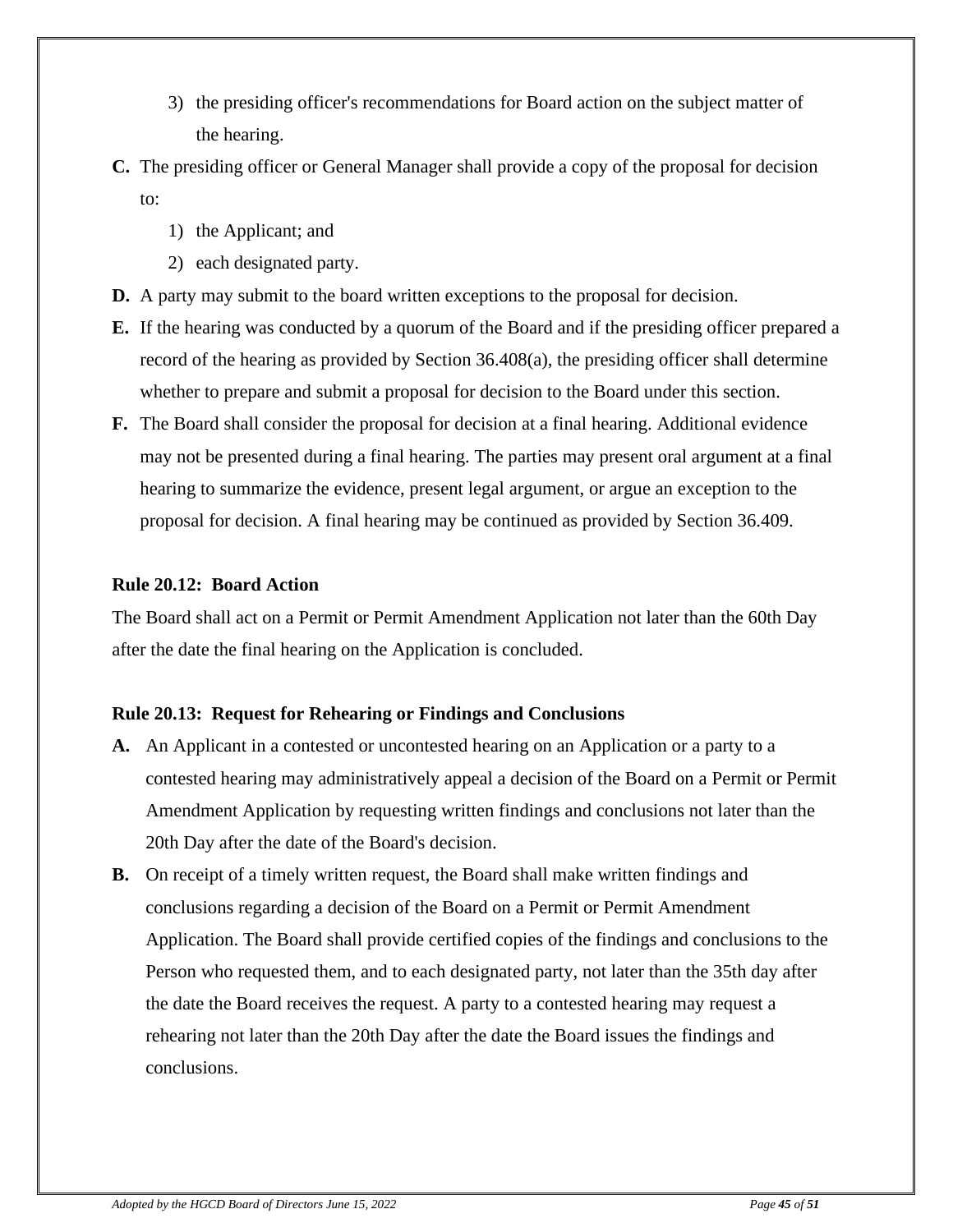- **C.** A request for rehearing must be filed in the District office and must state the grounds for the request. If the original hearing was a contested hearing, the party requesting a rehearing must provide copies of the request to all parties to the hearing.
- **D.** If the Board grants a request for rehearing, the Board shall schedule the rehearing not later than the 45th Day after the date the request is granted.
- **E.** The failure of the Board to grant or deny a request for rehearing before the 91st Day after the date the request is submitted is a denial of the request.

#### **Rule 20.14: Decision; When Final**

- **A.** A decision by the Board on a Permit or Permit Amendment Application is final:
	- 1) if a request for rehearing is not filed on time, on the expiration of the period for filing a request for rehearing; or
	- 2) if a request for rehearing is filed on time, on the date:
		- a) the Board denies the request for rehearing; or
		- b) the Board renders a written decision after rehearing.
- **B.** Except as provided by Subsection C, an Applicant or a party to a contested hearing may file a suit against the District under Texas Water Code Section 36.251 to appeal a decision on a Permit or Permit Amendment Application not later than the 60th Day after the date on which the decision becomes final.
- **C.** An Applicant or a party to a contested hearing may not file suit against the District under Texas Water Code Section 36.251 if a request for rehearing was not filed on time.

#### **Rule 20.15: Consolidated Hearing on Applications**

- **A.** Except as provided by Subsection B, a District shall process Applications from a single Applicant under consolidated notice and hearing procedures on written request by the Applicant if the District requires a separate Permit or Permit Amendment Application for:
	- 1) drilling, equipping, operating, or completing a Well or substantially Altering the size of a Well or Well pump under Texas Water Code Section 36.113;
	- 2) the spacing of Groundwater Wells or the production of Groundwater under Section 36.116; or
	- 3) transferring Groundwater out of the District under Texas Water Code Section 36.122.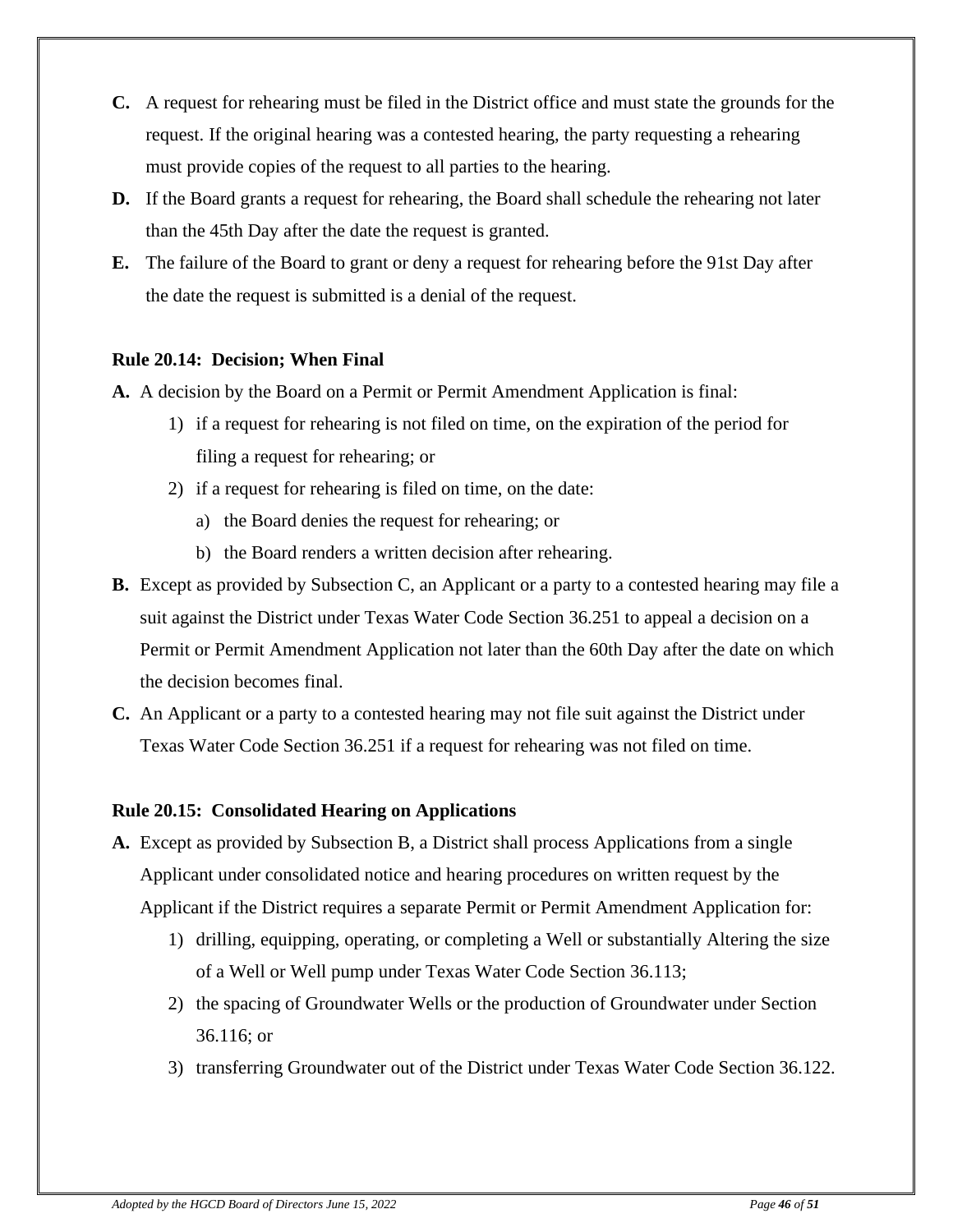**B.** The District is not required to use consolidated notice and hearing procedures to process separate Permit or Permit Amendment Applications from a single Applicant if the Board cannot adequately evaluate one Application until it has acted on another Application.

#### **Rule 20.16: Hearings Conducted by State Office of Administrative Hearings; Rules**

- **A.** If the District contracts with the State Office of Administrative Hearings to conduct a hearing, the hearing shall be conducted as provided by Subchapters C, D, and F, Chapter 2001, Government Code.
- **B.** If requested by the Applicant or other party to a contested case, the District shall contract with the State Office of Administrative Hearings to conduct the hearing.
- **C.** The Applicant or other party must request the hearing before the State Office of Administrative Hearings not later than the 14th Day before the date the evidentiary hearing is scheduled to begin. The hearing must be held in Travis County or at a location described by Texas Water Code Section 36.403(c). The District shall choose the location.
- **D.** The party requesting the hearing before the State Office of Administrative Hearings shall pay all costs associated with the contract for the hearing and shall deposit with the District an amount sufficient to pay the contract amount before the hearing begins. At the conclusion of the hearing, the District shall refund any excess money to the paying party. All other costs may be assessed as authorized by this chapter or District Rules.
- **E.** An administrative law judge who conducts a contested case hearing shall consider applicable District Rules or policies in conducting the hearing, but the District will not supervise the administrative law judge.
- **F.** The District shall provide the administrative law judge with a written statement of applicable Rules or policies.
- **G.** The District will not attempt to influence the finding of facts or the administrative law judge's Application of the law in a contested case except by proper evidence and legal argument.

# **Rule 20.17: Final Decision; Contested Case Hearings**

**A.** In a proceeding for a Permit Application or Amendment in which the District has contracted with the State Office of Administrative Hearings for a contested case hearing, the Board has the authority to make a final decision on consideration of a proposal for decision issued by an administrative law judge.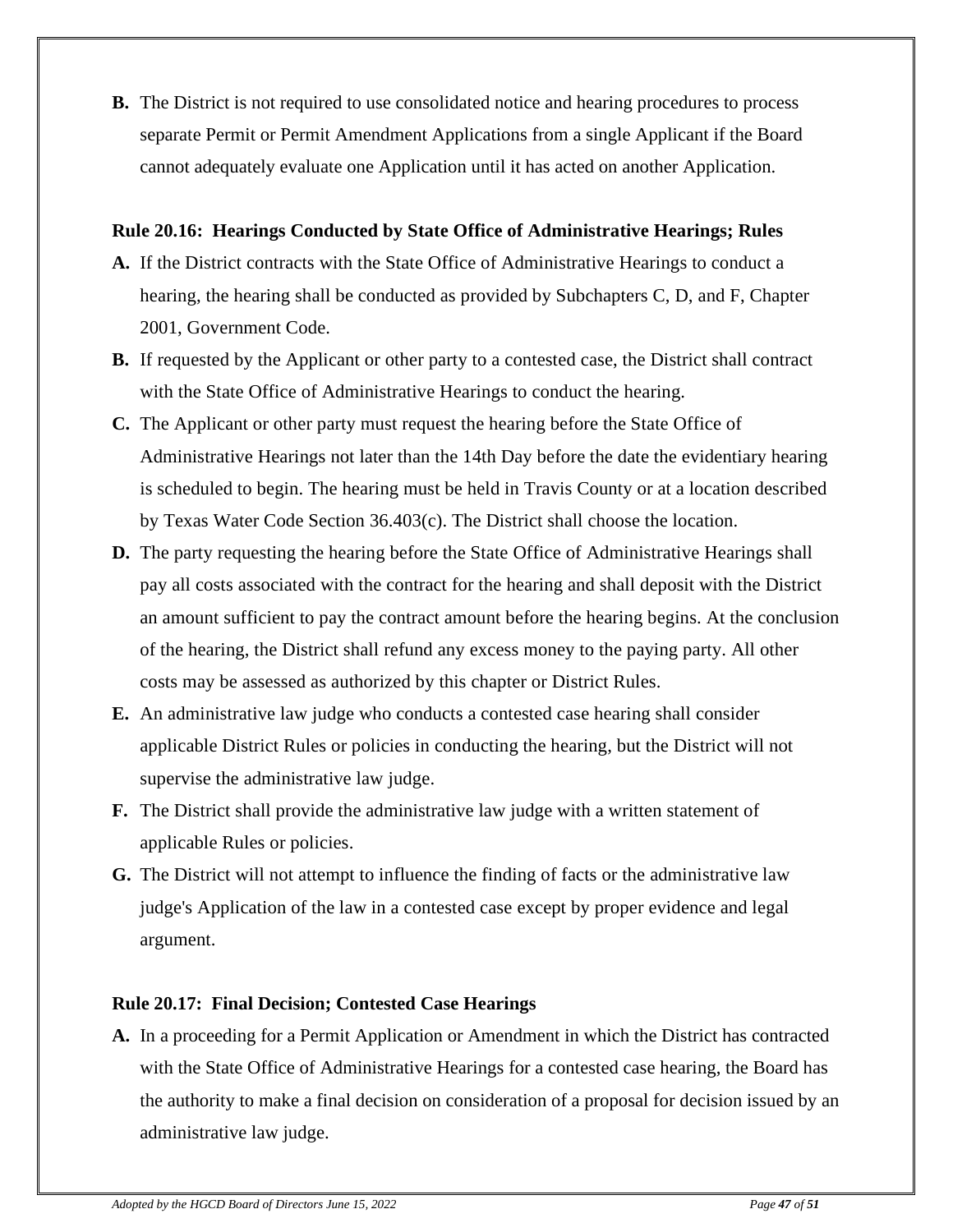- **B.** The Board may change a finding of fact or conclusion of law made by the administrative law judge, or may vacate or modify an order issued by the administrative judge, only if the Board determines:
	- 1) that the administrative law judge did not properly apply or interpret applicable law, District Rules, written policies or prior administrative decisions;
	- 2) that a prior administrative decision on which the administrative law judge relied is incorrect or should be changed; or
	- 3) that a technical error in a finding of fact should be changed.
	- 4) The Board shall state in writing the specific reason and legal basis for a change made under this section.

# **Rule 20.18: Rules; Alternative Dispute Resolution**

The District encourages the use of alternative dispute resolution procedures in the manner provided for governmental bodies under Chapter 2009, Government Code.

# **Rule 20.19: Rules; Contested Case Hearings; Applicability of Administrative Procedure Act**

- **A.** The District, acting through its hearing officer, may, in the hearing officer's discretion apply the evidence, witnesses and discovery rules for contested hearings consistent with Subchapter D, Chapter 2001, Government Code, including the authority to issue a subpoena, require a deposition, or order other discovery.
- **B.** Except as provided by this section and Texas Water Code Sections 36.416 and 36.4165, Chapter 2001, Government Code, does not apply to a hearing under this subchapter.

# **Rule 21: Miscellaneous**

- **A.** All Applications, notices, or documents required under these Rules shall be filed with the District office at 125 Lehmann Drive, Ste. 202, Kerrville, Texas.
- **B.** If any section, sentence, paragraph, clause, or part of these Rules should be held or declared invalid for any reason by a final judgment of the courts of this state or of the United States, such decision or holding shall not affect the validity of the remaining portions of these Rules; and the District Board does hereby declare that it would have adopted and promulgated such remaining portions of such Rules irrespective of the fact that any other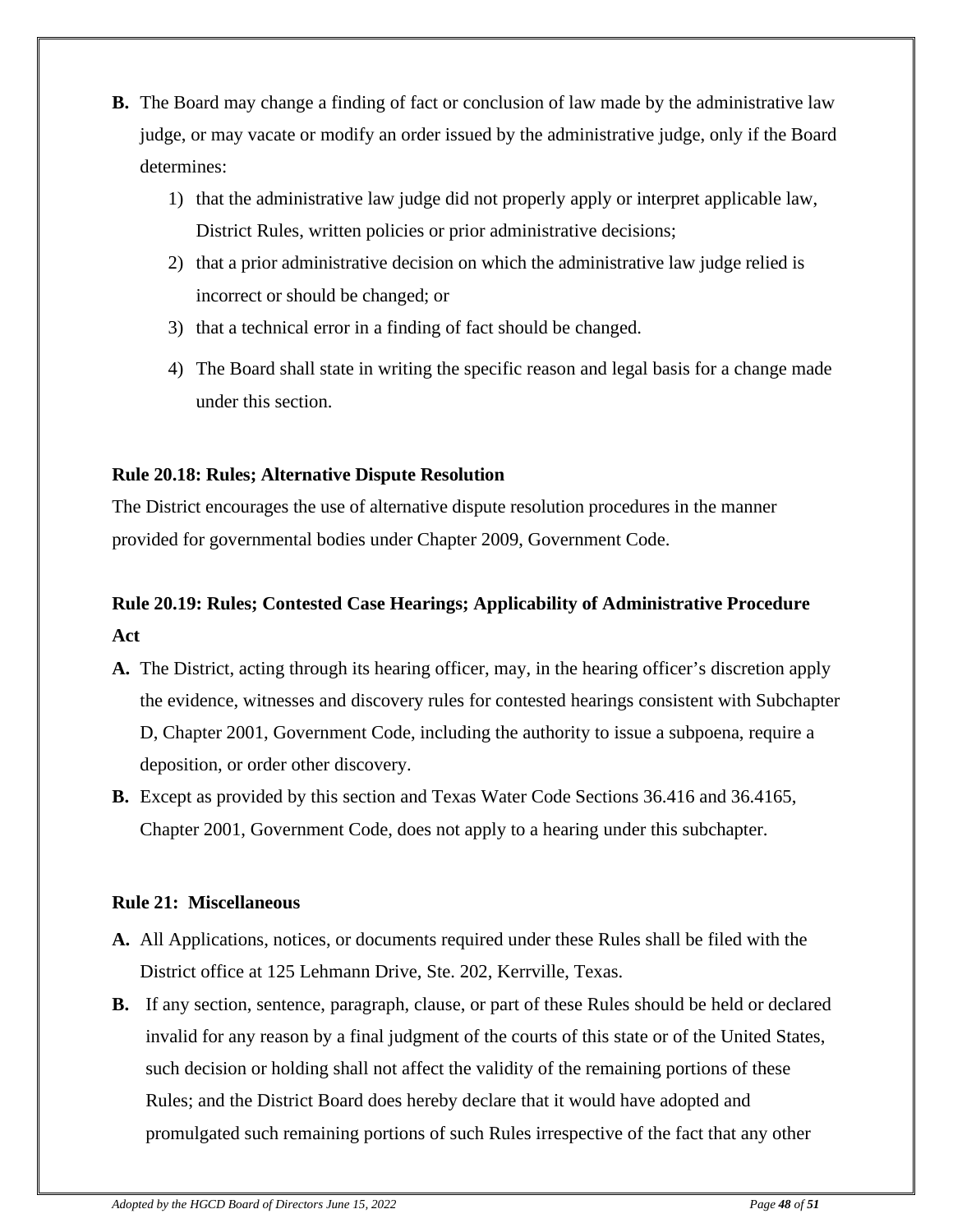sentence, section, paragraph, clause, or part thereof may be declared invalid.

**C.** The District Board shall compile its Rules and make them available for use and inspection at the District's office and on its website: www.hgcd.org.

# **APPENDICIES APPENDIX A HGCD POLICY 2010-2**

# **Headwaters Groundwater Conservation District (the District)**

Policies to comply with Water Code Chapter 36.061 Subject to the law governing the District, the Board has adopted the following:

1. **A code of ethics for District directors, officers, employees, and persons who are engaged in handling investments for the District;**

In accordance with the District Public Funds Investment Policy, only the Public Funds Investment Officer with approval of the Board is authorized to execute investment transactions. All investment transactions shall require two signatures that of the Public Funds Investment Officer and either the Board Secretary/Treasurer, Board President or the Board Vice President.

# 2. **A Policy relating to travel expenditures;**

The District pays all actual and necessary expenses for directors or employees who must travel to conduct District business. Reimbursement is on the basis of a properly completed and approved expense account form. Receipts are necessary for all expenses turned in on an expense account. Travel expenditures by District directors or the General Manager shall be approved by the Board president. The General Manager shall approve travel expenditures for the District staff. Documented personal mileage re-imbursement will be made according to the current IRS mileage rate.

# 3. **A Policy relating to District investments that ensures that:**

**A. Purchases and sales of investments are initiated by authorized individuals, conform to investment objectives and regulations, and are properly documented and approved; and**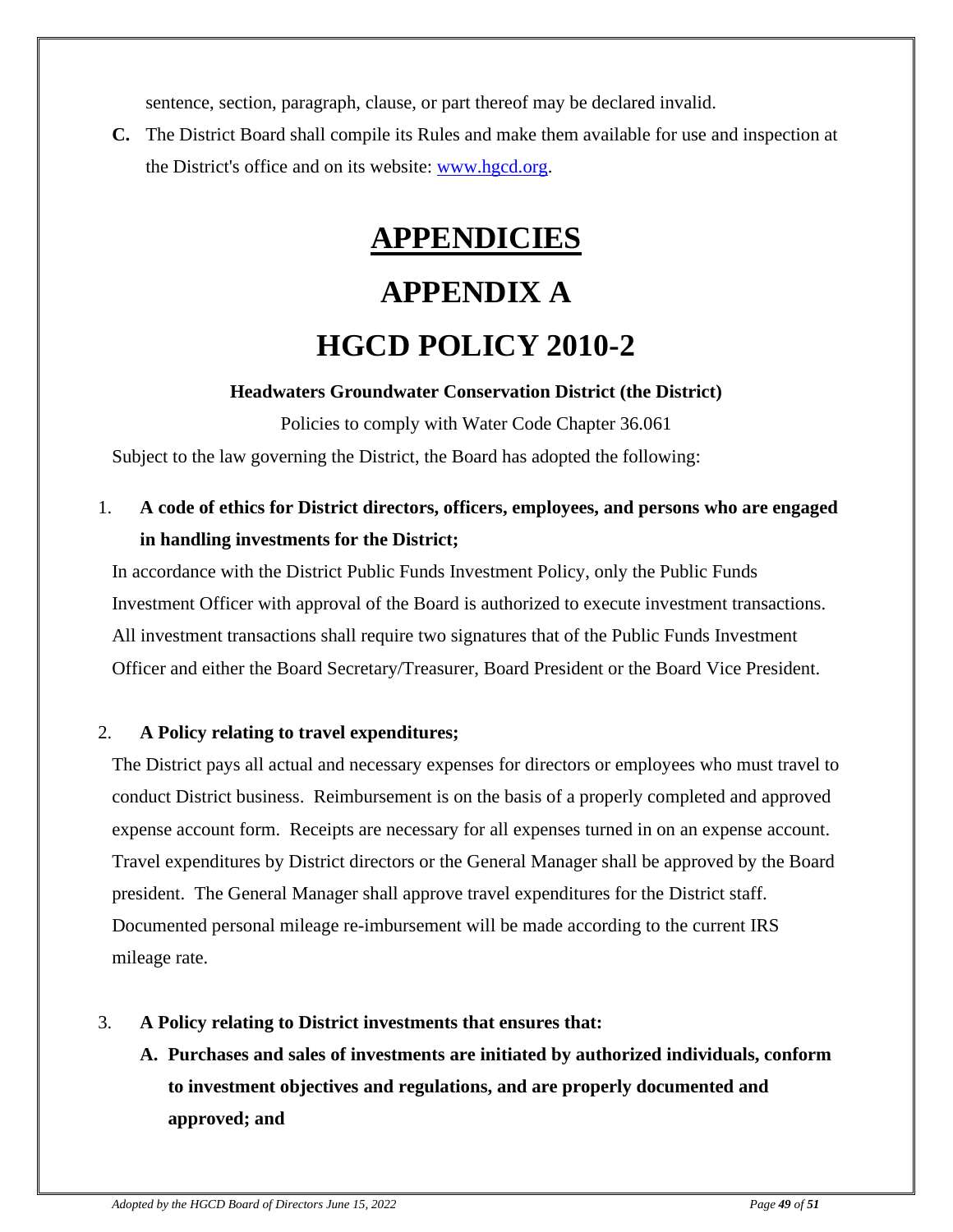All purchases and sales of investments for the District will be done in accordance with the District Public Funds Investment Policy under the direction of the Public Funds Investment Officer.

# **B. Periodic review is made of District investments to evaluate investment performance and security;**

Periodic review is required by the District Public Funds Investment Policy by the Board to evaluate any District investments.

# 4. **Policies and procedures for selection, monitoring, or review and evaluation of professional services;**

It is the policy of the District to select and employ professional services in accordance with the District By-Laws article IV section 3 and Texas Water Code Chapter 36. Sections 36.056 and 36.057.

# 5. **Policies that ensure a better use of management information, including:**

# **A. Budgets for use in planning and controlling cost;**

The District prepares and approves an annual budget in accordance with Texas Water Code Chapter 36.154.

# **B. An audit or finance committee of the Board;**

The District employs an external auditor to provide the District with an "Annual Financial Report".

The District audit shall be performed according to the generally accepted government auditing standards adopted by the American Institute of Certified Public Accountants. Financial statements shall be prepared in accordance with generally accepted accounting principles as adopted by the American Institute of Certified Public Accountants. Adopted by the Headwaters Groundwater Conservation District Board of Directors July 14, 2010 -- Revised January 13, 2016